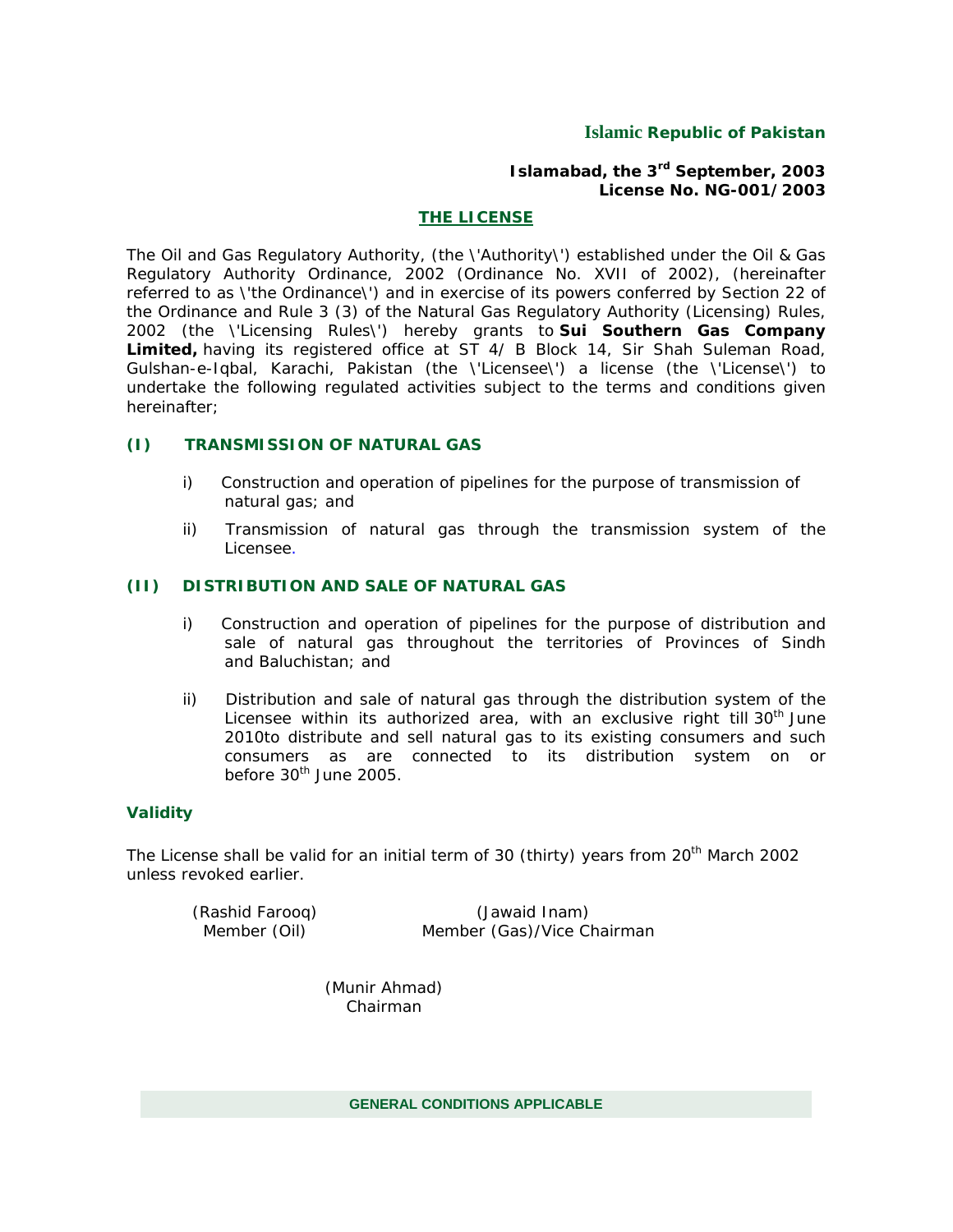# **TO**

#### **THE LICENSEE**

#### **General conditions applicable to the Licensee**

### **1. Definitions**

- 1.1. Words and expressions used in the License but not defined, unless the contrary intention appears, shall have the same meaning as are assigned to them in the Ordinance and the Rules.
- 1.2. The following words shall have the following meanings:
	- 1.2.1. **Definitions**

# **Republic of Pakistan**

# Islamabad, the 3rd September, 2003 License No. NG-001/2003

# **THE LICENSE**

The Oil and Gas Regulatory Authority, (the \'Authority\') established under the Oil & Gas Regulatory Authority Ordinance, 2002 (Ordinance No. XVII of 2002), (hereinafter referred to as \'the Ordinance\') and in exercise of its powers conferred by Section 22 of the Ordinance and Rule 3 (3) of the Natural Gas Regulatory Authority (Licensing) Rules, 2002 (the \'Licensing Rules\') hereby grants to **Sui Southern Gas Company Limited,** having its registered office at ST 4/ B Block 14, Sir Shah Suleman Road, Gulshan-e-Iqbal, Karachi, Pakistan (the \'Licensee\') a license (the \'License\') to undertake the following regulated activities subject to the terms and conditions given hereinafter;

#### **(I) TRANSMISSION OF NATURAL GAS**

- i) Construction and operation of pipelines for the purpose of transmission of natural gas; and
- ii) Transmission of natural gas through the transmission system of the Licensee.

#### **(II) DISTRIBUTION AND SALE OF NATURAL GAS**

- i) Construction and operation of pipelines for the purpose of distribution and sale of natural gas throughout the territories of Provinces of Sindh and Baluchistan; and
- ii) Distribution and sale of natural gas through the distribution system of the Licensee within its authorized area, with an exclusive right till  $30<sup>th</sup>$  June 2010 to distribute and sell natural gas to its existing consumers and such consumers as are connected to its distribution system on or before 30<sup>th</sup> June 2005.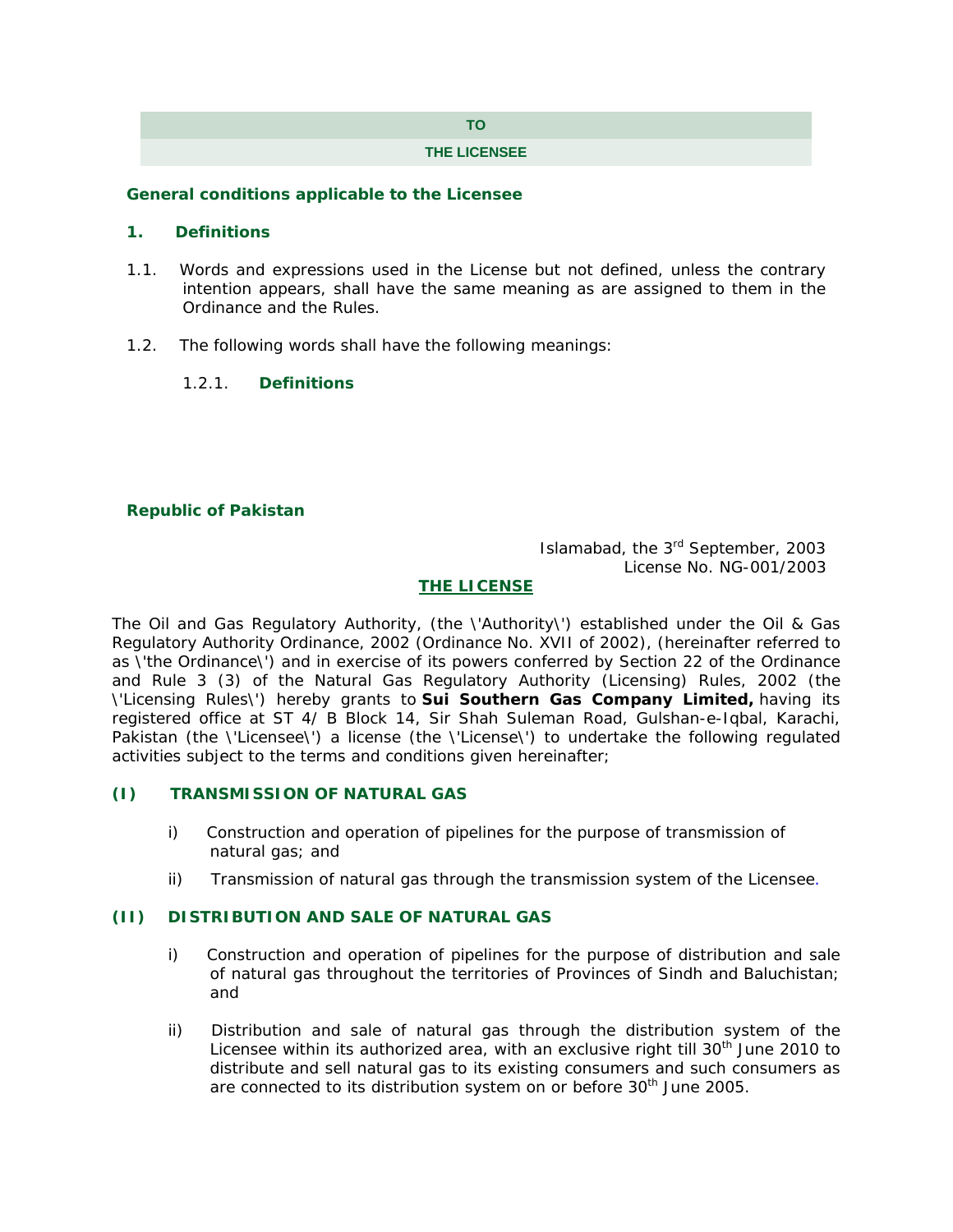### **Validity**

The License shall be valid for an initial term of 30 (thirty) years from 20<sup>th</sup> March 2002 unless revoked earlier.

| (Rashid Farooq) | (Jawaid Inam)              |
|-----------------|----------------------------|
| Member (Oil)    | Member (Gas)/Vice Chairman |

 (Munir Ahmad) Chairman

| <b>GENERAL CONDITIONS APPLICABLE</b> |  |
|--------------------------------------|--|
| TΟ                                   |  |
| <b>THE LICENSEE</b>                  |  |

#### **General conditions applicable to the Licensee**

#### **1. Definitions**

- 1.1. Words and expressions used in the License but not defined, unless the contrary intention appears, shall have the same meaning as are assigned to them in the Ordinance and the Rules.
- 1.2. The following words shall have the following meanings:

1.2.1.

Authorized area means the area in which the Licensee has been authorized to undertake construction and operation of pipelines for the purpose of distribution and sale of natural gas;

- 1.2.2. Bulk or wholesale consumer means a consumer who purchases natural gas for resale;
- 1.2.3. Connect means the undertaking of the works necessary to enable gas to be conveyed through a pipeline system to premises or from one pipeline system to another pipeline system and may include the laying of any service pipe, the extension of any pipeline system and reinforcement or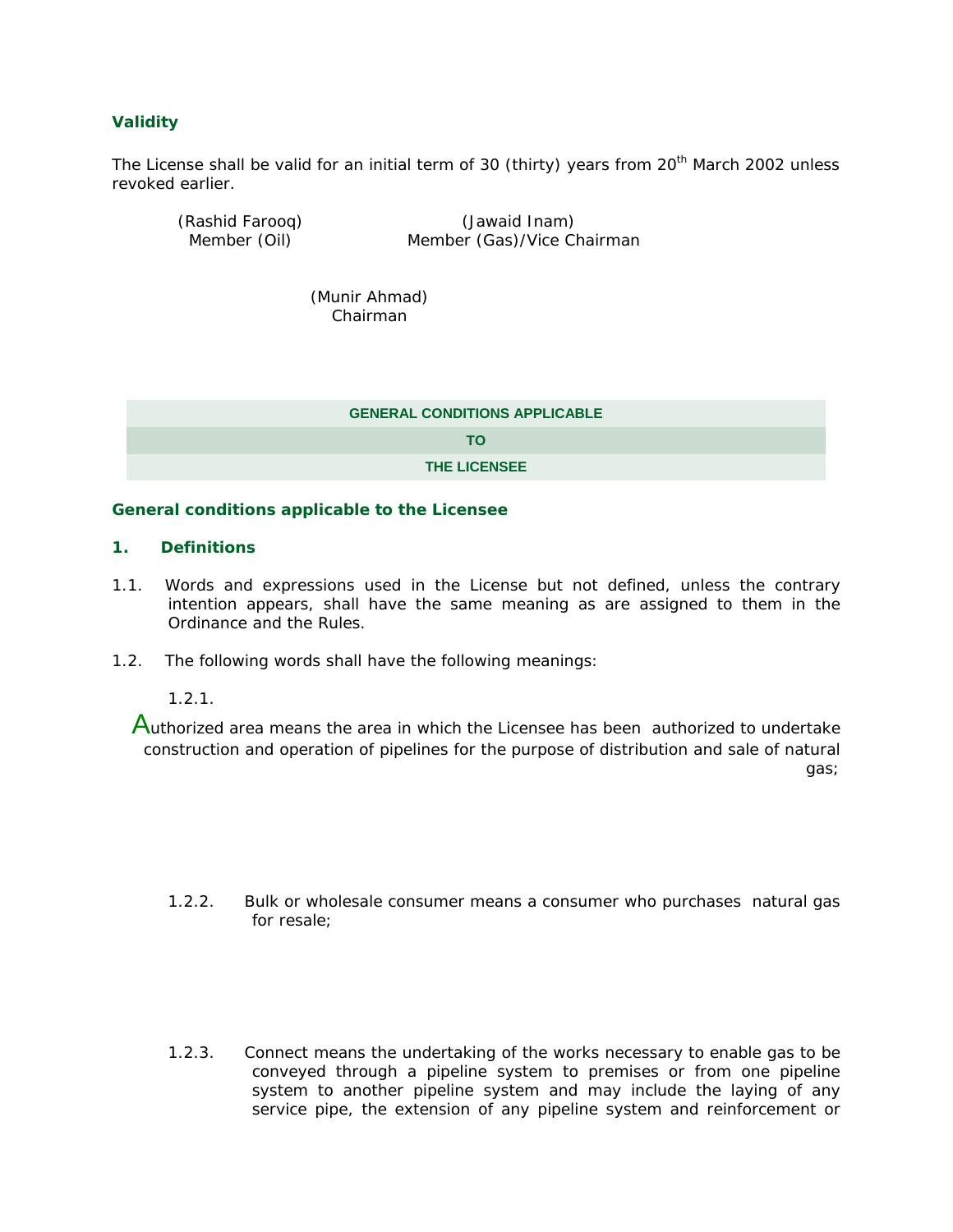modification required to be made to a pipeline system as a result and connection shall be construed accordingly;

- 1.2.4. Consents means all such approvals, consents, authorizations, notifications, concessions, acknowledgements, agreements, Licenses, permits or decisions required to be obtained by the Licensee from any competent authority in connection with construction, testing and operation of a regulated activity;
- 1.2.5. Distribution system means the pipelines and associated facilities and equipment used by the Licensee from time to time for undertaking the distribution and sale of natural gas;
- 1.2.6. Financial year means a period of twelve (12) months commencing on July  $1<sup>st</sup>$ of one year and ending on June  $30<sup>th</sup>$  of the following year;
- 1.2.7. Gas main means a distribution line that serves as a common source of supply of natural gas for more than one service line;
- 1.2.8. Rules means and includes the Licensing Rules and any rules framed under the ordinance;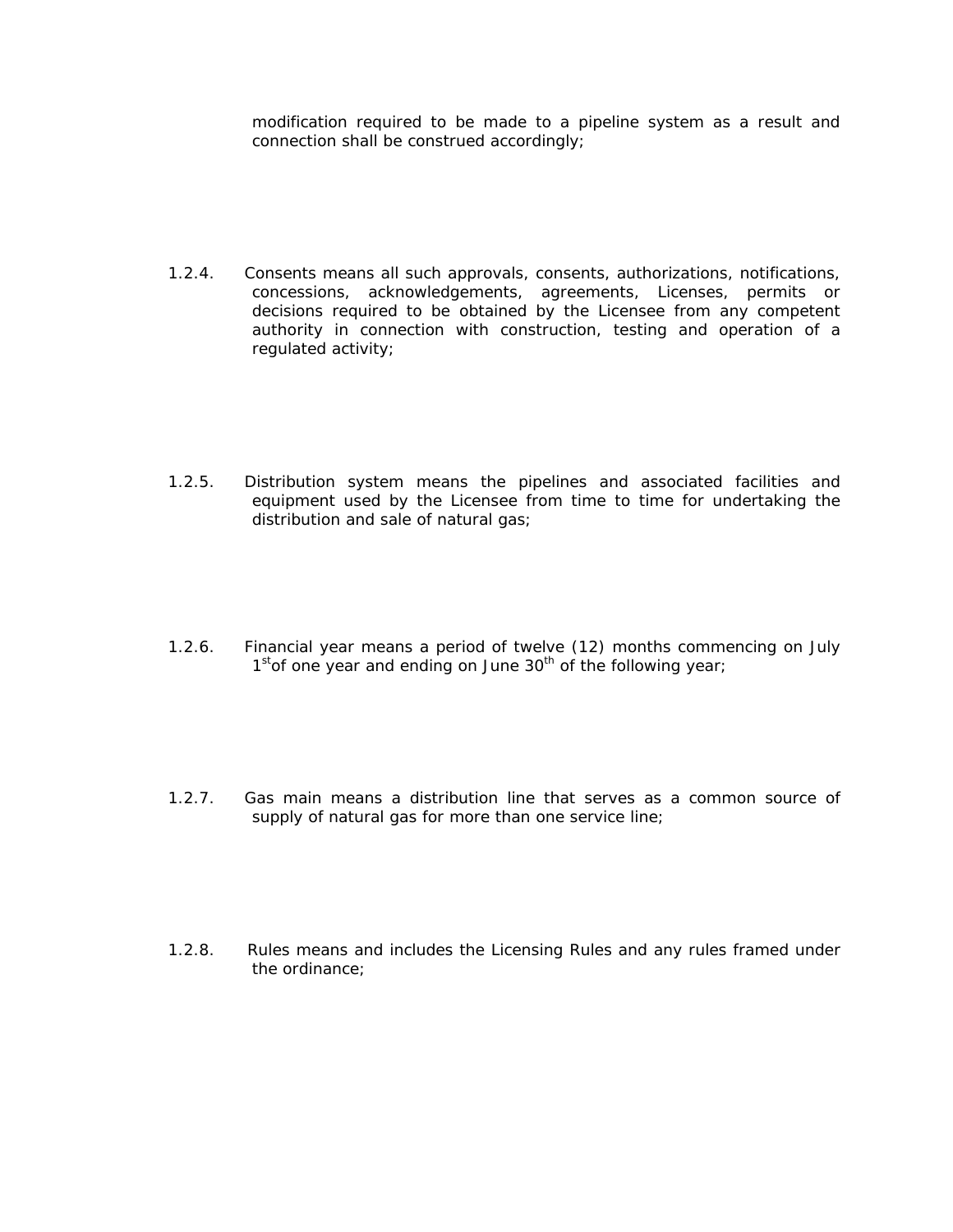- 1.2.9. Standard Contract Terms means the terms of the standard contracts, which will apply as between Licensee and each category of its retail consumers for the sale of natural gas;
- 1.2.10. Transmission system means the pipeline and associated facilities and equipment used by the Licensee from time to time for undertaking the transmission of natural gas for transmission of natural gas for delivery to a distribution system or sale to a retail consumer; and

1.2.11. Any reference to a statute or a delegated legislation shall be deemed to mean and include its modification, amendment, replacement or substitution by a subsequent law.

# **2. Compliance with Laws**

- 2.1. The Licensee shall ensure that it complies at all time with the applicable laws of and in particular with the provisions of the Ordinance and the Rules.
- 2.2. The breach of any law, including the breach of any provision of the Ordinance or any Rules or Regulations framed thereunder shall be deemed to be a breach of the terms and conditions of the License.
- 2.3. The Licensee shall apply for and obtain all consents necessary under applicable laws for carrying out its Licensed regulated activities, properly and in a timely manner and shall diligently pursue all such applications.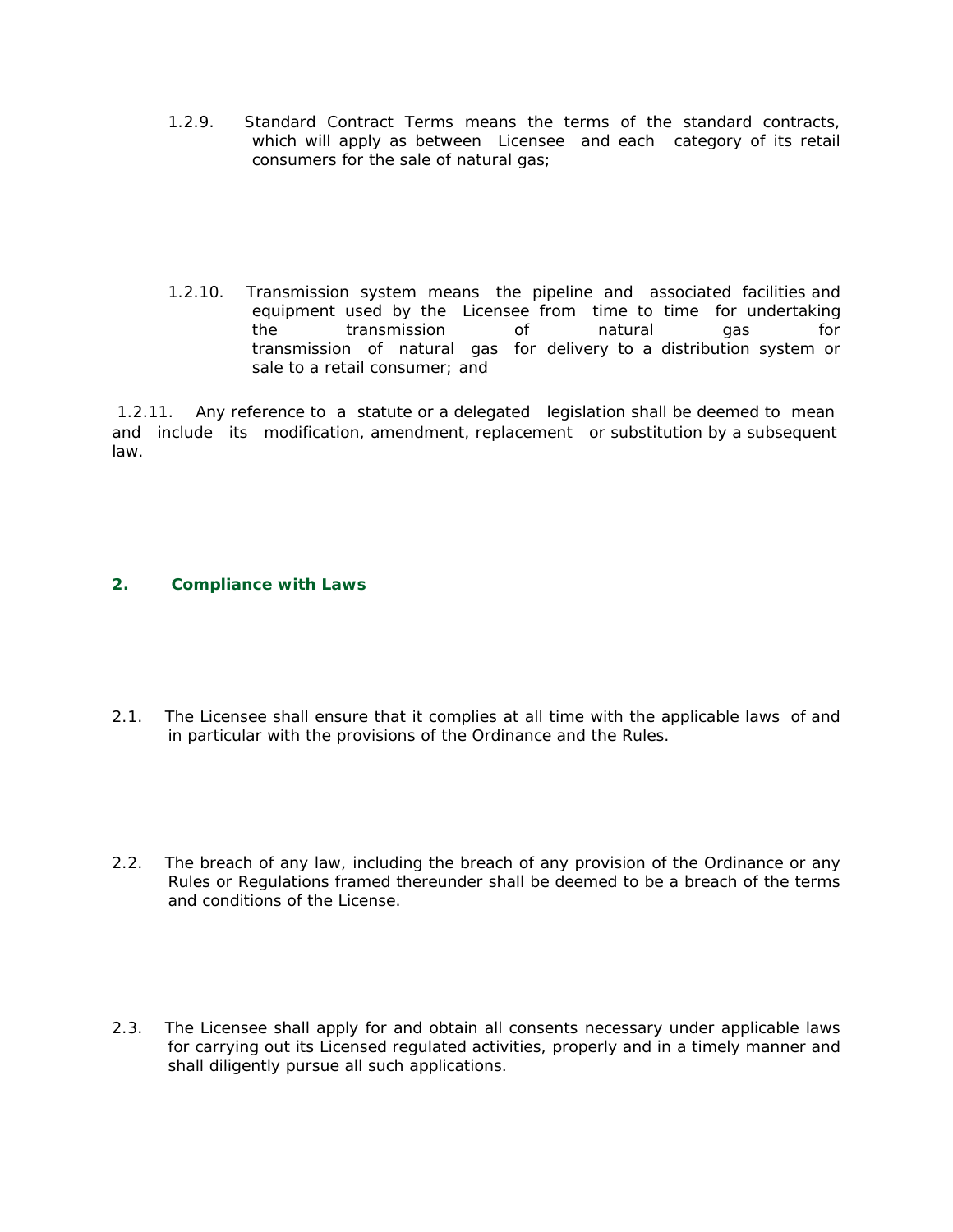#### **3. Renewal, Modification and Revocation of Conditions**

- 3.1. On an application by the Licensee to the Authority at least two years prior to the expiry date of this License, the Authority may renew the License in accordance with the provisions of the Ordinance and the Rules.
- 3.2. The terms and conditions of the License may be amended, varied, modified or revoked in accordance with the provisions of applicable laws.

#### **4. Early Termination of License**

4.1. The Authority may on an application by the Licensee at least 2 (two) years prior notice in writing to the Authority, terminate the License in accordance with the provisions of the applicable Laws.

#### **5. Rate of Return and Tariff Determination**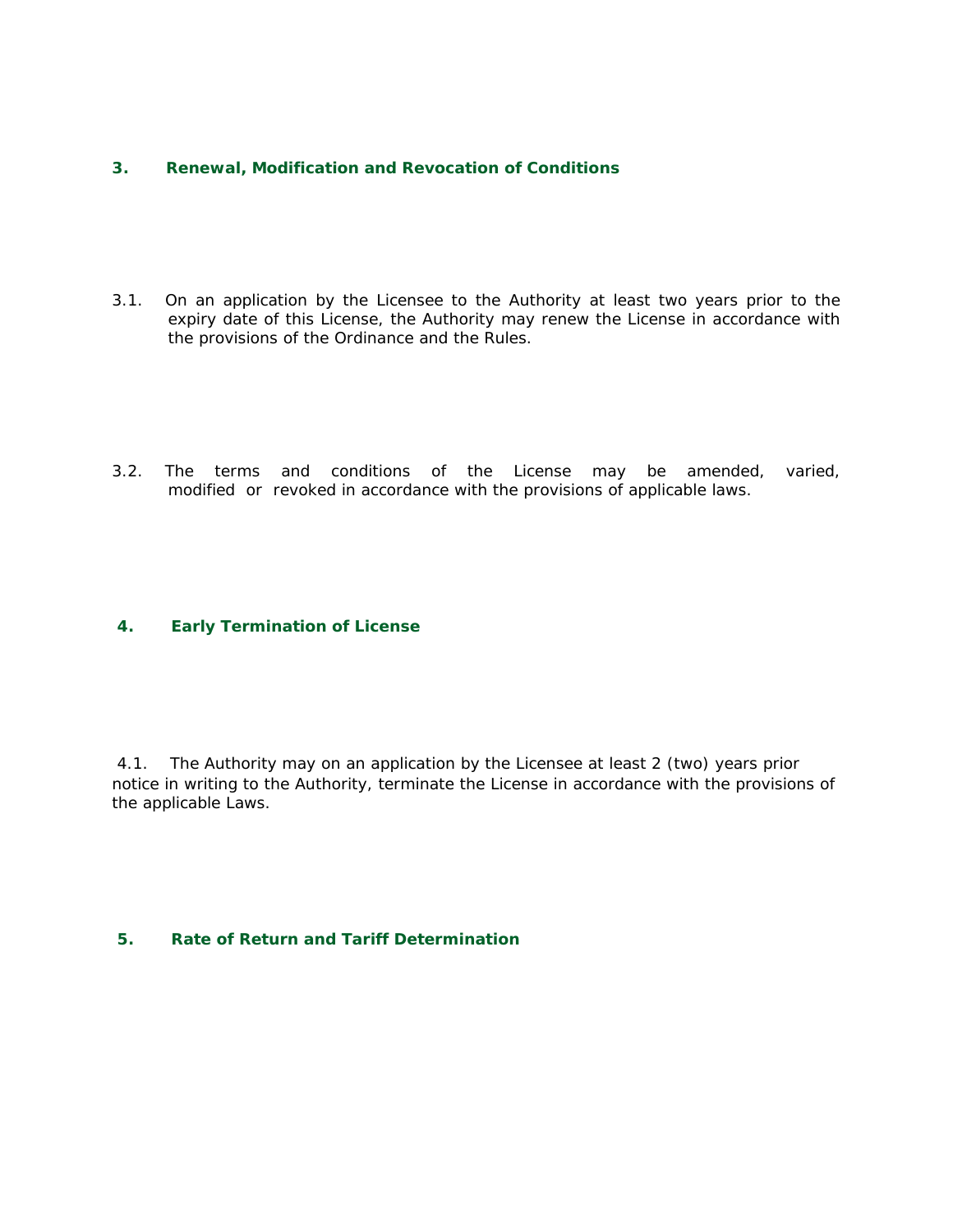- 5.1. The Authority shall determine tariff or total annual revenue requirement of the Licensee for each regulated activity, in accordance with the relevant criteria laid down for such determination in the Ordinance and the Rules.
- 5.2. Subject to such adjustments as required under condition 21 or other efficiency related benchmarks fixed by the Authority from time to time in accordance with the rules, the Authority shall determine total revenue requirement of the Licensee to ensure it achieves 17.0 % return (before financial charges & tax) on the value of its average net fixed assets in operation for each financial year. For the purpose of calculating the above return the prevailing methodology and procedure shall continue to be in force unless the Authority may otherwise approve.
- 5.3. Notwithstanding the provision in sub-condition 5.2 above, the Authority may, in consultation with the Federal Government and the Licensee, and in accordance with the provisions of the Ordinance and the Rules review and prescribe revised rate of return or a different basis for determination of the return, and determine the total revenue requirement of the Licensee to ensure that the Licensee achieves such revised rate of return on the basis so re-determined.

5.4. Any penalty or fine imposed on the Licensee under the Ordinance or the Rules shall not form part of admissible expenditure for the purposes of working out total annual revenue requirement of the Licensee.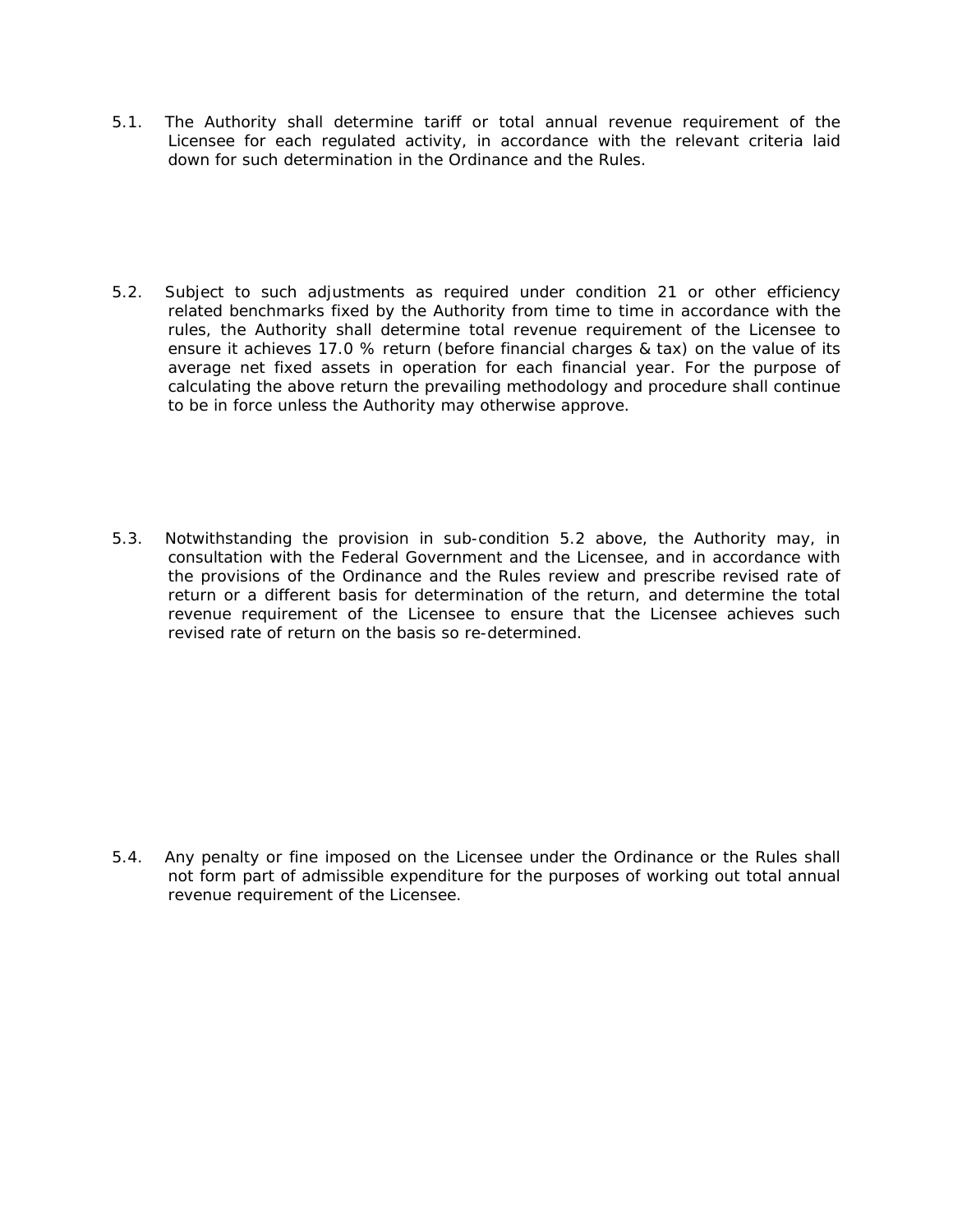# **6. Payment of Fee**

6.1. The Licensee shall promptly and regularly pay the fees prescribed in the Rules.

6.2. Unless otherwise prescribed in the Rules, the Licensee shall pay annual fees of 0.5 percent of the annual turnover (as defined in the Licensing Rules) of the Licensee from the sale of natural gas, in respect of the most recent completed financial year.

6.3. If the annual turnover for the most recent completed financial year is not certain then the Licensee shall use a reasonable estimate of the annual turnover for calculation and payment of the annual fees under Condition 6.2.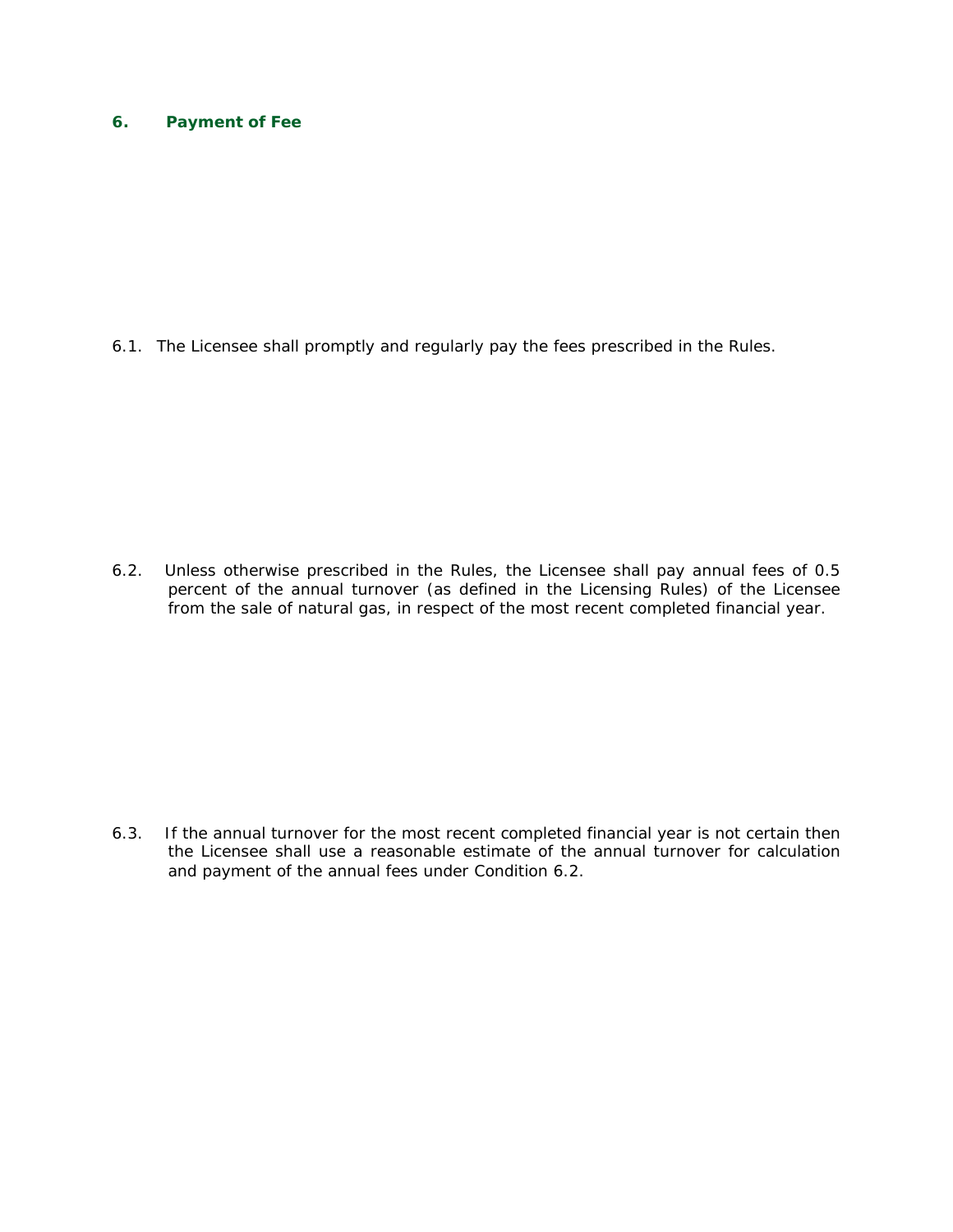6.4. The Licensee shall, if it has used an estimate of the annual turnover under Condition 6.3, file with the Authority a revised account showing the actual annual turnover and the annual fee on the basis of such actual amount on or before September  $30<sup>th</sup>$  of the year in which the estimate was made, or any other date approved by the Authority in respect of the annual fee where an estimate of annual turnover was used as the basis for calculation of the annual fee. Any short payment in annual fee made evident as a result of filing of the revised account, shall be paid to the Authority within forty-five (45) days of filing of such revised account.

6.5. The Authority shall, if it has received overpayment of annual fees, refund the amount equal to the amount by which it was overpaid within forty-five (45) days of filing of the above mentioned revised account. The Licensee shall not be entitled to any interest or other additional amount in respect of such over-payment.

#### **7. Maintenance of proper Accounts of the Regulated Activities**

7.1. The Licensee shall keep and maintain separate proper books of accounts and records of its revenues, costs (including depreciation), expenses, assets and liabilities attributable to its regulated activities separately from those in respect of its other businesses.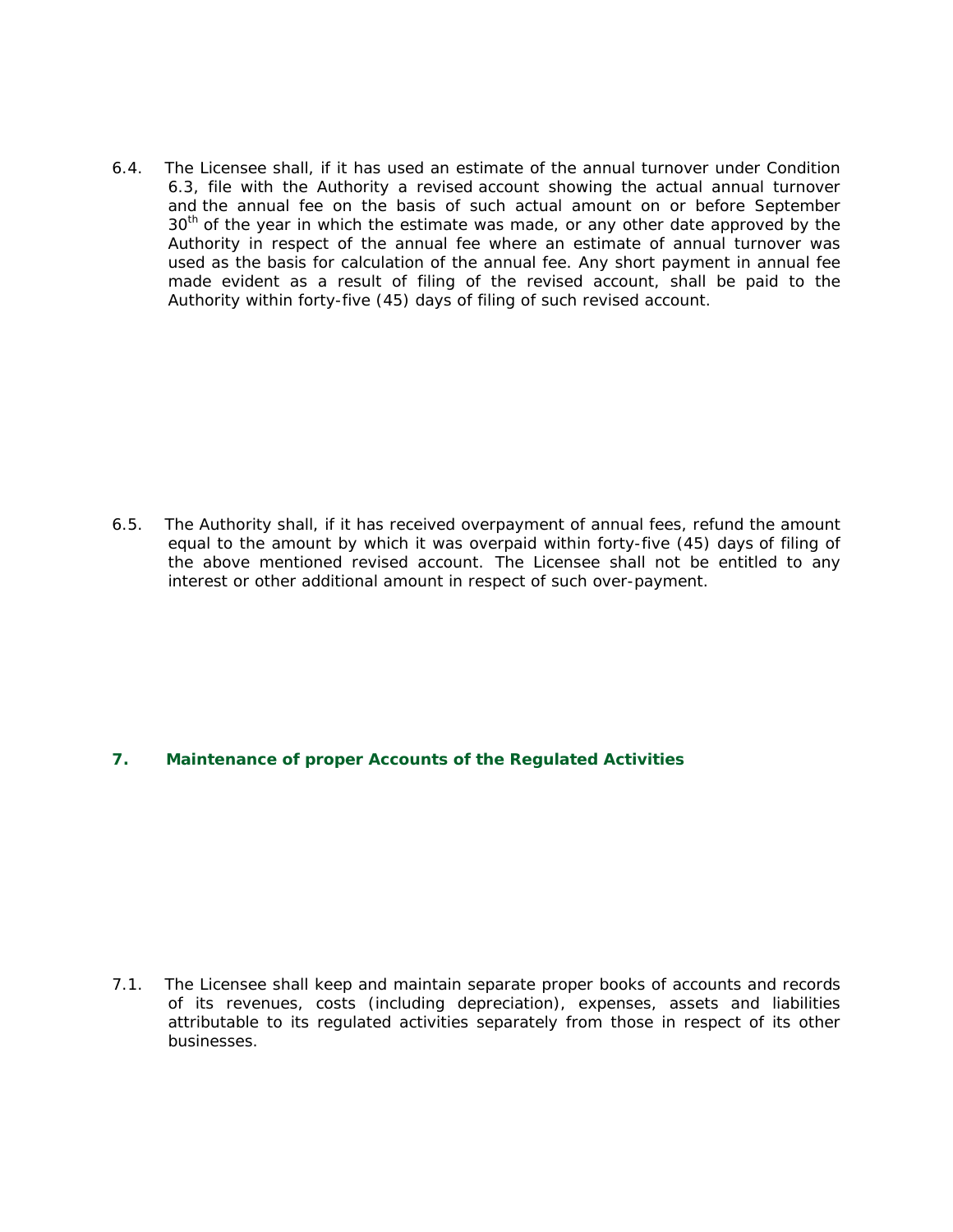7.2. The financial statements prepared under Condition 7.1 shall set out and fairly present the costs (including depreciation) revenues, assets employed and liabilities of, or as may be reasonably attributable to, the regulated activities and show separately the amounts of any revenue, cost, expense, assets or liability which has been:

7.2.1. Charged from or to any other business of the Licensee; and

7.2.2. Determined by apportionment ( in accordance with the rules

previously approved by the Authority) and divided among other businesses of the Licensee together with a description of the basis of the charge or apportionment.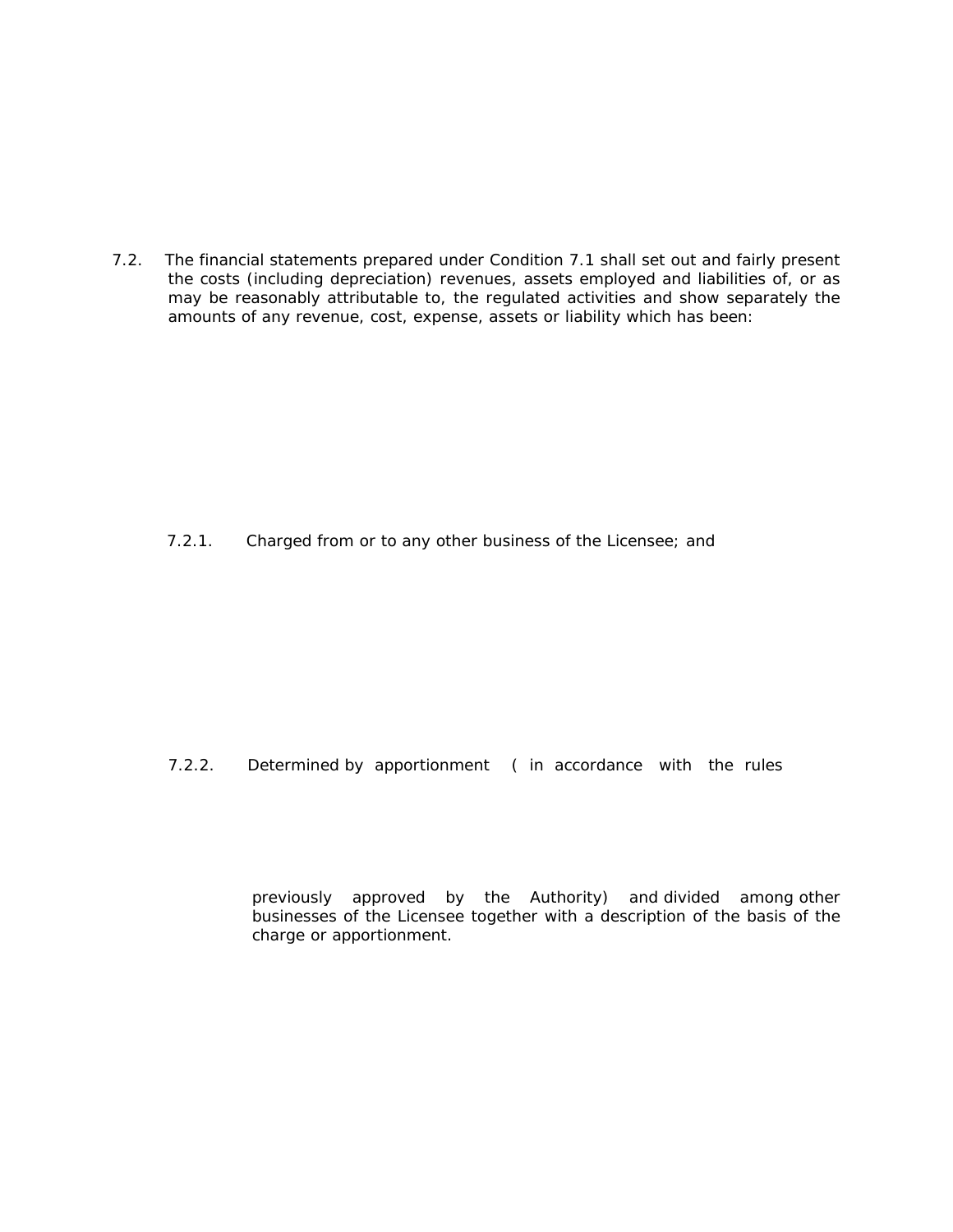#### **8. Separate Accounts for Regulated Activities**

8.1. Commencing from  $1<sup>st</sup>$  July 2005 or any other date approved by the Authority on an application by the Licensee, the Licensee shall keep proper books of accounts and records separately for Transmission, distribution and sale of natural gas in such form as may be prescribed by the Authority.

8.2. The Licensee shall procure, in respect of financial statements prepared in accordance with the Condition 8.1 in respect of a financial year, a report by the auditors and addressed to the Authority stating whether in their opinion the set of financial statements have been properly prepared.

#### **9. Continuing Obligations**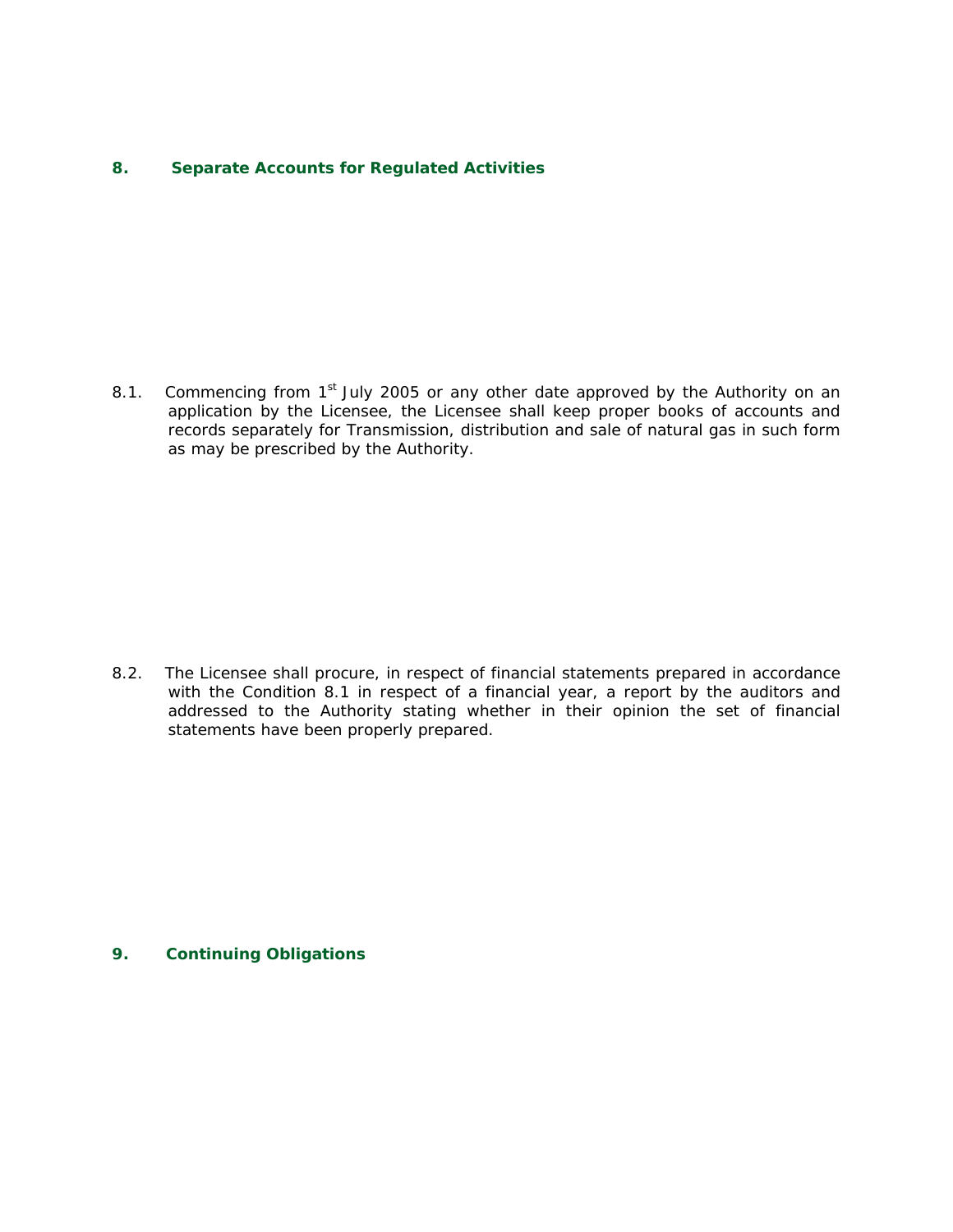9.1. Time shall be of essence in respect of any obligation, which is required to be performed by the Licensee within a specified time period.

9.2. Where the Licensee is required to perform an obligation within a specified time limit and fails to do so, the Licensee shall be in breach of its license even if such obligation is subsequently complied with.

# **10. Sale , Assignment and Transfer**

10.1. The Licensee shall not charge or otherwise encumber, assign or transfer the Licence or any rights or obligations thereunder without having obtained the prior written approval of the Authority in accordance with the provisions of the Ordinance and the Rules.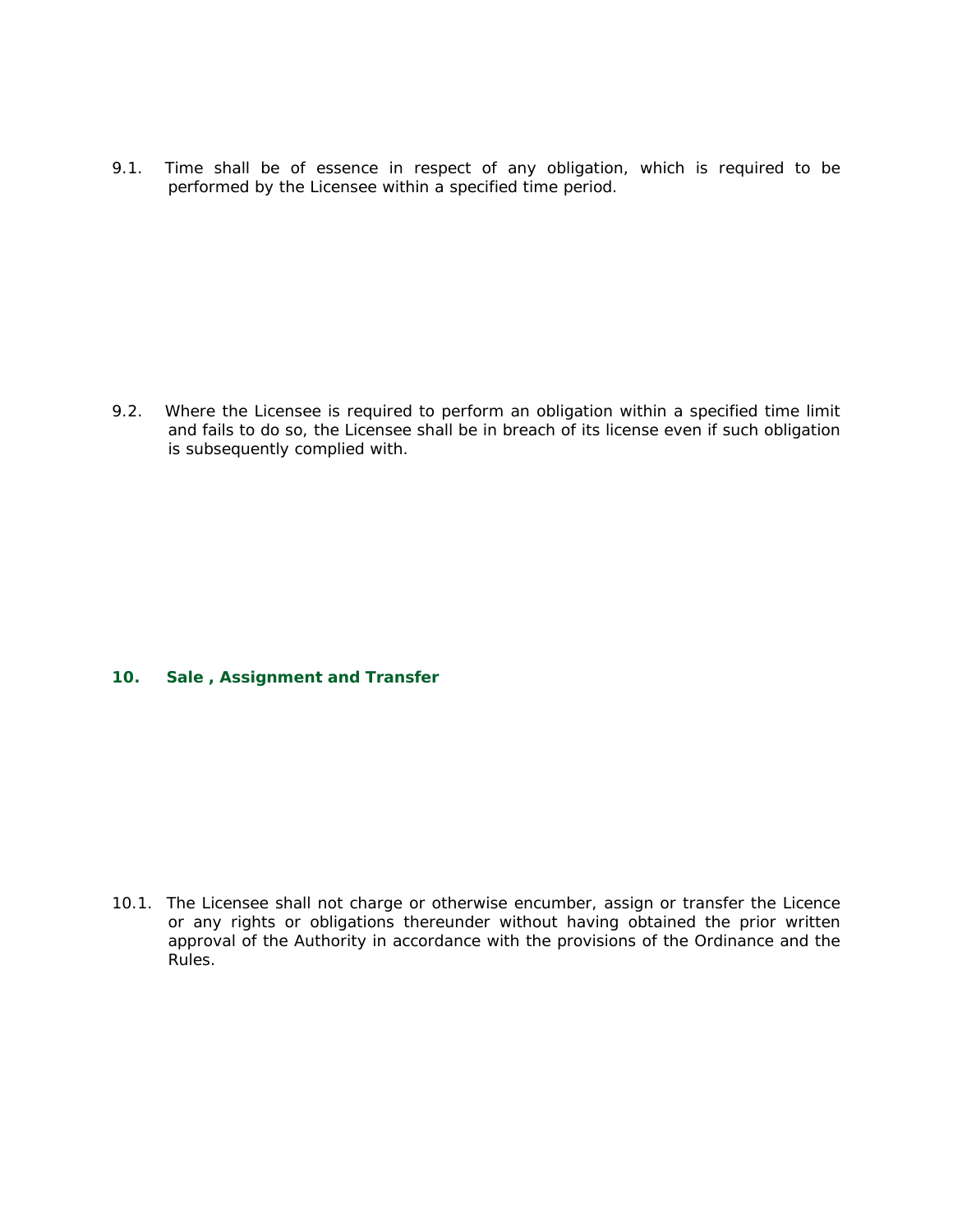10.2. The Licensee shall not record the transfer of the shares of its majority or controlling share-holder (s) without the prior written approval of the Authority.

10.3. The Licensee shall not (except for securing repayment of a loan or other financing facility obtained in the normal course of business), without the prior written approval of the Authority, encumber any of its operating assets whose disposal shall in the opinion of Authority adversely affect its ability to perform its obligations under this Licence.

# **11. Transparency in Procurement Policies and Procedures**

#### 11.1. Licensee shall adopt transparent and competitive procurement policies

and procedures in relation to any of its regulated activities and make available the same to any person upon request.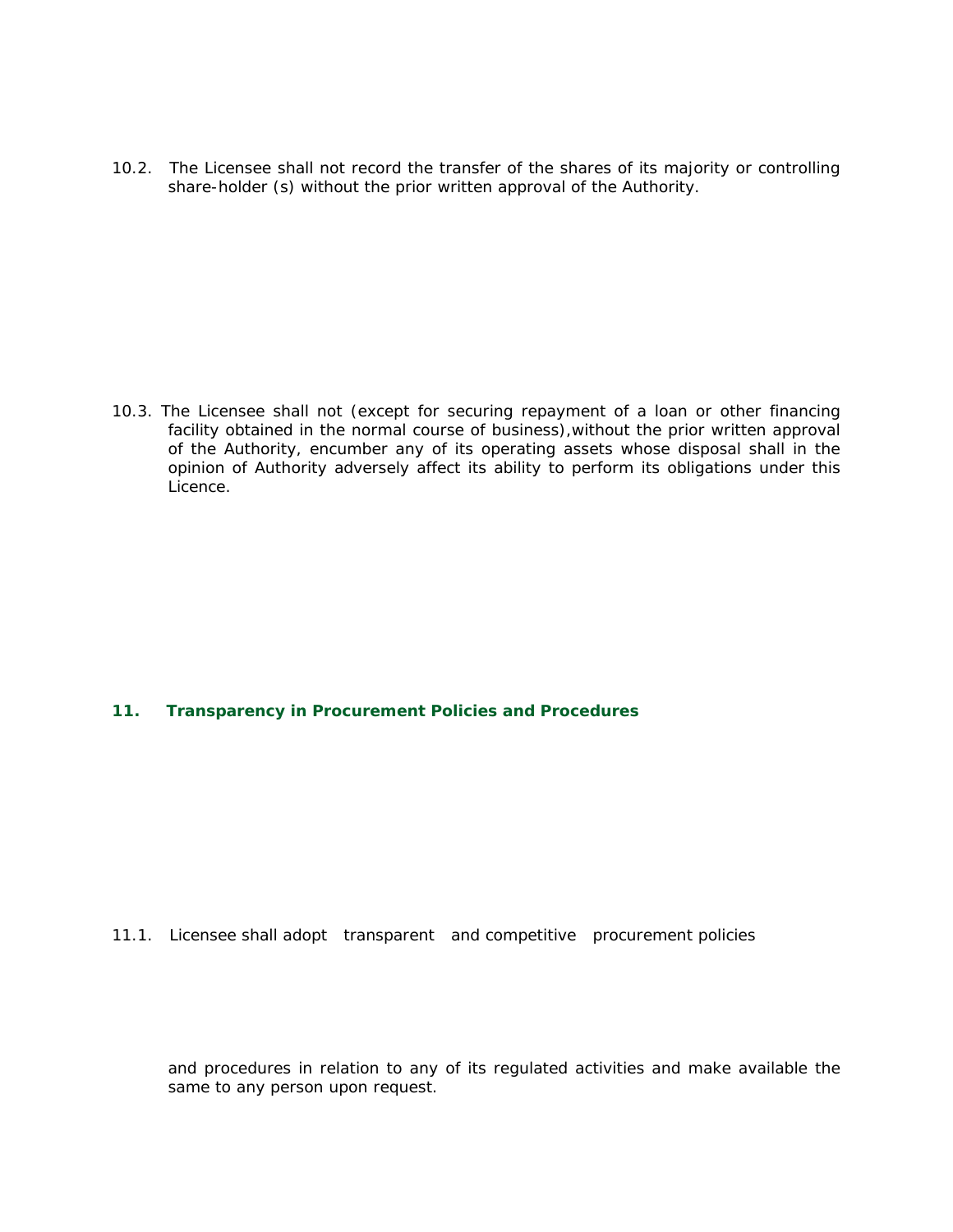11.2. The Licensee shall enter into all contracts on an arm's length basis and

and shall seek such approvals from the Authority prior to entering into or amending a contract, as may be required by the Ordinance or the Rules.

# **12. Non Discrimination**

12.1. The Licensee shall not exercise discrimination against or show undue preference towards any consumer, producer of natural gas or any class of consumers or producers.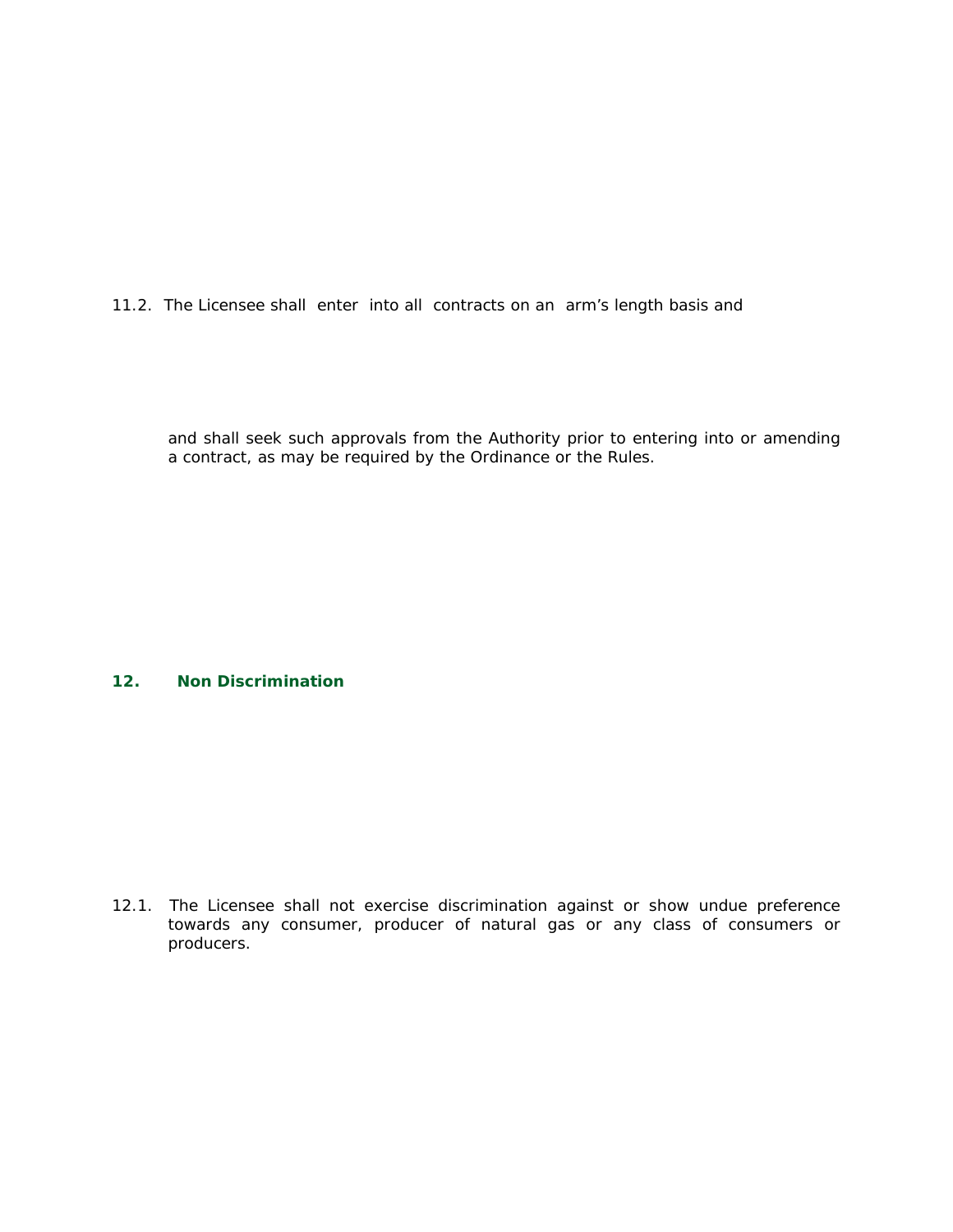#### **13. Provision of Regulated Activities**

13.1. The Licensee shall provide Licensed regulated activities to all persons:

13.1.1. Who meet the eligibility criteria laid down by the Authority from time to<br>time on the basis of the policy guidelines issued by time on the basis of the policy guidelines issued by the Federal Government or otherwise; and

13.1.2. Where Provision of service is technically and economically viable.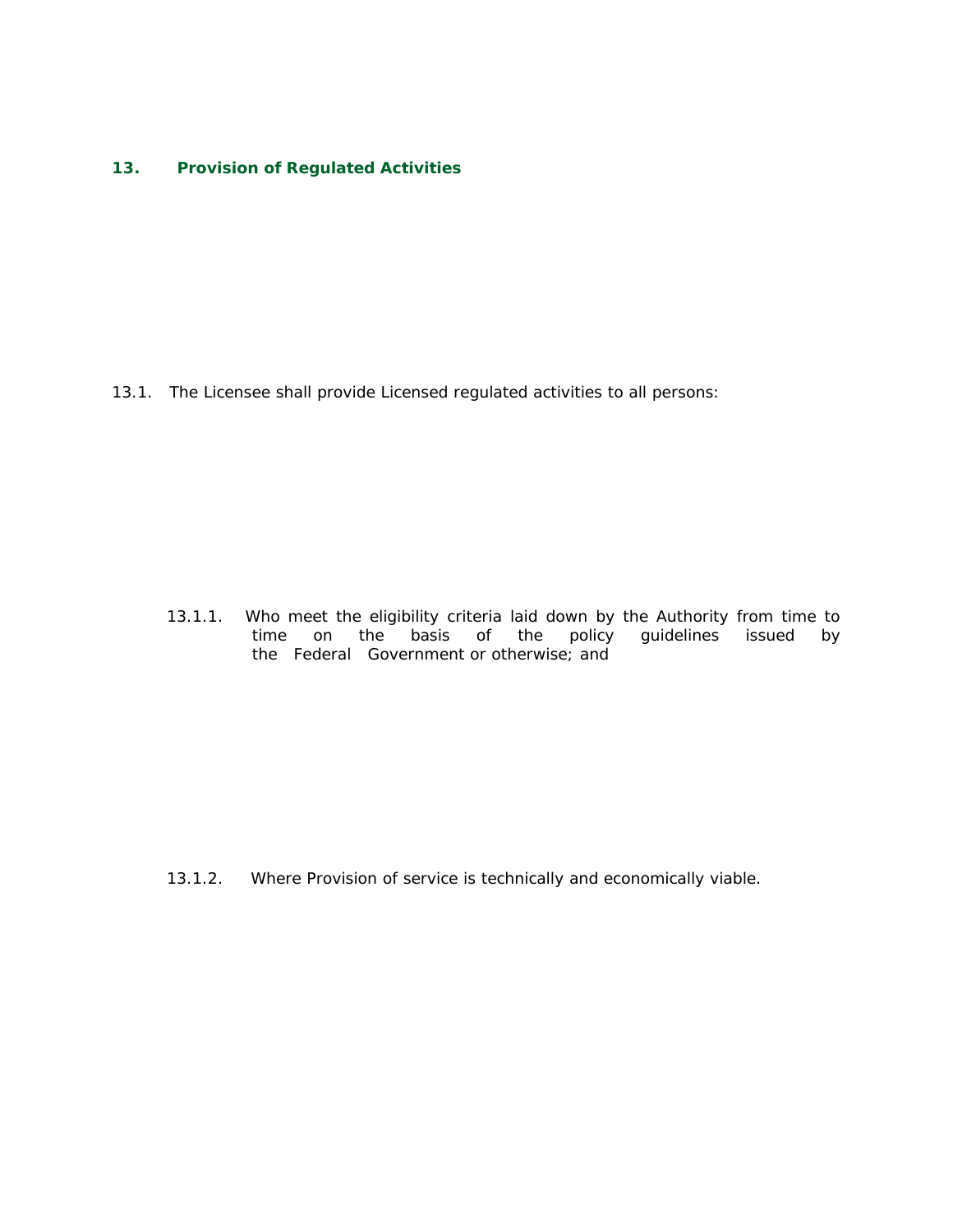13.2. In the event that the Authority determines, after hearing the applicant and the Licensee that the Licensee has failed to provide the service applied for within its authorized area, the Authority may on such terms and conditions as it may deem reasonable and appropriate, require the Licensee to provide the service applied for by the applicant.

13.3. The Licensee shall undertake its regulated activities without fear or favour without any discrimination between its consumers other than as specifically authorised by the Ordinance or the Rules.

# **14. Training, Research and Development**

14.1. The Licensee shall allocate appropriate resources for:

14.1.1. Research and development to improve operational efficiency and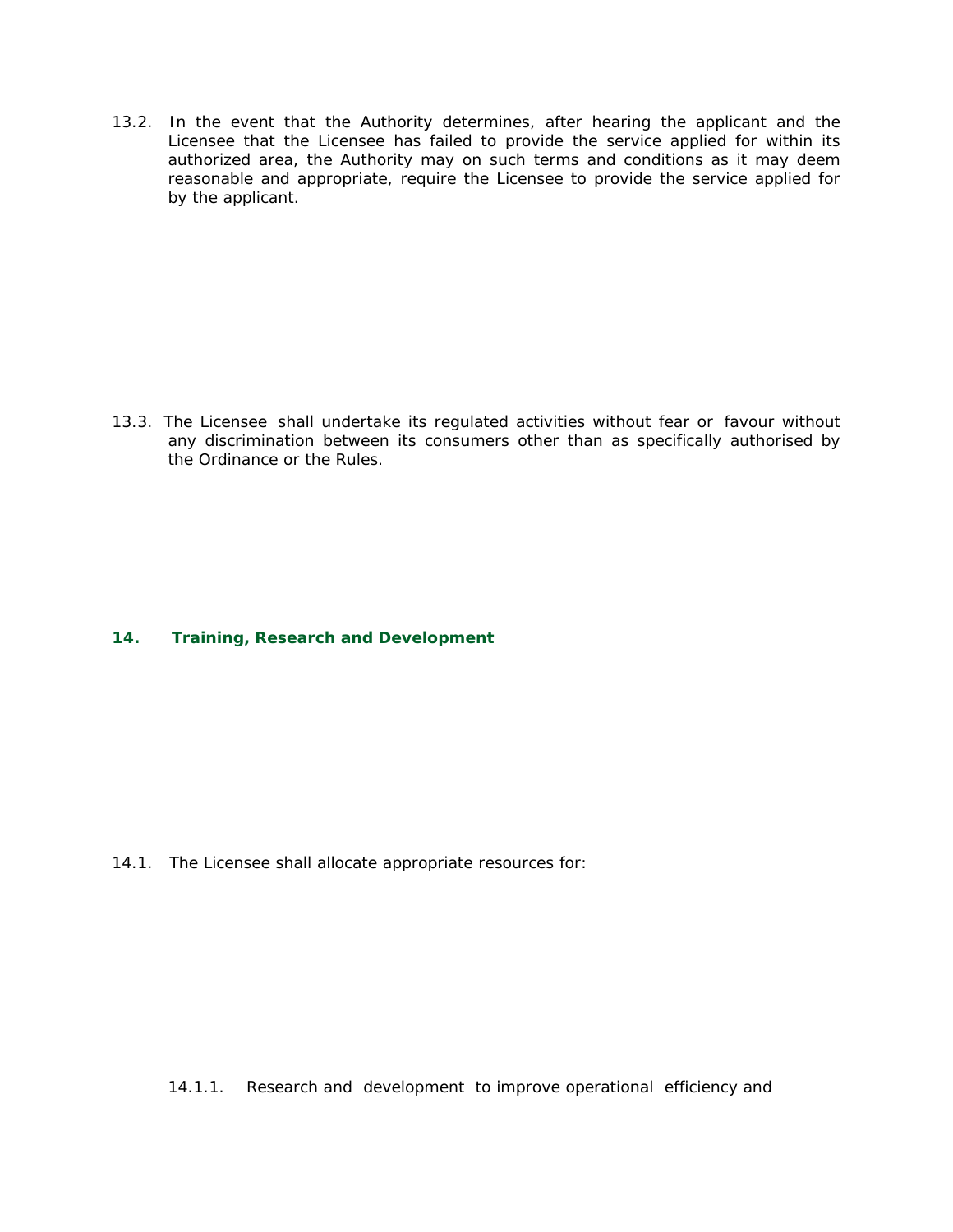safety aspect of its regulated activities;

- 14.1.2. Training and education program for Pakistani Nationals in institutions other than the training institutes being run by the Licensee.
- 14.1.3. Training and education program for Pakistani Nationals in institutions other than the training institutes being run by the Licensee.

#### **15. Gas Quality**

15.1. The Licensee shall supply natural gas of the quality and specifications determined from time to time by the Authority in accordance with the provisions of the Ordinance and the Rules.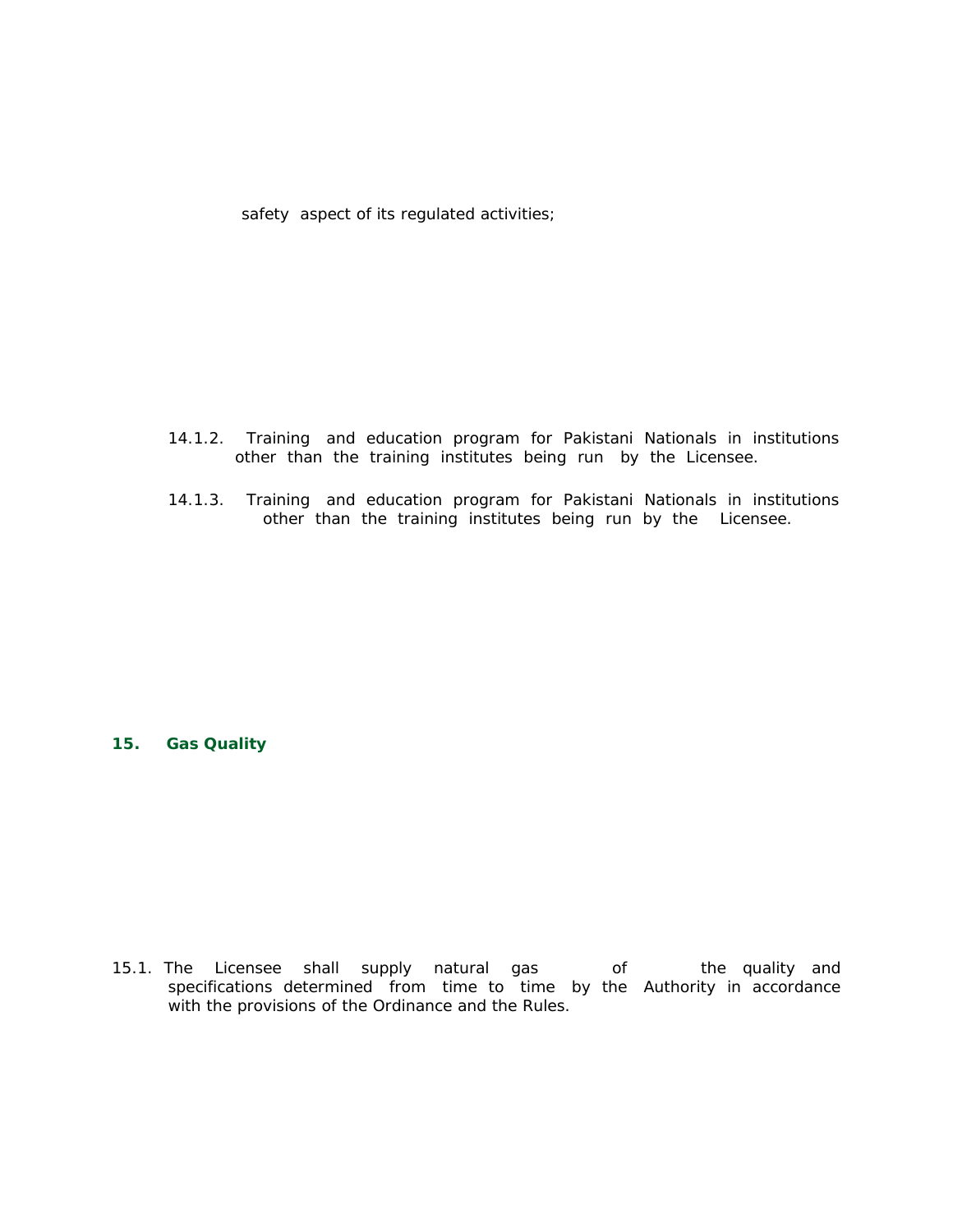#### **16. Environmental Standards**

16.1. The Licensee shall conform to the requirements of the Pakistan Environmental Protection Act, 1997 (XXXIV of 1997), as amended from time to time.

#### **17. Technical Standards**

- 17.1. The Licensee shall conform to the technical standards prescribed by the Authority in accordance with the provisions of the Ordinance and the Rules from time to time for:
	- 17.1.1. the design, construction, operation and maintenance of its pipelines; and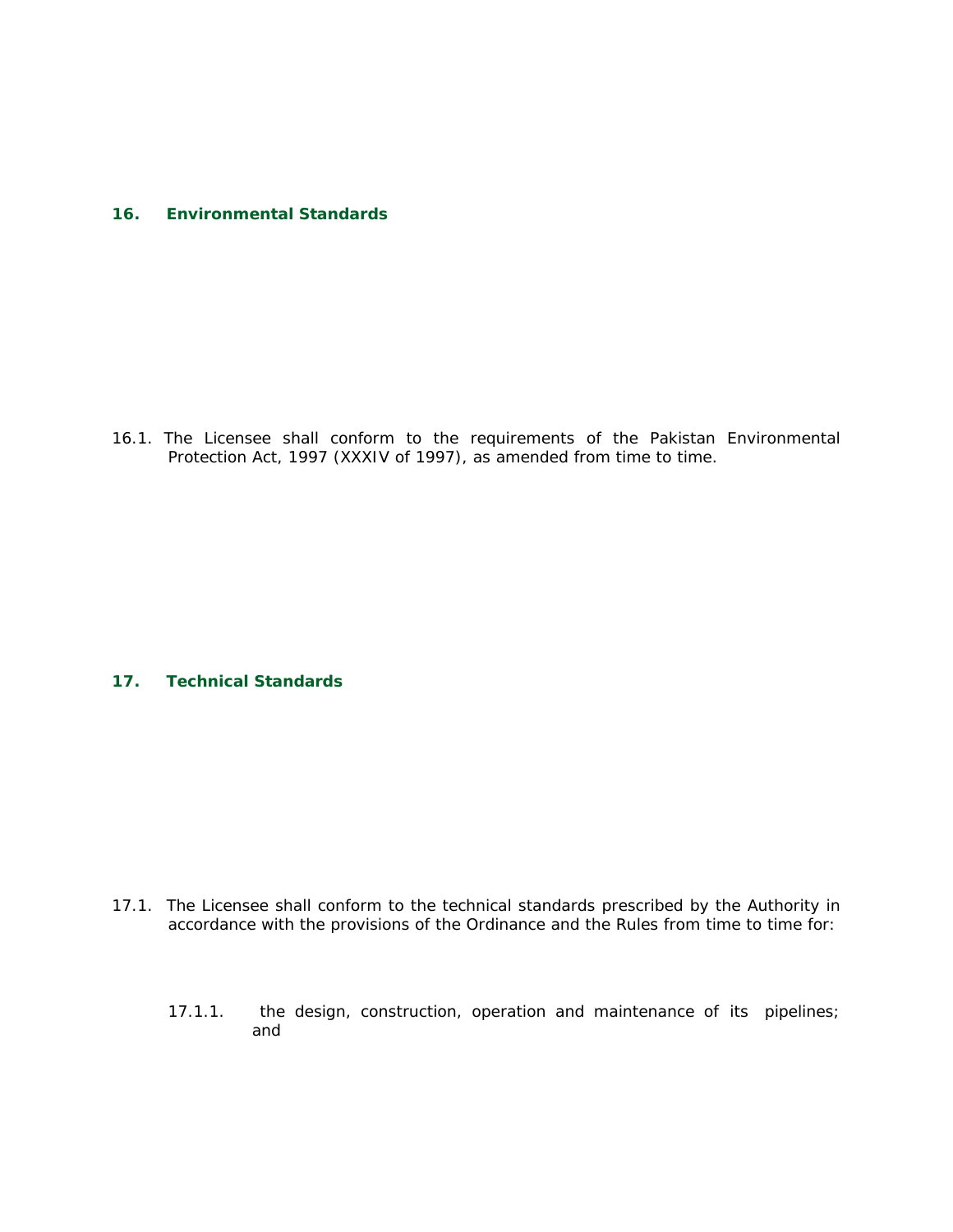17.1.2. the equipment, materials and other resources required for undertaking any of the regulated activities.

#### **18. Maintenance and Safety Program**

18.1. The Licensee shall develop and implement an annual maintenance and safety program for the Licensed regulated activities, which shall include public awareness and education campaign about the safe use of natural gas.

18.2. The Licensee shall submit the above mentioned programme to the Authority firstly, within one hundred and twenty (120) days of the issuance of the Licence, and thereafter on the 30th of June of each year or at such other date as may be approved by the Authority at the request of the Licensee.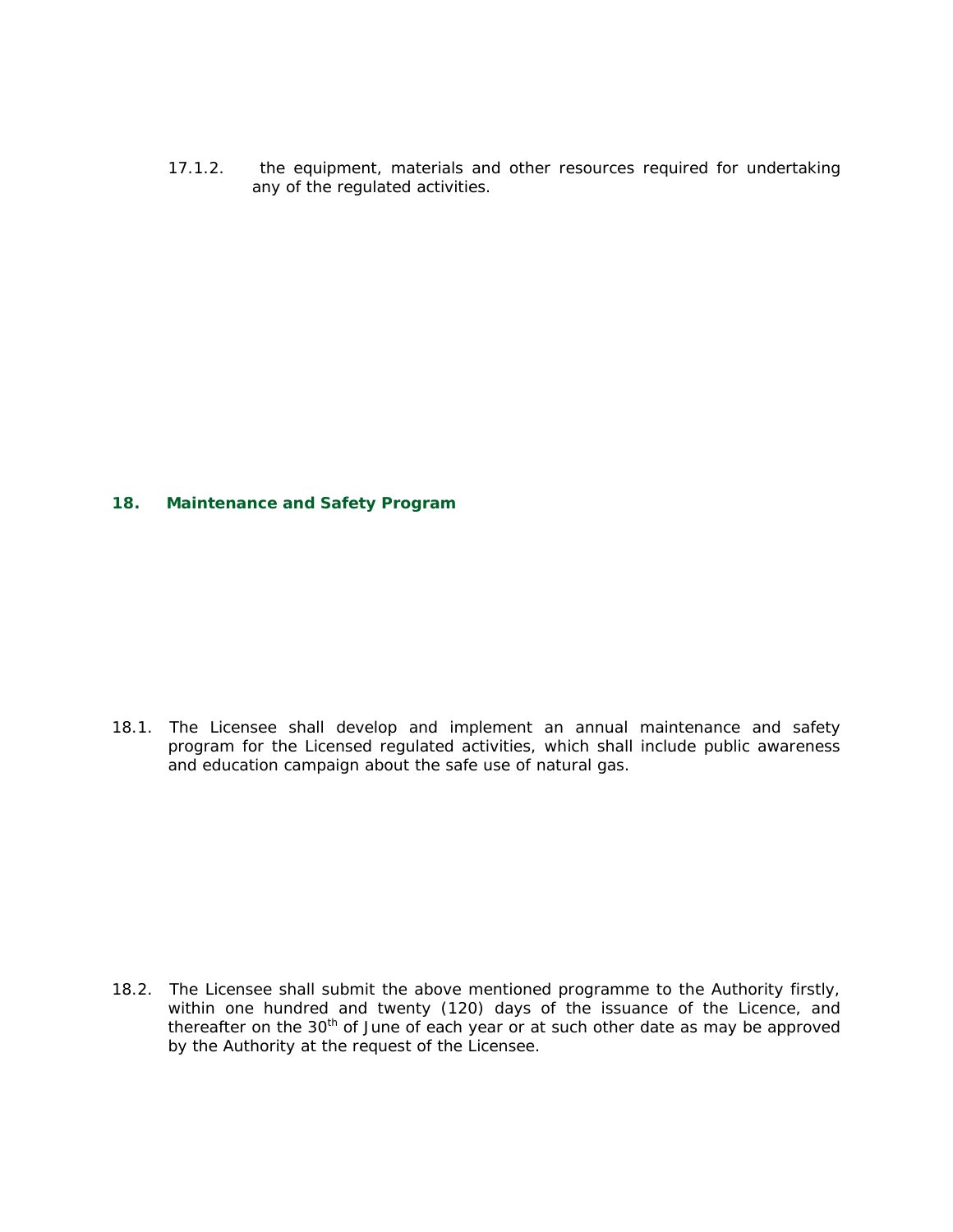18.3. The Licensee shall not later than sixty (60) days after the end of each financial year submit to the Authority a report on the result of the implementation of the program during such financial year including:

18.3.1. details of any incidents concerning the safety of each of the regulated activities carried on by the Licensee and the action taken by it in response thereto;

18.3.2. details of the maintenance activities carried out by the Licensee in respect of each of the regulated activities including maintenance of meters;

18.3.3. details of any amendments the Licensee proposes to make to the program; and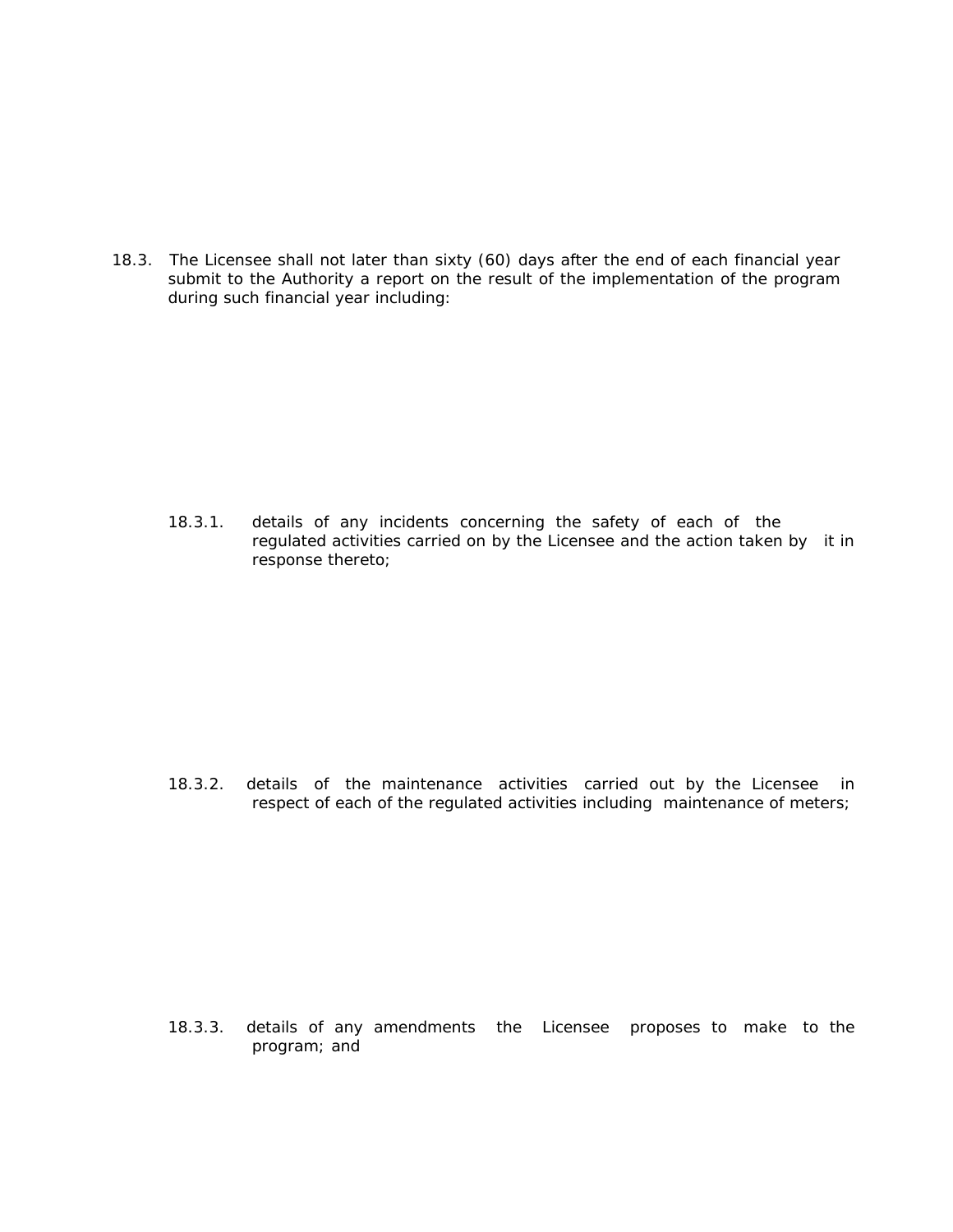18.3.4. any other information required by the Authority.

18.4. The Authority may from time to time, in consultation with the Licensee direct the Licensee to make changes to the program in order to enhance the safe operation of the regulated activities.

# **19. Emergencies**

19.1. Licensee shall respond to emergency calls as stipulated in the performance and service standards specified by the Authority, from time to time.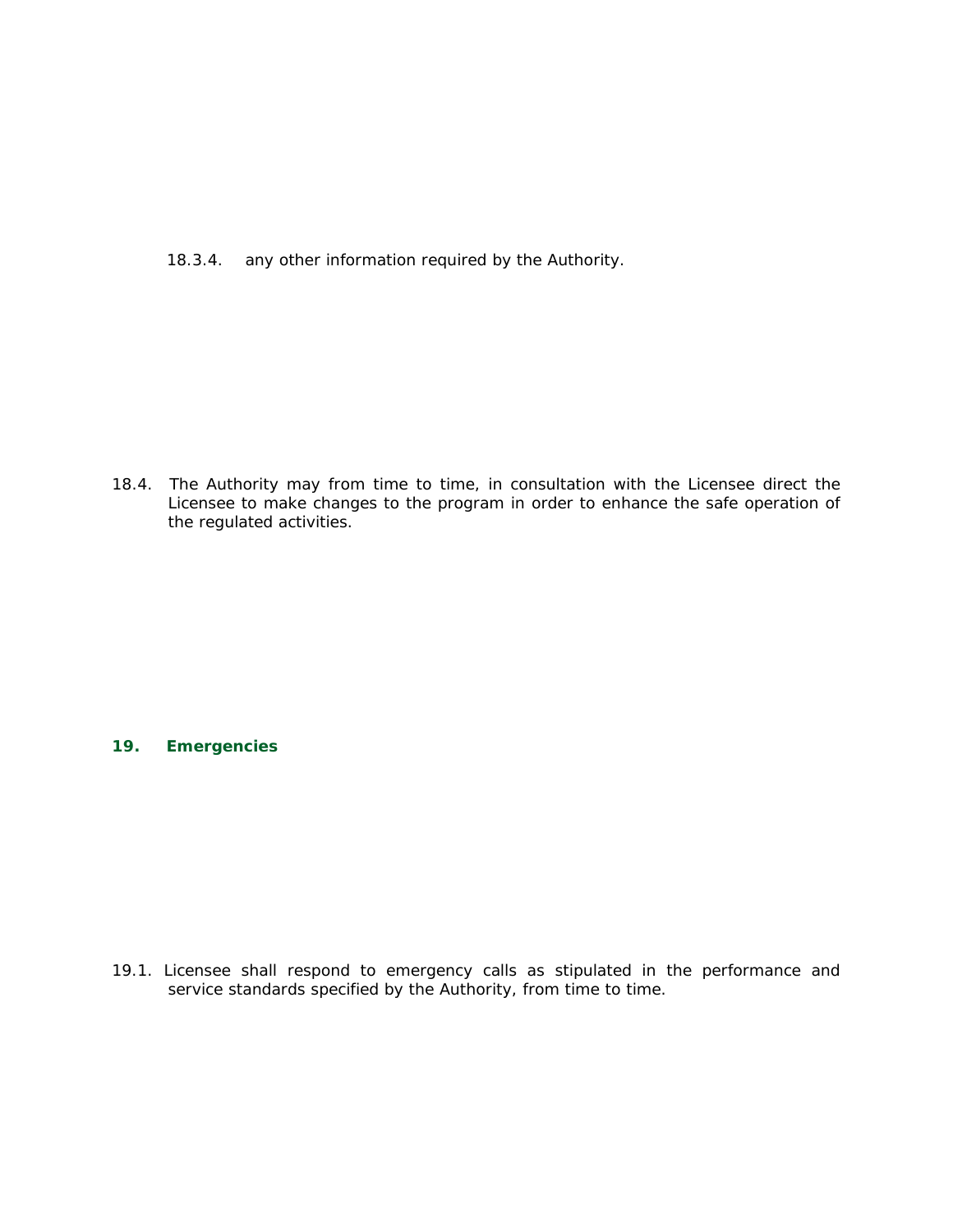19.2. The Licensee shall, within ninety (90) days of the date of issue of the License or at such date as is approved by the Authority, submit to the Authority for approval the Licensee's plan and procedures for handling any emergency concerning or arising out of any regulated activity.

19.3. The Licensee shall submit a report to the Authority, not later than one hundred and eighty days (180) from the date of issue of License and thereafter every ninety (90) days, providing information specified in Condition 19.4 regarding the emergencies that had occurred in the preceding ninety (90) days and the action taken by the Licensee.

19.4. The report shall include:

19.4.1. Number of emergencies and their specific locations;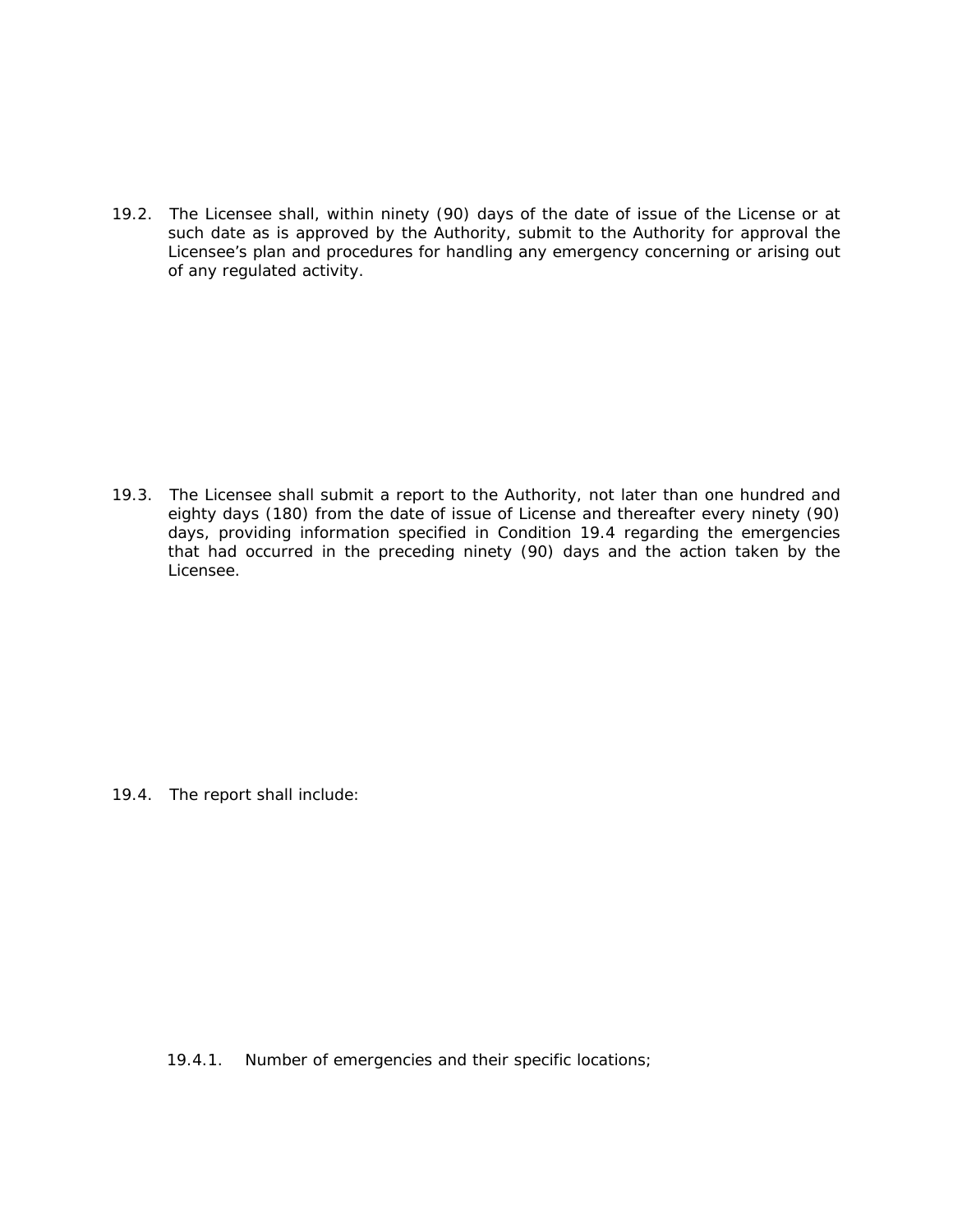19.4.2. causes of emergencies;

19.4.3. any injury and estimate of damages;

19.4.4. action taken by the Licensee;

 19.4.5. average time taken to respond to an emergency and to handle the emergency;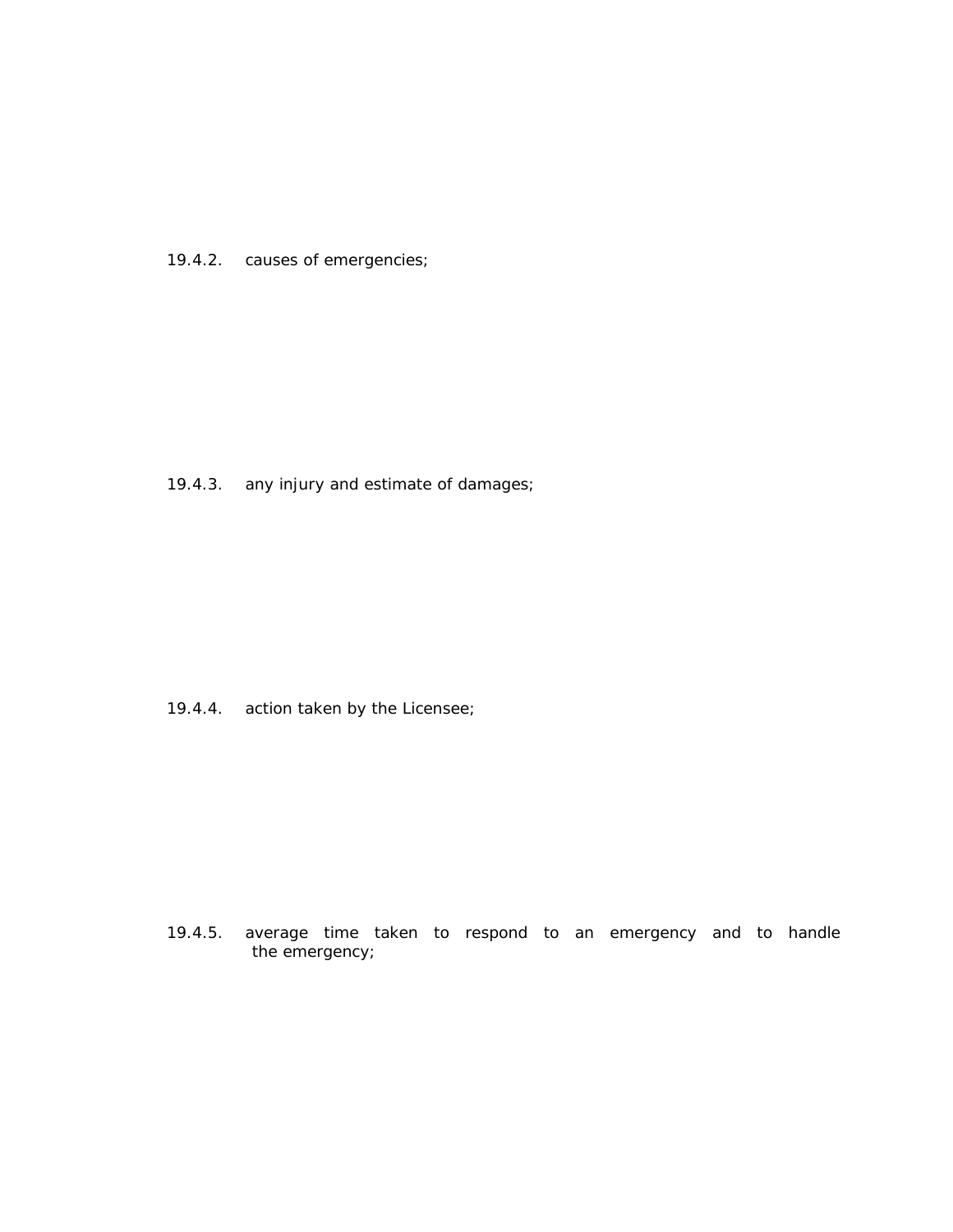19.4.6. any action taken to prevent such emergencies in future; and

19.4.7. any other information specified by the Authority.

19.5. In addition to the report required from the Licensee in Condition 19.3:

19.5.1. the Licensee shall inform the Authority promptly but not later than twenty four than twenty four (24) hours of any serious emergency having taken place and provide daily update on the emergency and action being taken by the Licensee until such time the emergency has been completely addressed;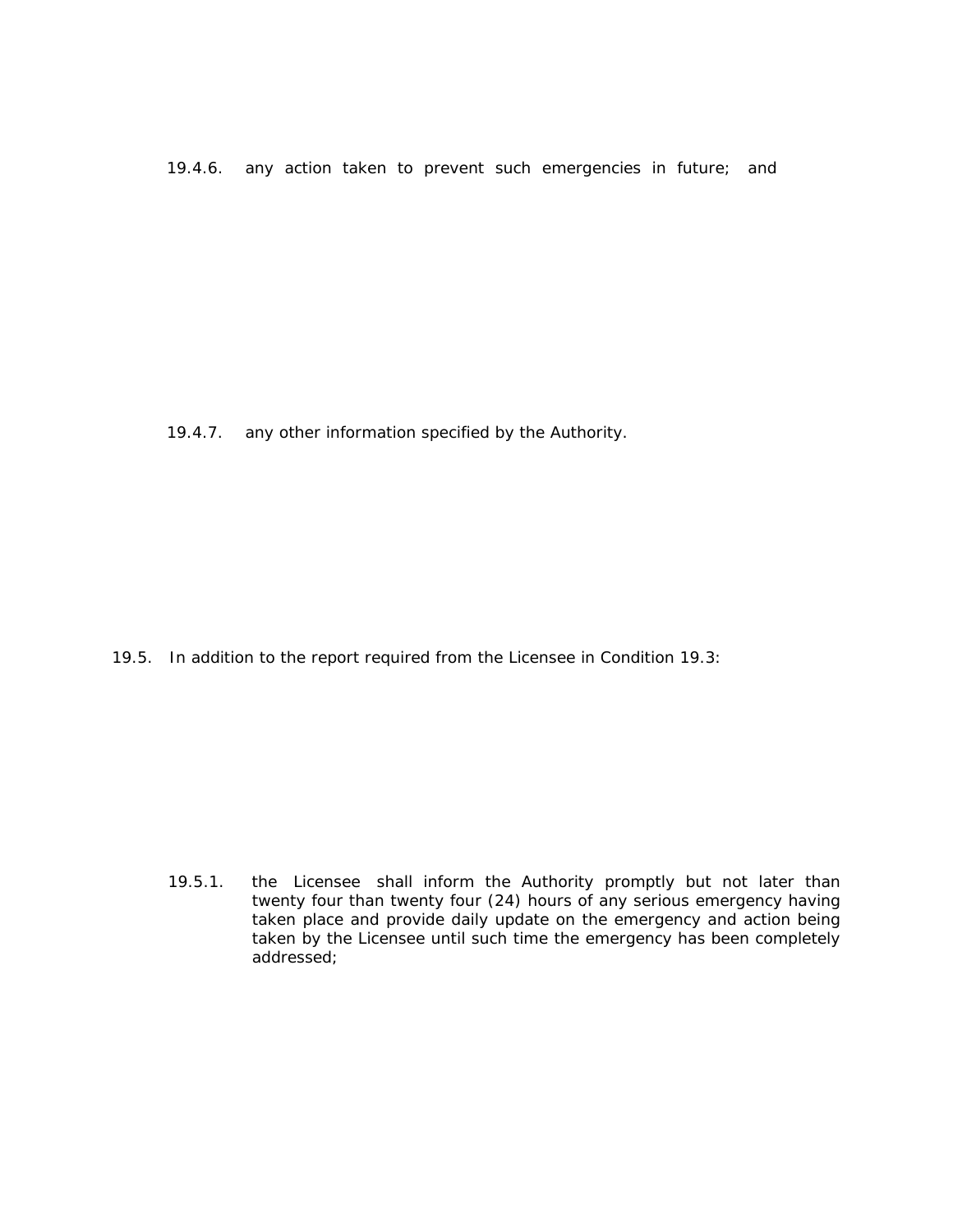19.5.2. for the purpose of this Condition, \'serious emergency\' means:

19.5.2.1. injuries to or death of an individual;

19.5.2.2. major damage to the property;

19.5.2.3. damage to or rupture of transmission pipeline or distribution main;

19.5.2.4. suspension or curtailment of natural gas to a city or town or an area or a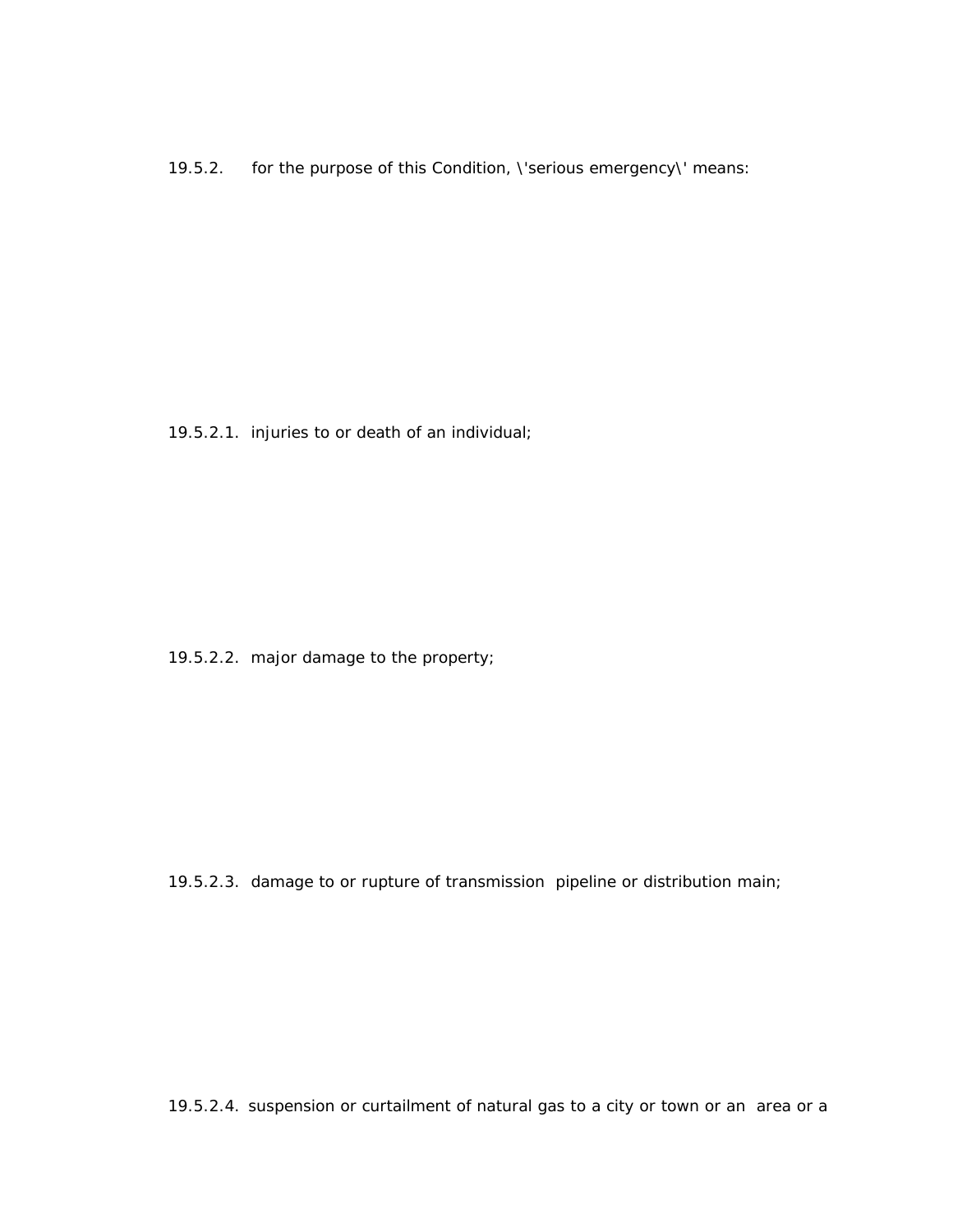retail / bulk consumer consuming more than 10 MMCFD; and

19.5.2.5. any other factor prescribed by the Authority.

#### **20. Action Against Theft**

20.1. The Licensee shall, within sixty (60) days of the date of issue of the License or at such date as is approved by the Authority, submit to the Authority for approval the Licensee's policy and procedures for: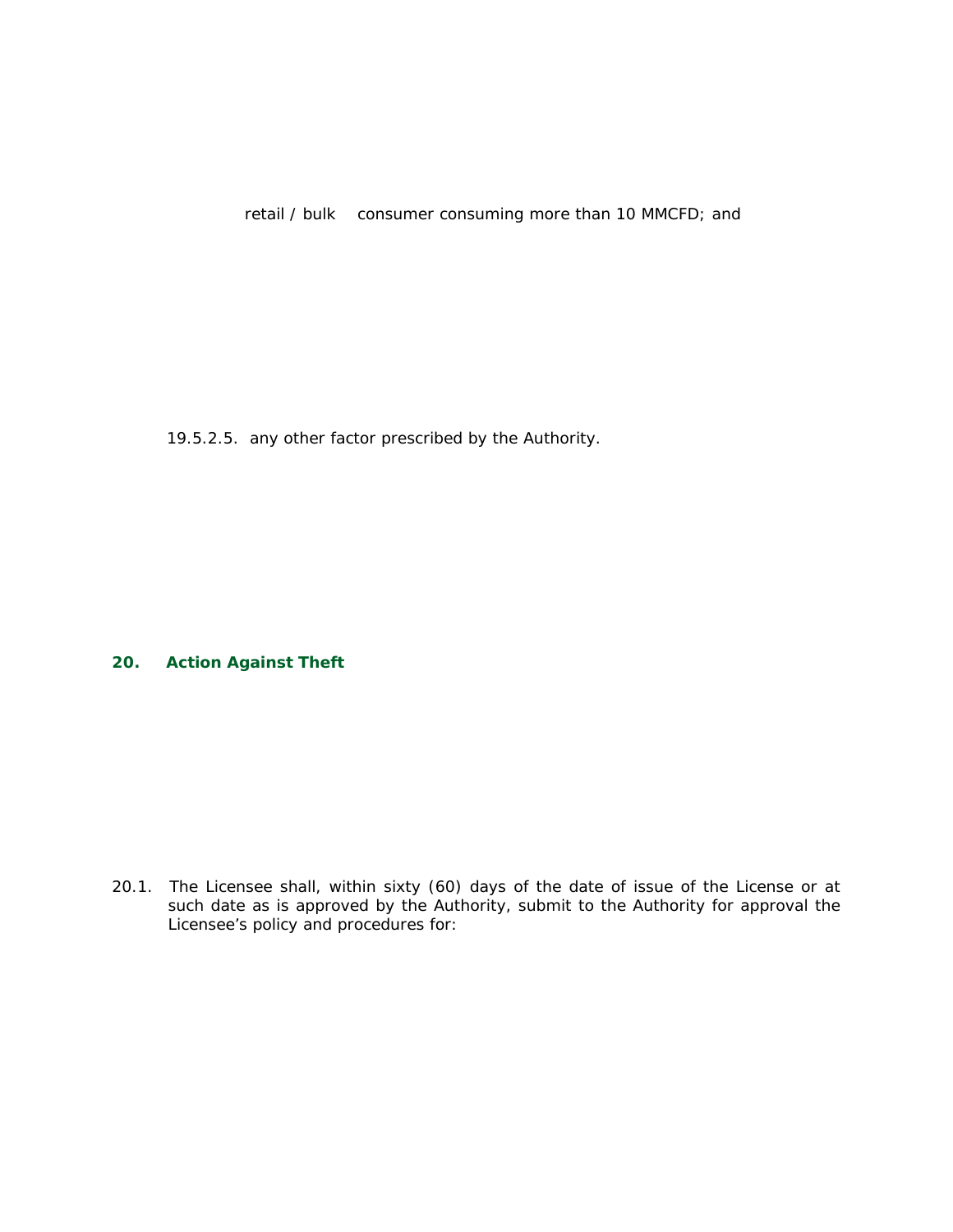20.1.1. addressing the incidence of the theft of natural gas;

20.1.2. determination of the value of stolen gas; and

20.1.3. recovery of value of stolen gas.

#### **21. Unaccounted for Gas (UFG)**

21.1. The Licensee shall take all possible steps to keep the UFG within acceptable limits. The Authority for this purpose in consultation with Licensee and experts, shall fix target of UFG for each financial year. The Authority may fix UFG target separately for each regulated activity.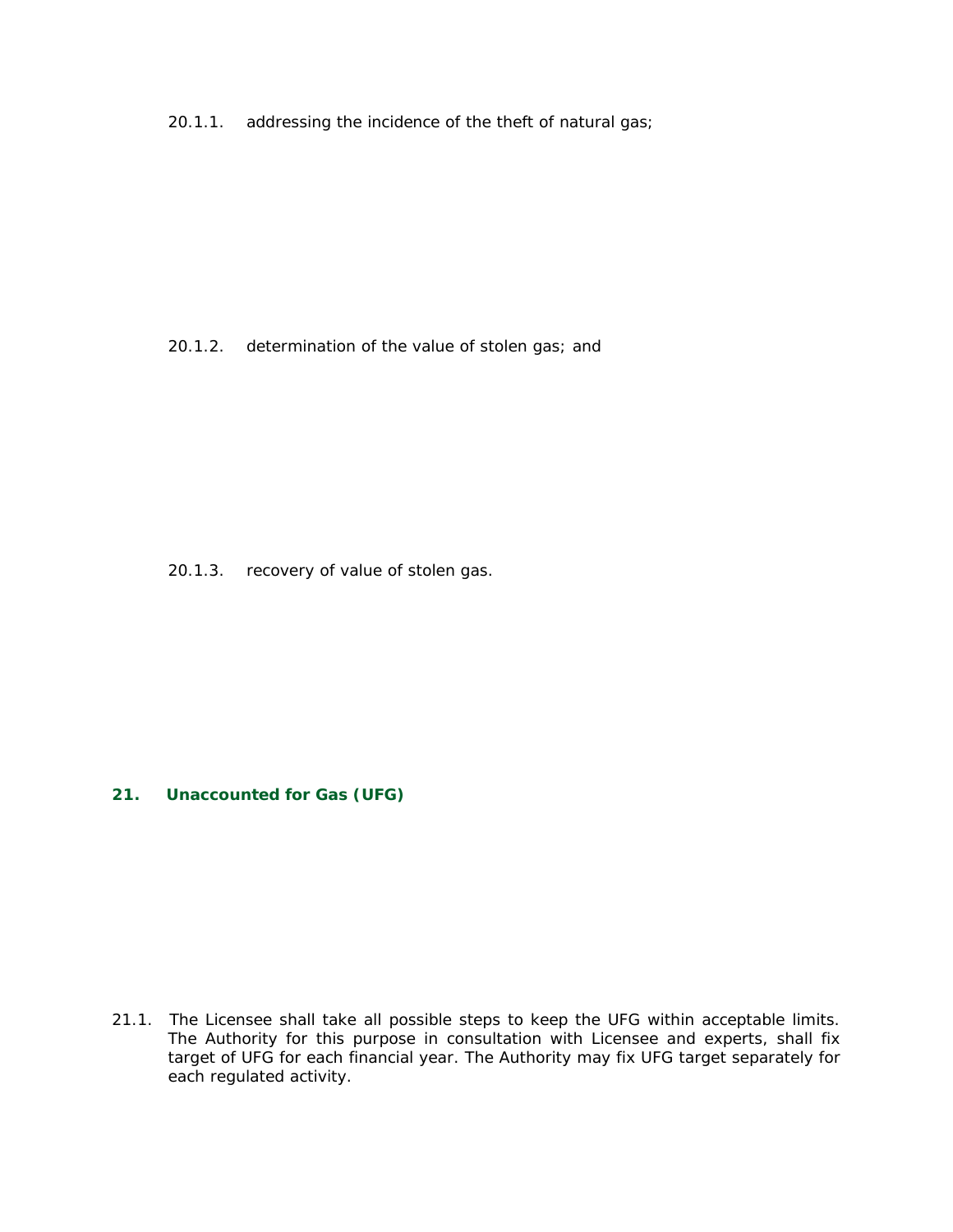21.2. The Licensee shall be entitled to claim the UFG to the extent of target fixed by the Authority under 21.1 for the purpose of determining its revenue requirement for each financial year.

21.3. In case the Licensee improves upon the UFG target prescribed by the Authority under Condition 21.1 for any financial year, the Licensee shall be entitled to retain the gain on that account. Conversely if the Licensee fails to meet the UFG target the loss on that account shall be borne by the Licensee and shall not form part of its total revenue requirements.

# **22. Complaints Resolution Procedure**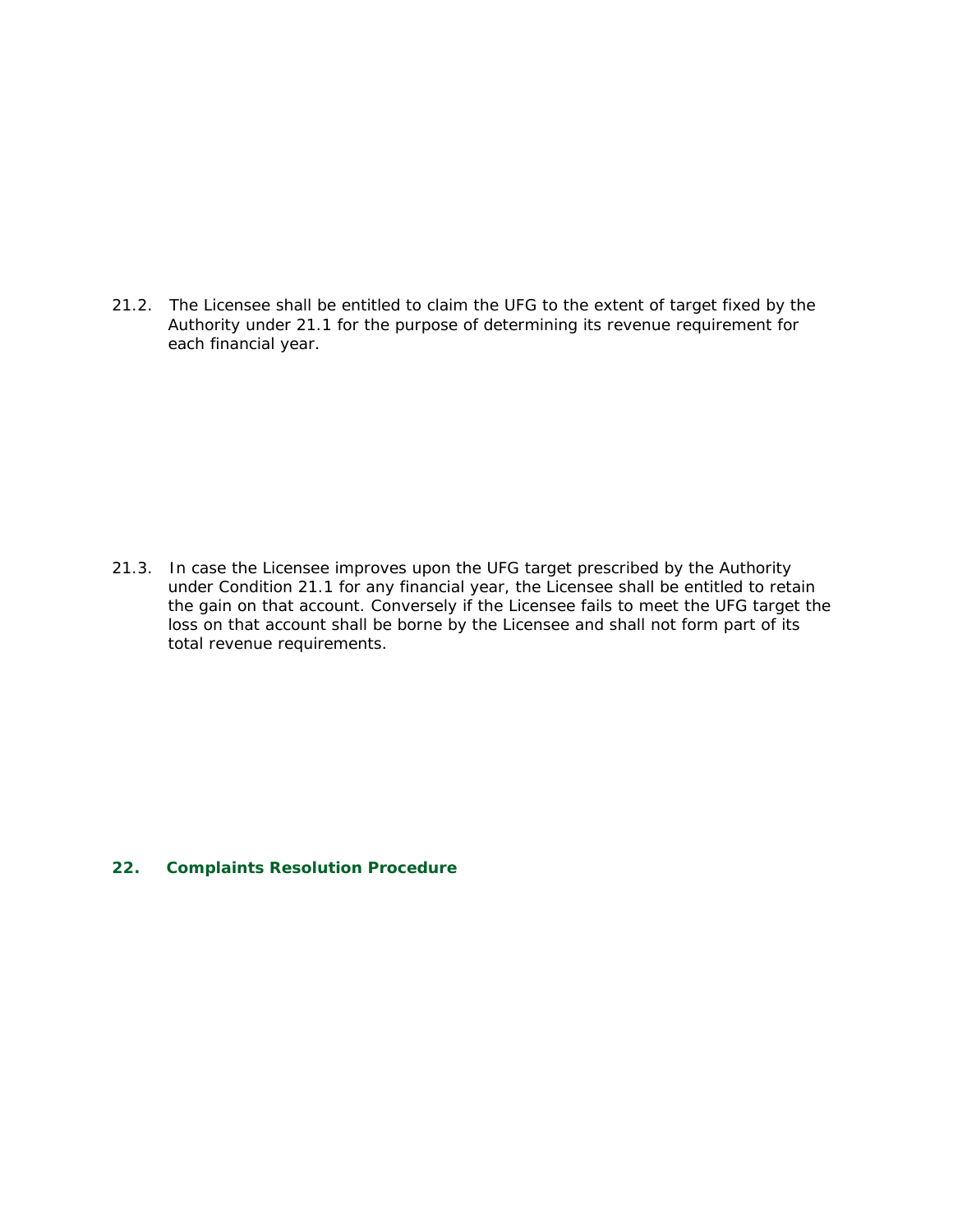22.1. The Licensee shall, within sixty (60) days of the date of issue of the Licence or at such date as is approved by the Authority, submit to the Authority for approval of the Complaints Resolution Procedure.

22.2. Upon approval of such complaints resolution procedure by the Authority the Licensee shall establish a Complaint Resolution System to address complaints received from the public or its consumers in an efficient, transparent and effective manner.

22.3. The Licensee shall submit a report to the Authority not latter than one hundred and eighty (180) days from the date of issue of the Licence and thereafter every ninety (90) days or at such date as is approved by the Authority, providing information specified in Condition 22.4 below regarding handling of complaints by the Licensee under the Complaints Resolution System.

22.4. The report shall include: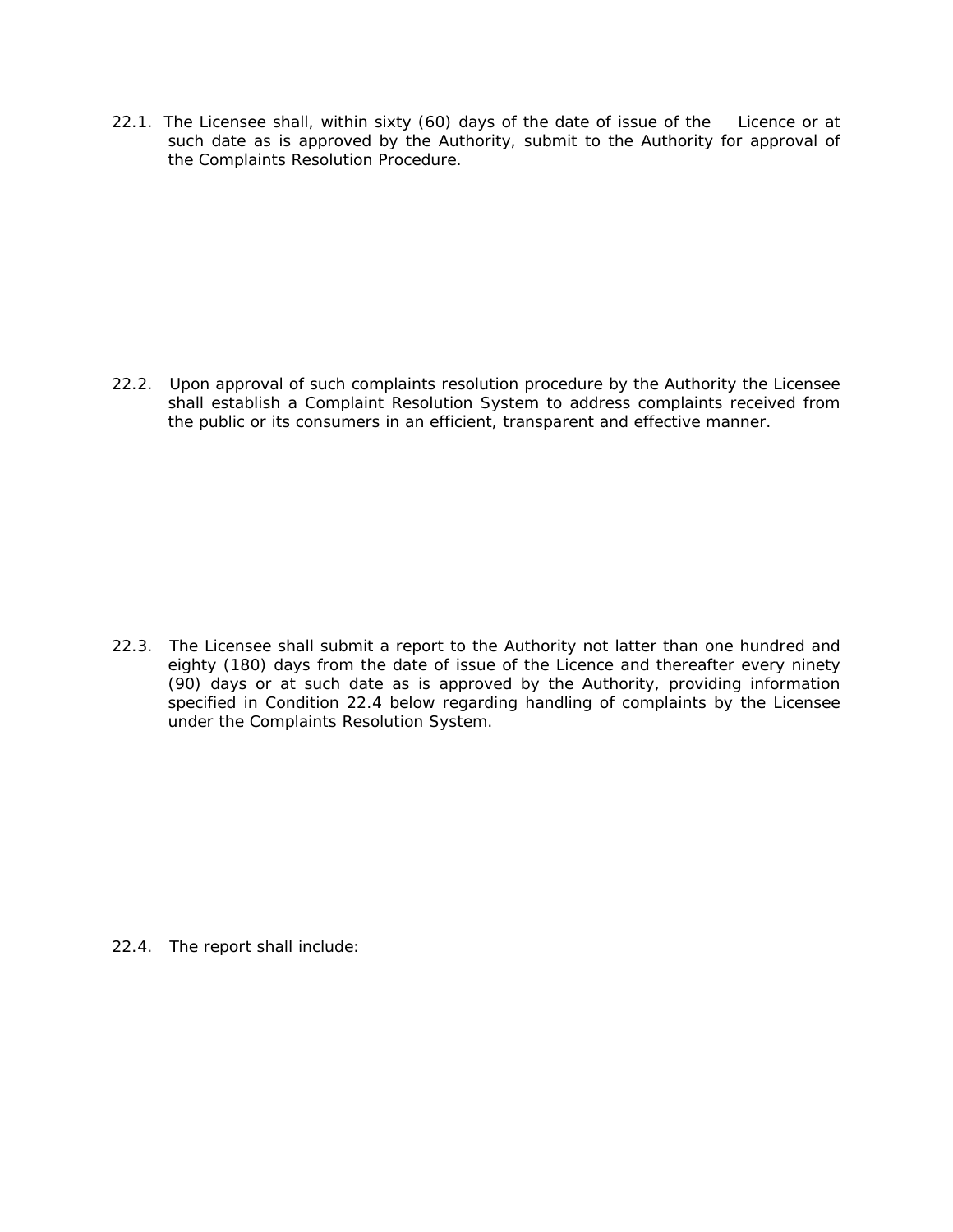22.4.1. breakdown of complaints in various categories based on their

nature including:

# 22.4.1.1. application for connection;

22.4.1.2. billing;

22.4.1.3. metering;

22.4.1.4. safety;

22.4.1.5. service;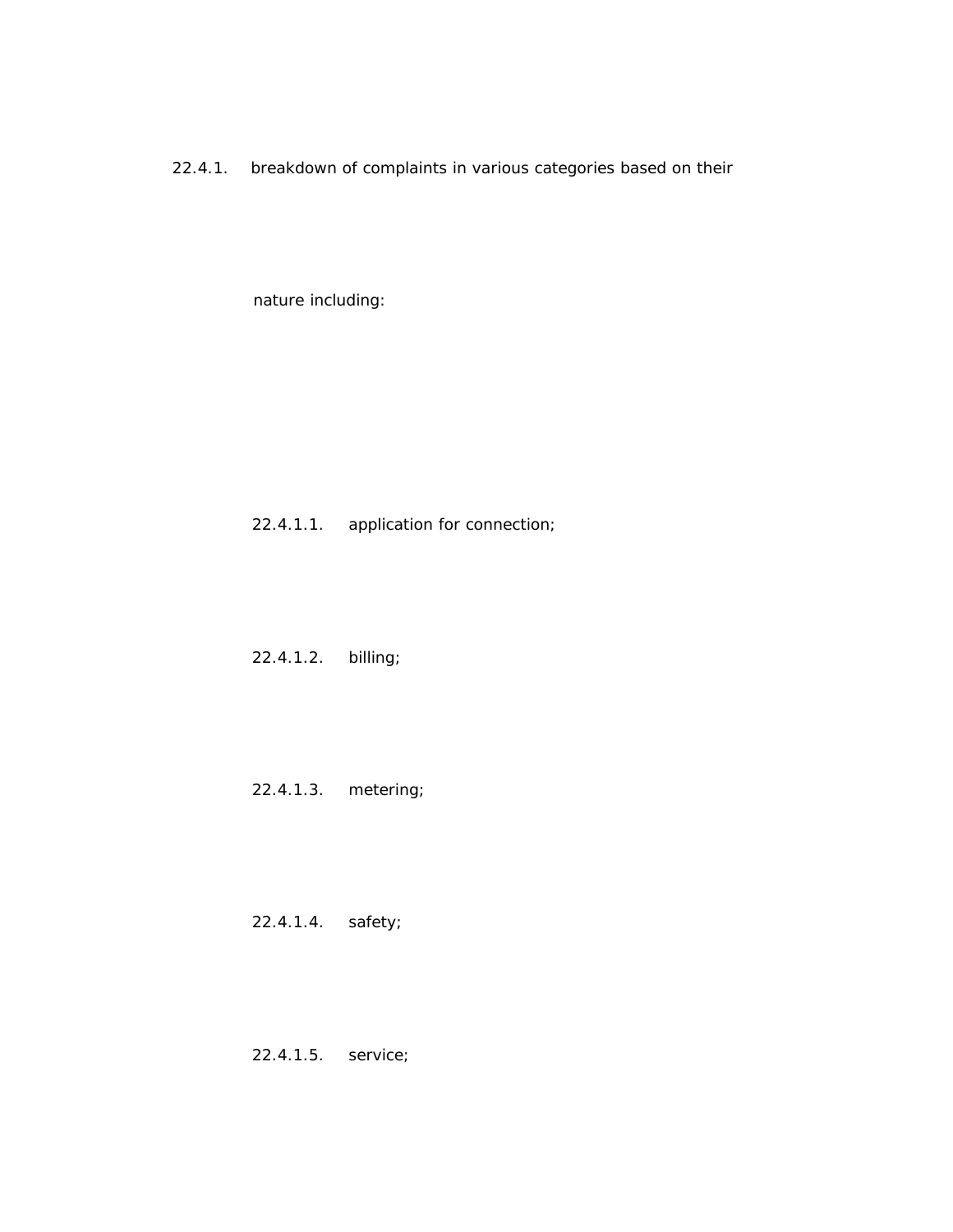22.4.1.6. tariff;

# 22.4.1.7. miscellaneous; and

22.4.1.8. any other category specified by the Authority.

22.4.2. number of complaints in each category;

22.4.3. breakdown of complaints by region;

22.4.4. average time taken to resolve a complaint;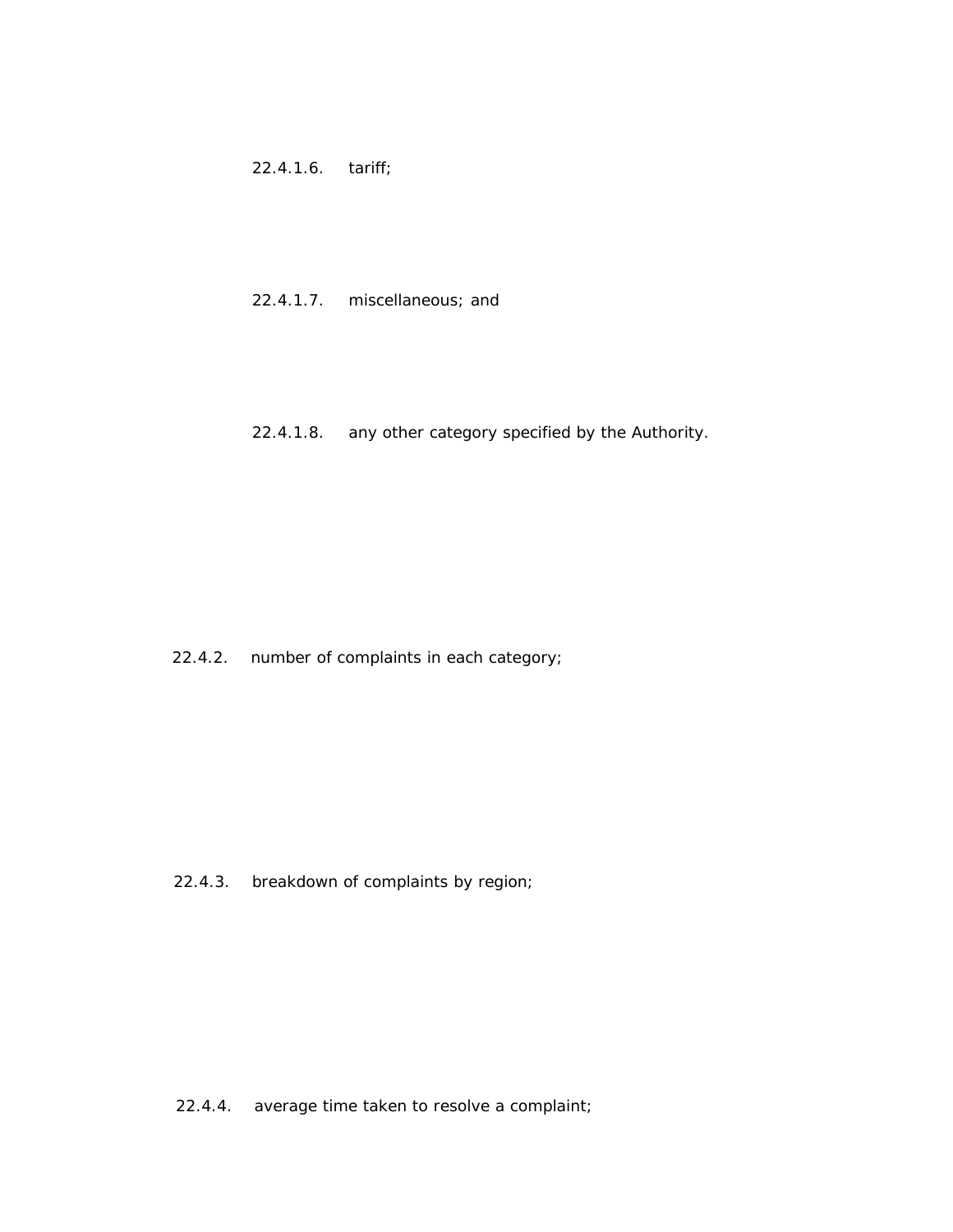22.4.5. aging of complaints by days; and

22.4.6. any other information specified by the Authority.

#### **23. Consumer Service Manual**

23.1. The Licensee in respect of its distribution system and sale of natural gas shall, within one hundred and eighty (180) days of the date of issue of the License or at such date as is approved by the Authority, submit the Consumer Service Manual specifying the rights and obligations of consumers before and after the sale of gas, for approval by the Authority.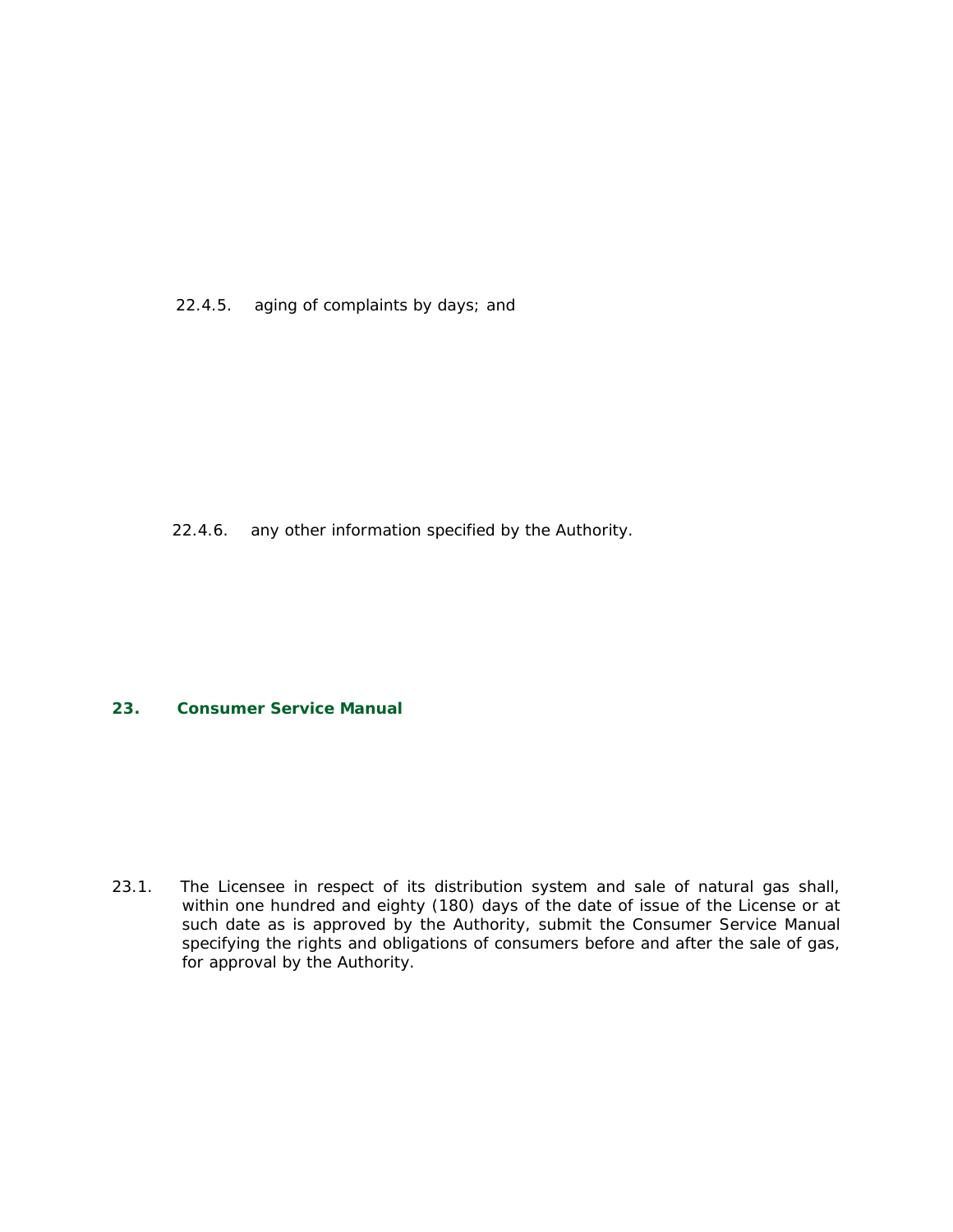23.2. The Authority may revise the draft of the proposed Consumer Service

Manual in such manner as Authority deems expedient in accordance with the Ordinance and the Rules. Till the Authority approves it the Consumer Service Manual submitted by the Licensee shall be enforced on provisional basis.

# **24. Performance and Service Standards**

24.1. The Licensee shall conform to the performance and service standards as may be specified by the Authority from time to time in respect of any aspect of the Licensee\\'s performance including Service, efficiency and safe operation of its regulated activities.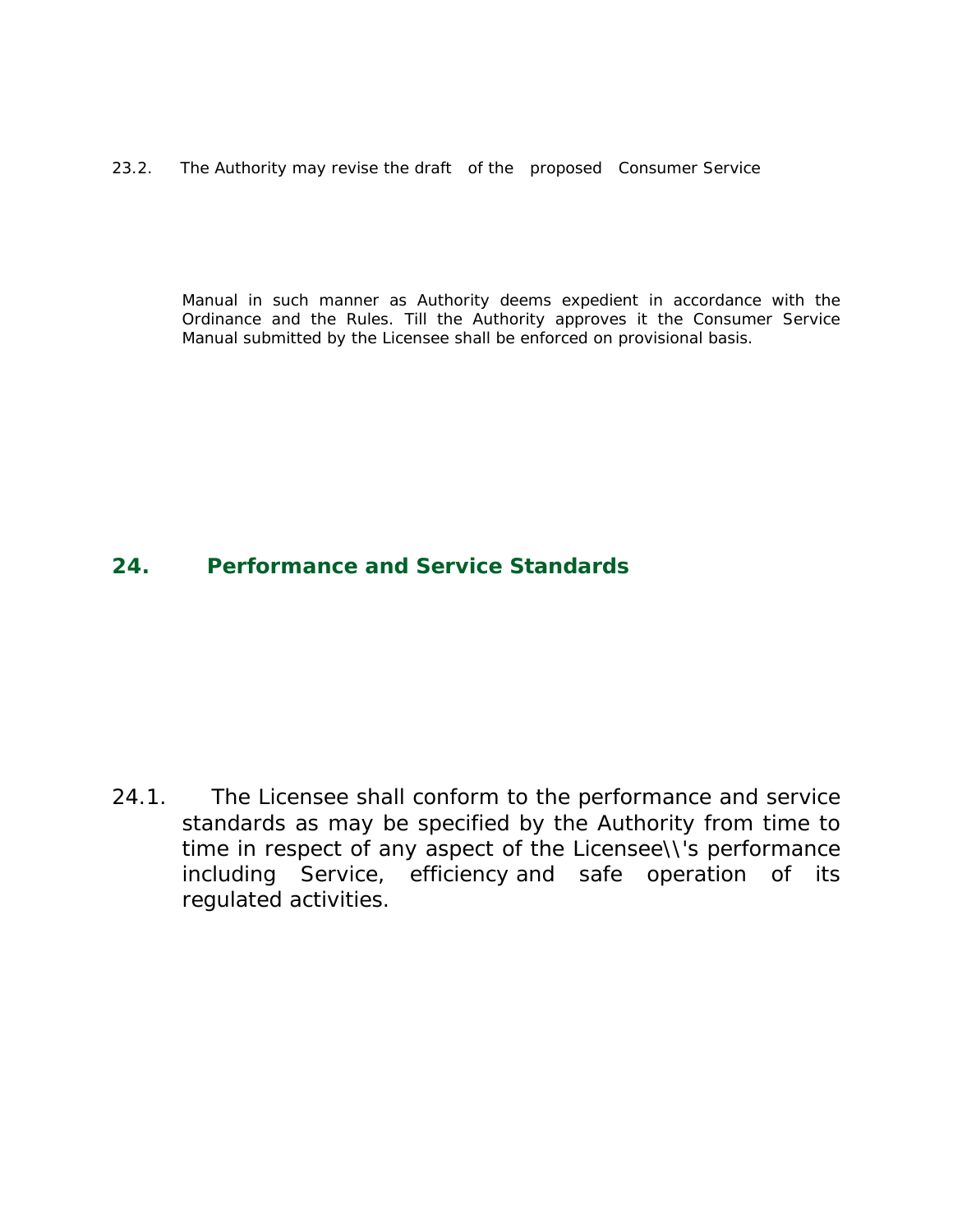24.2. The Licensee shall submit an annual report, detailing the extent of conformance with the above-mentioned standards in the manner and for the period specified by the Authority.

# **25. Capacity Information**

25.1. The Licensee shall, within ninety (90) days of the date of issuance of the Licence or by such other date as is approved by the Authority, provide information regarding capacity on its transmission system and distribution system:

25.1.1. on its web site;

25.1.2. to any interested party who requests the same; and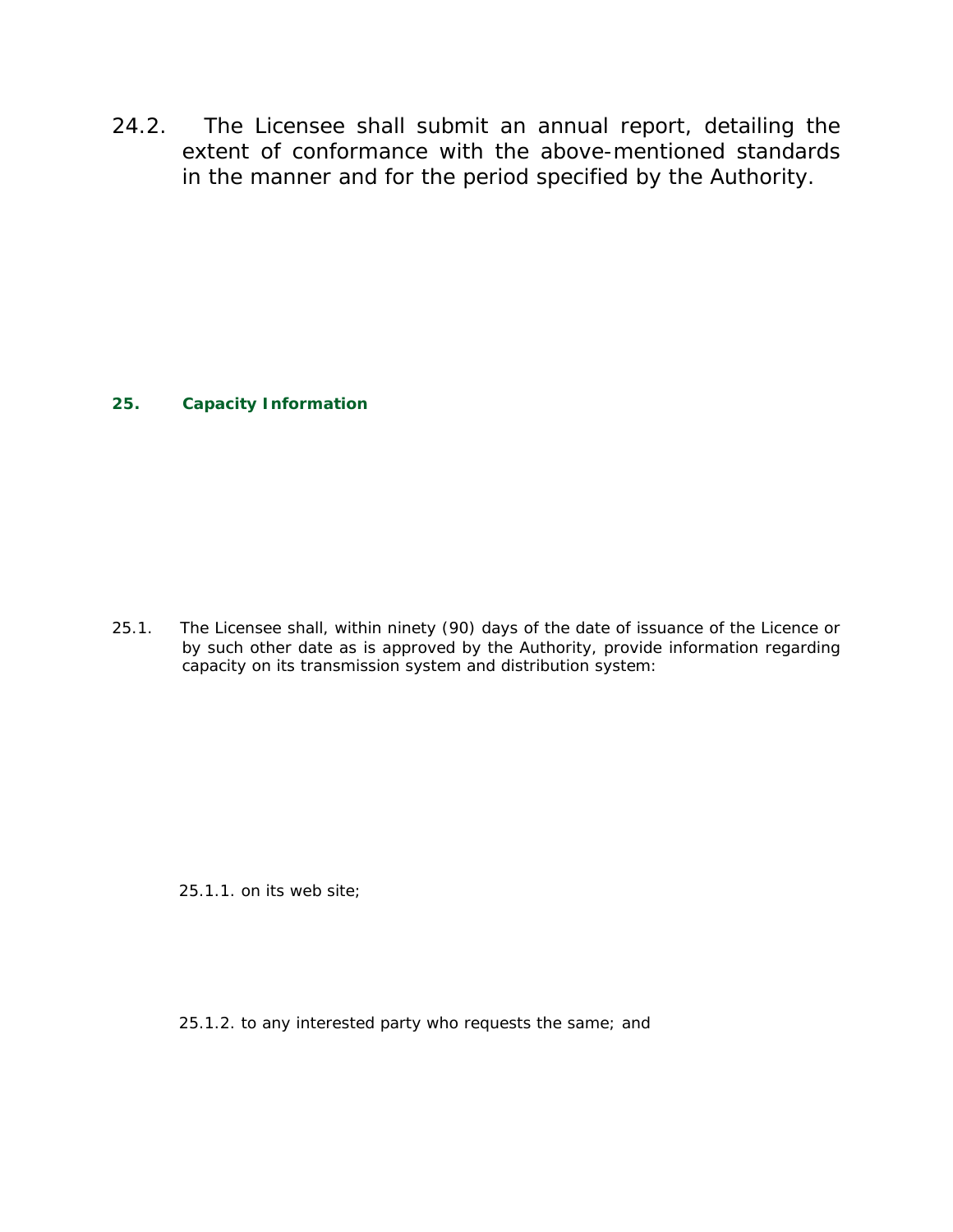25.1.3. in writing to the Authority.

25.2. The information required in Condition 25.1 shall cover:

25.2.1. available capacity; and

25.2.2. un-contracted capacity.

25.3. The Licensee shall update the information specified in Condition 25.2 on six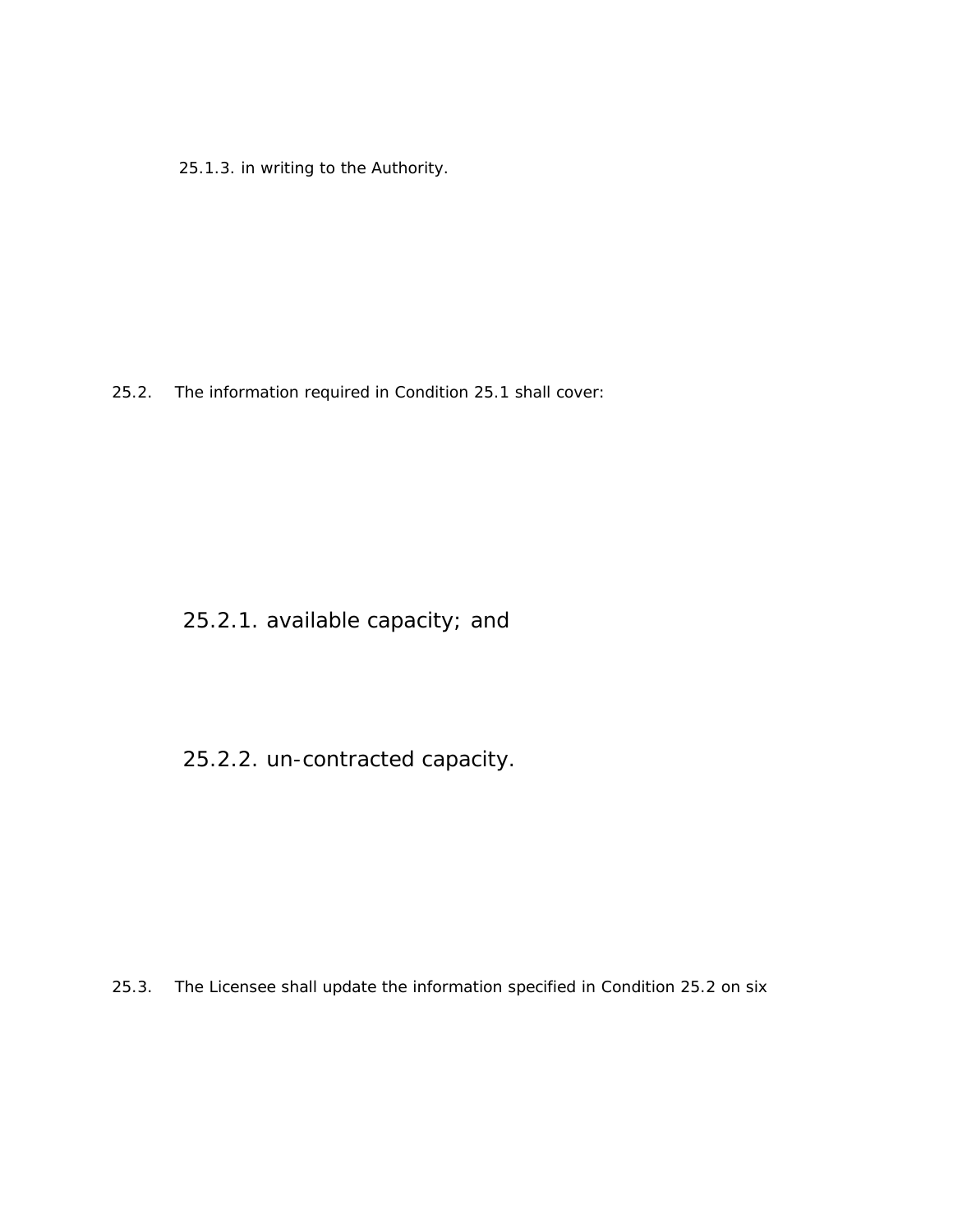months basis.

# **26. Publication of Reports and Sale Prices**

26.1. Upon the directions of the Authority the Licensee shall publish, in the manner as may be reasonably directed by the Authority:

 26.1.1. report on complaints resolved provided in Condition 22;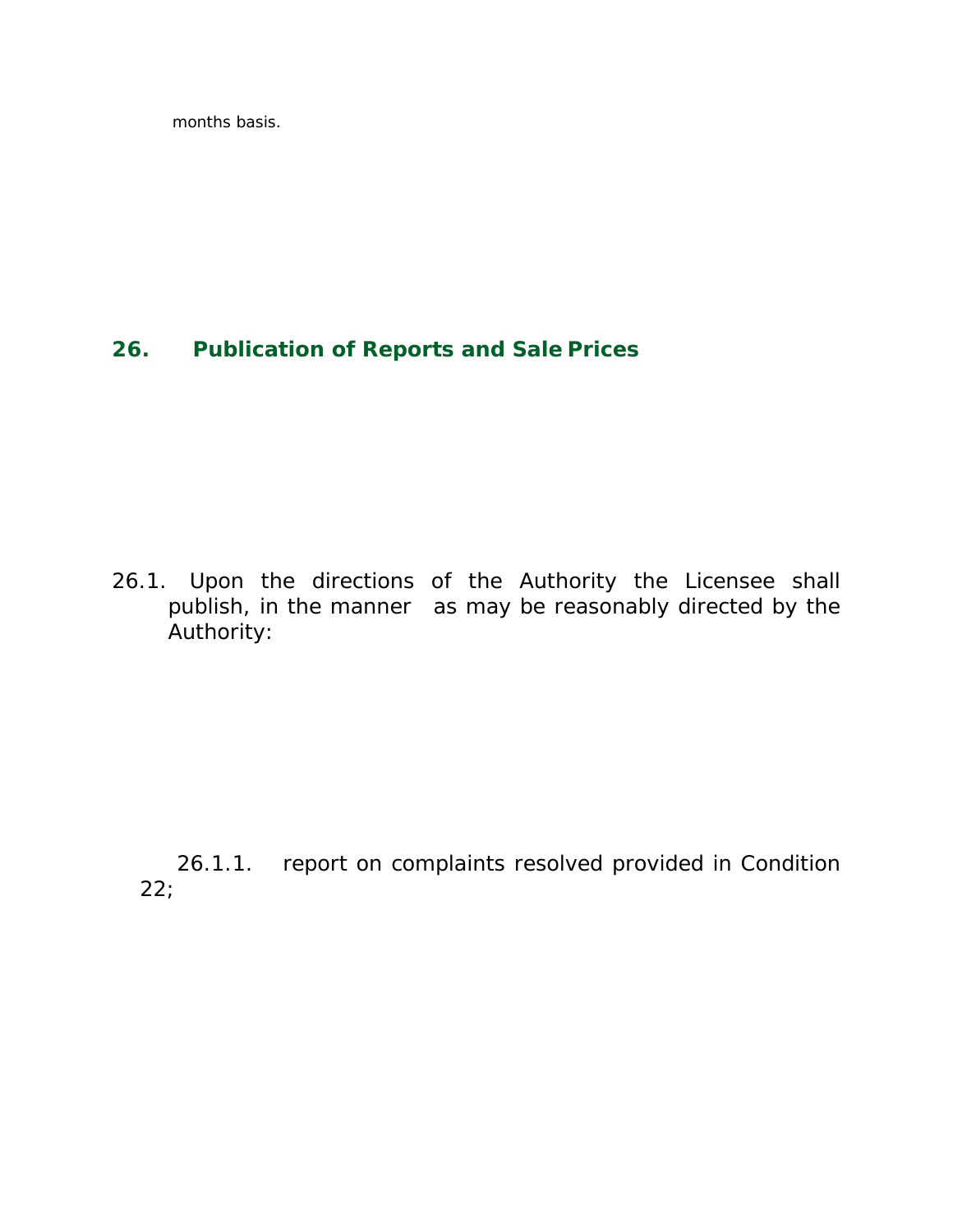26.1.2. consumer Service Manual provided in Condition 23;

26.1.3. performance report provided in Condition 24;

 26.1.4. Sale price of natural gas for each category of retail consumer; and

 26.1.5. any other report or information specified by the Authority.

# **27. Inspection by Authority**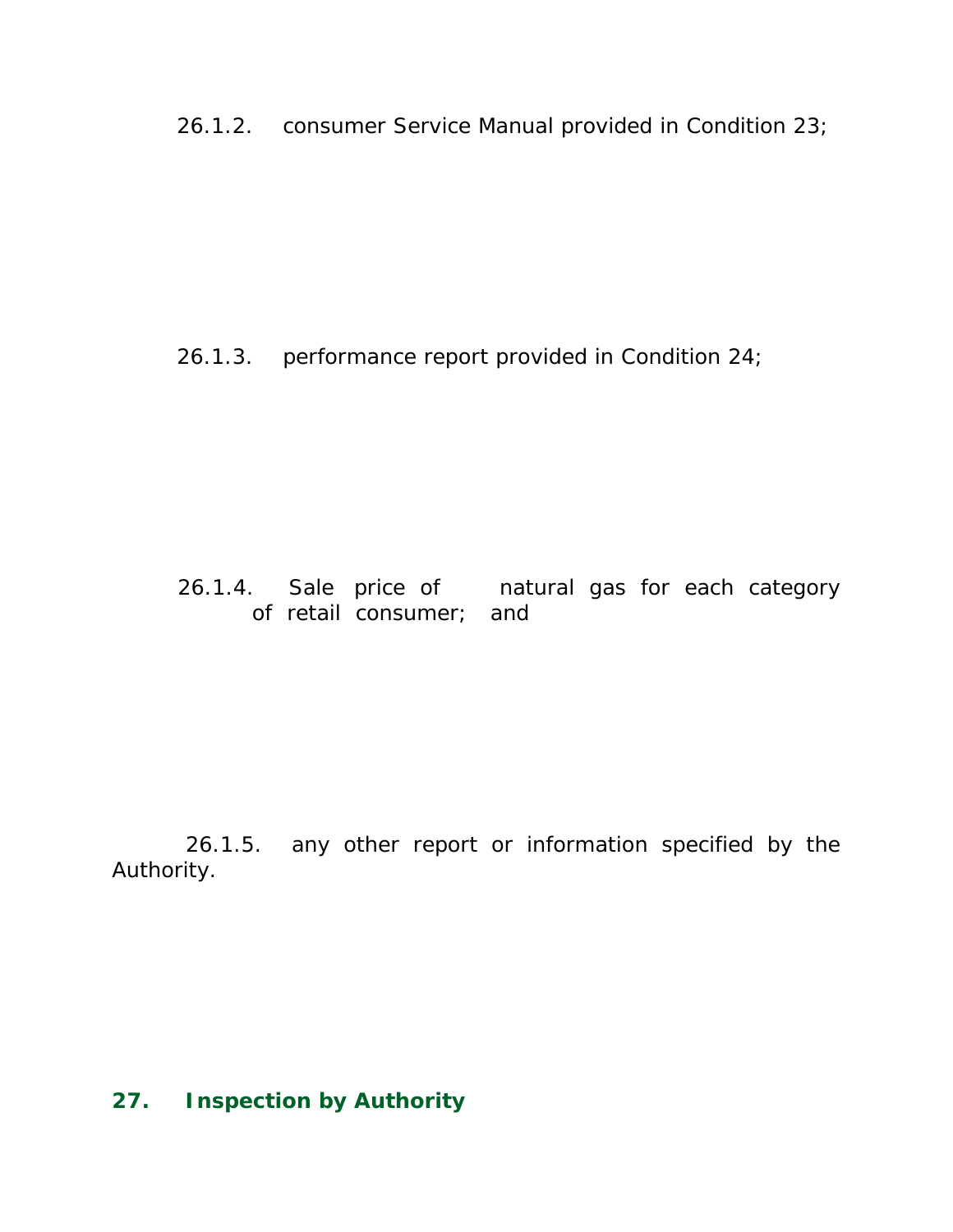27.1. The Licensee shall permit any person duly authorised by the Authority to carry out such inspection and examination of any of its assets or records as may be required to be undertaken by the Authority to comply with its functions or to exercise its powers under the Ordinance and the Rules.

### **28. Technical Audit**

28.1. A technical audit of its operations shall be arranged by the Licensee for the first time within 3 years of issuance of the Licence or within such period as may be approved by the Authority. Subsequent audits shall be arranged by the Licensee not later than every Ten (10) years of the first audit or such period, which may be specified by the Authority.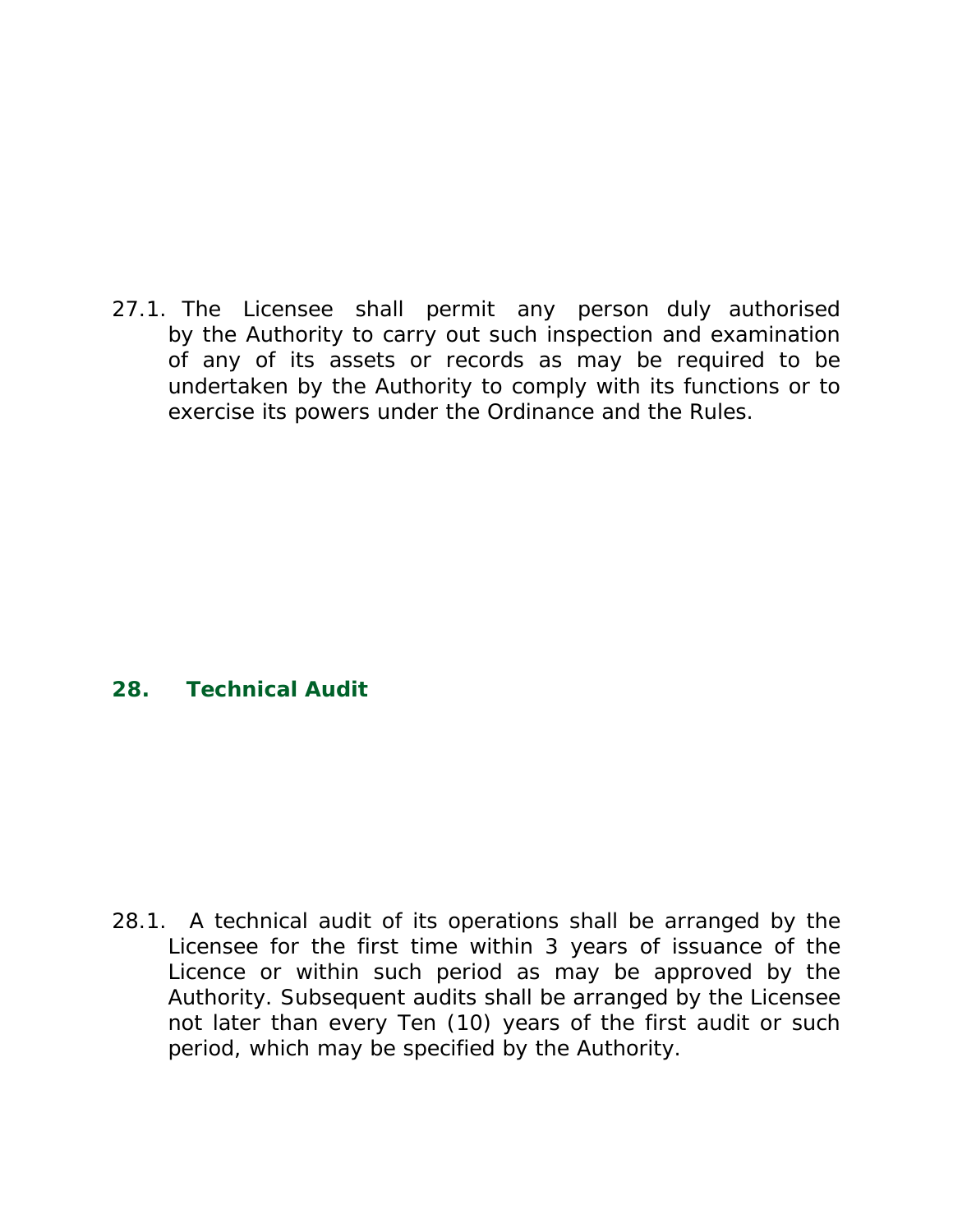28.2. The criteria for the prequalification of technical auditors and terms of reference shall be developed by the Licensee and submitted in writing to the Authority for its approval. Such technical auditors shall be appointed by the Licensee in strict accordance with the criteria approved by the Authority.

**29. Enforcement**

29.1. If the Authority is of the opinion that the Licensee has contravened any condition of the Licence, the Authority shall take such action as prescribed in the Rules.

**30. Notices**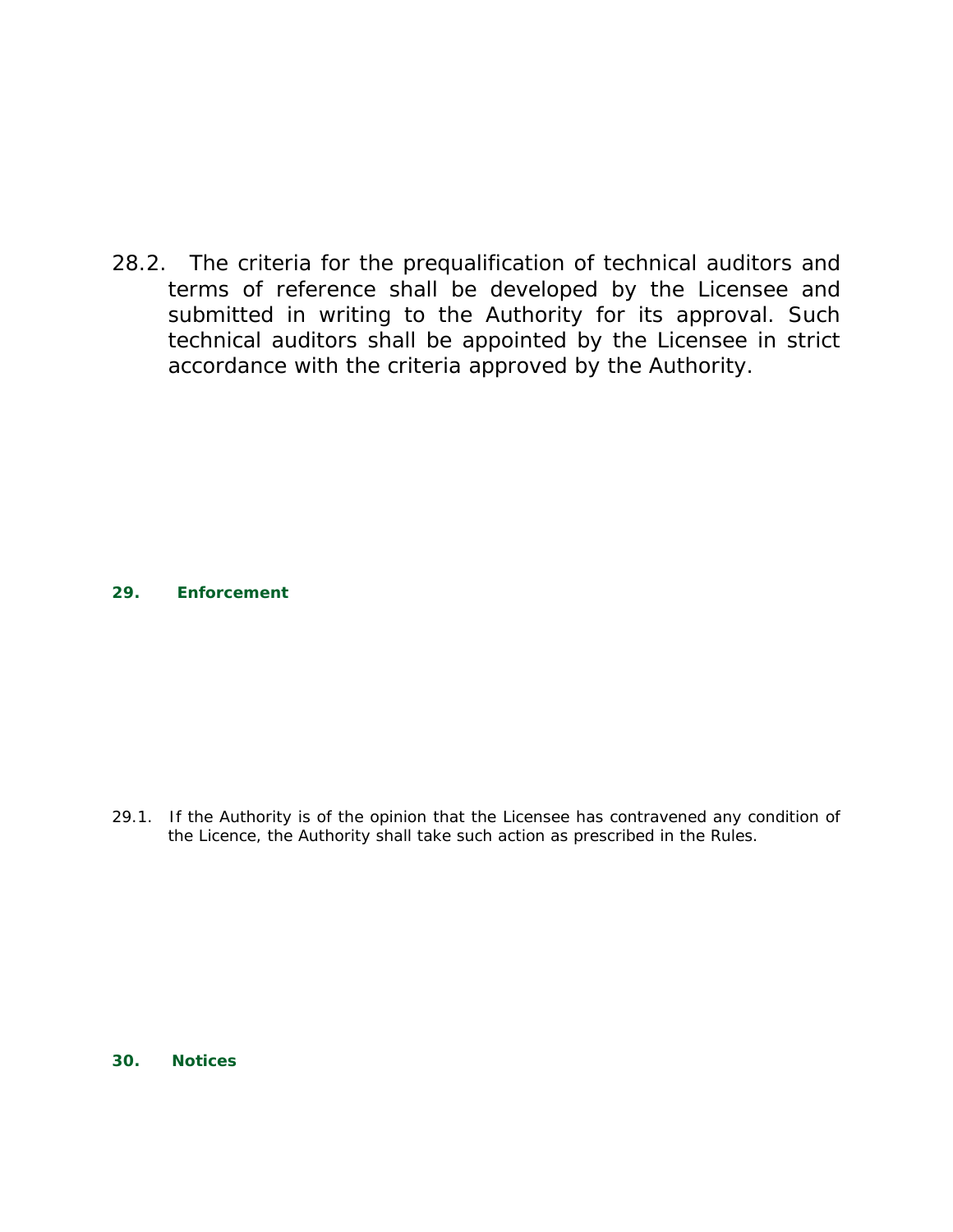30.1. All notices to be given under any Condition shall be given in writing and shall be deemed to have been properly served if delivered in person or sent by registered mail or transmitted by facsimile to the relevant party at the address set out below or at such other address as that party may from time to time specify in writing to the other:

Licensee: Managing Director,

Sui Southern Gas Company Limited,

 ST 4/B 14, *Sir Shah Suleman Road*

,

Gulshan-e-Iqbal, Karachi, .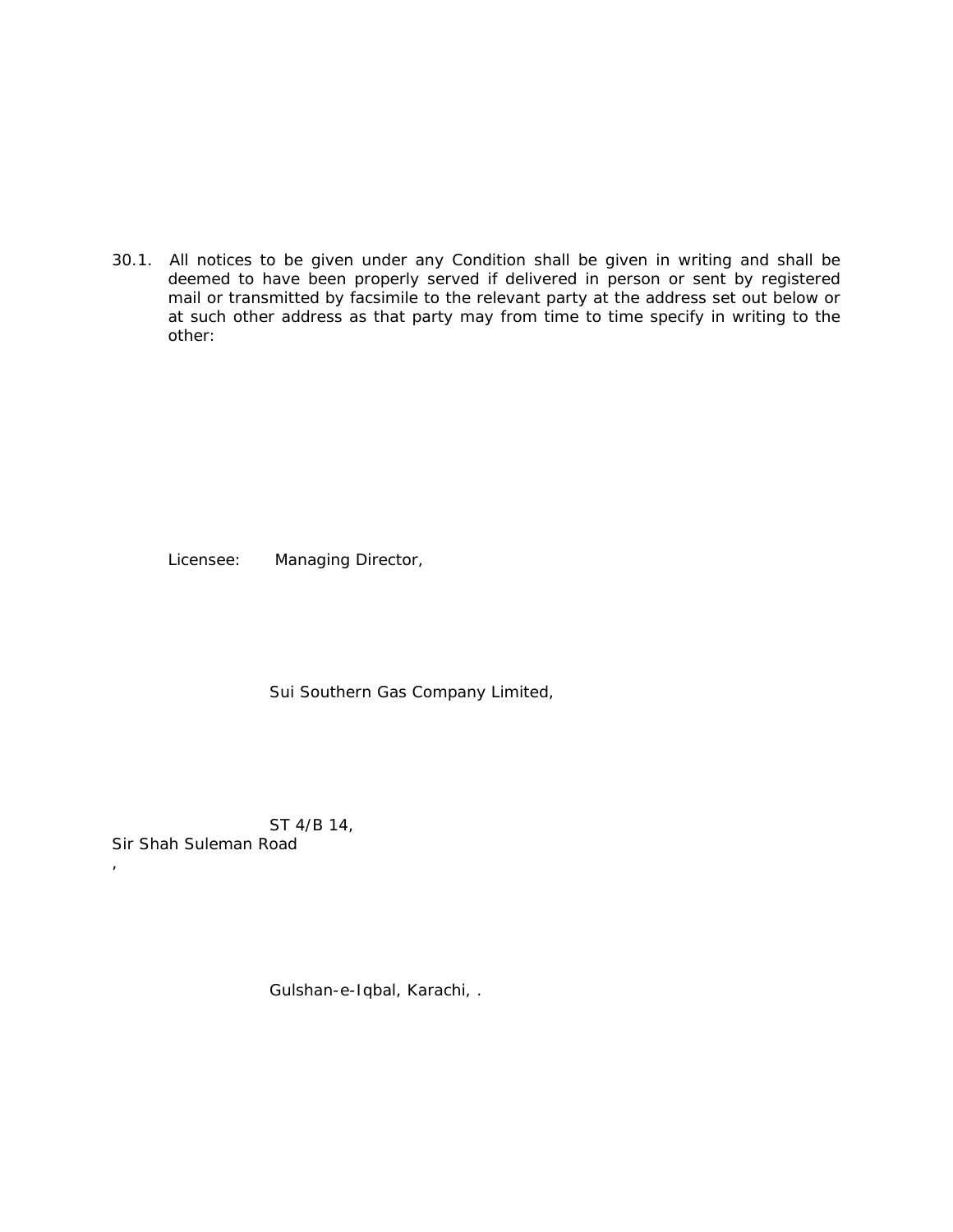Telephone Number: 92-21-9231602

Facsimile Number: 92-21-9231604

Authority: Registrar,

Oil and Gas Regulatory Authority

Tariq Chamber, Block # 2

Civic Center, G-6 Markez

Islamabad, .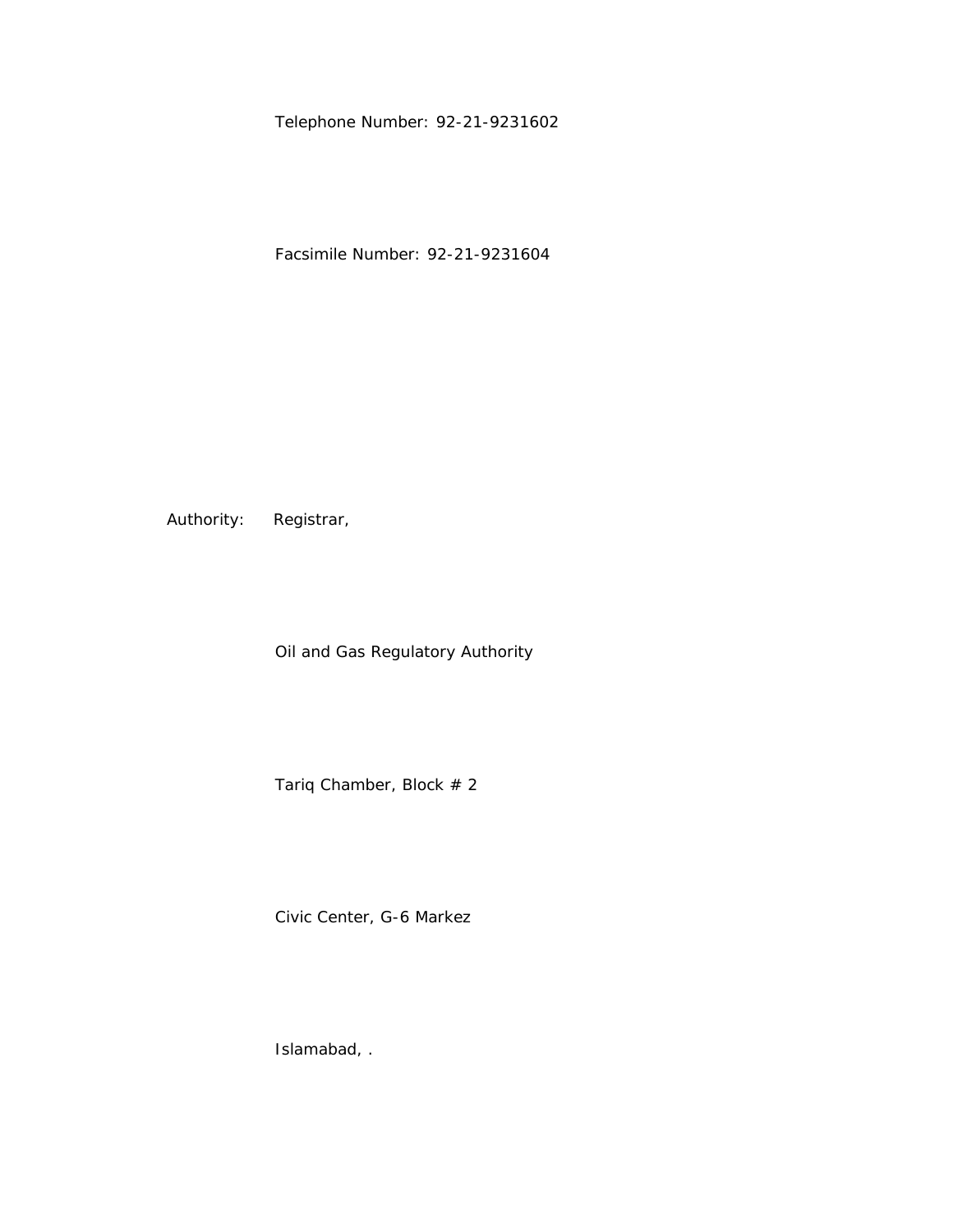Telephone Number: 92-51-9231604

Facsimile Number: 92-51-9221714

30.2. Any notice given under the provisions of Condition 30.1 shall be deemed to have been duly served and received:

30.2.1. at the actual time of delivery, if delivered personally;

 30.2.2. Seven (7) working days subsequent to the date of postage, if sent by registered mail; and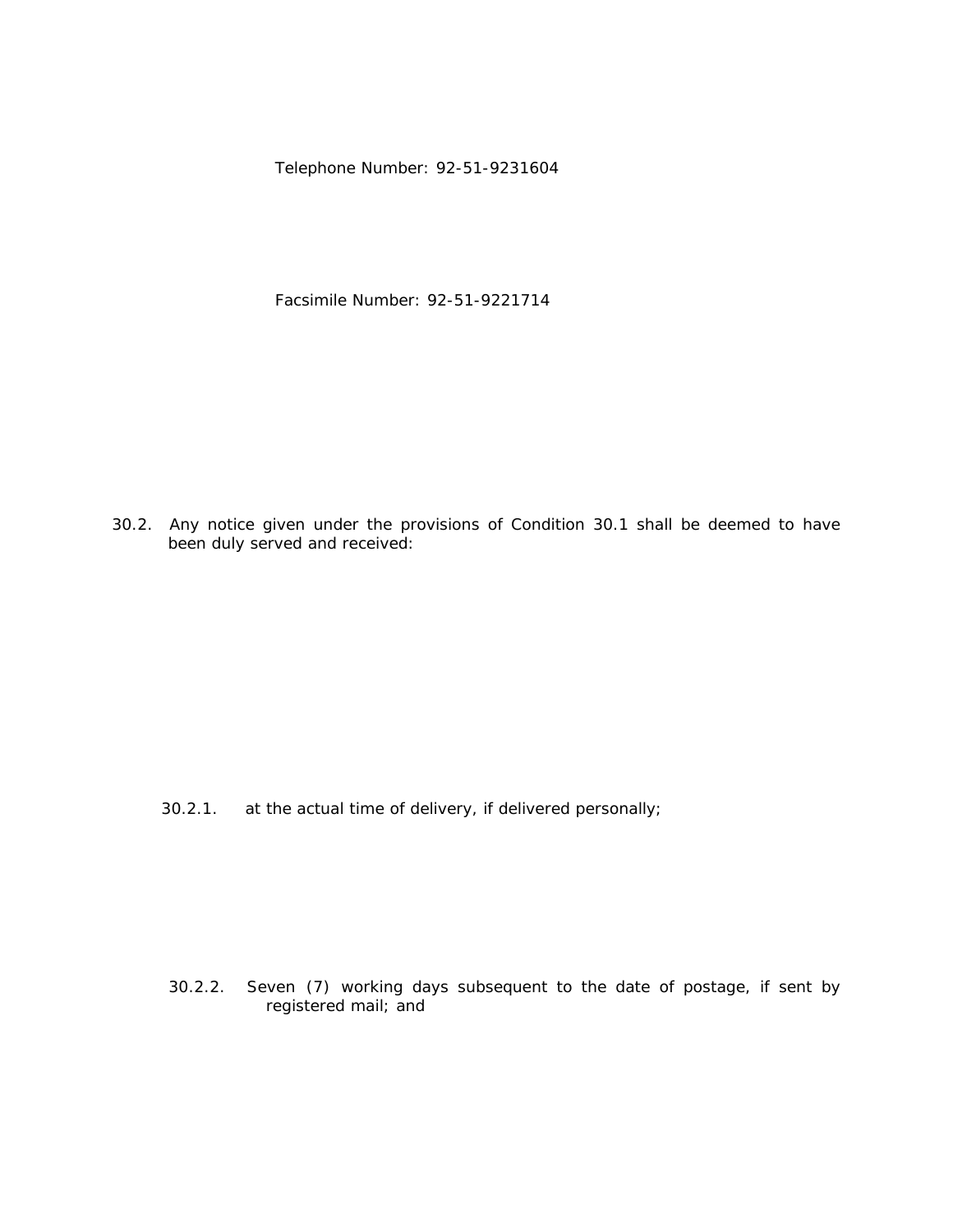30.2.3. at the time of receipt, if transmitted by facsimile where there is confirmation of uninterrupted transmission by a transmission report and provided that the original of the notice is then delivered personally or sent by registered mail as soon as reasonably practicable.

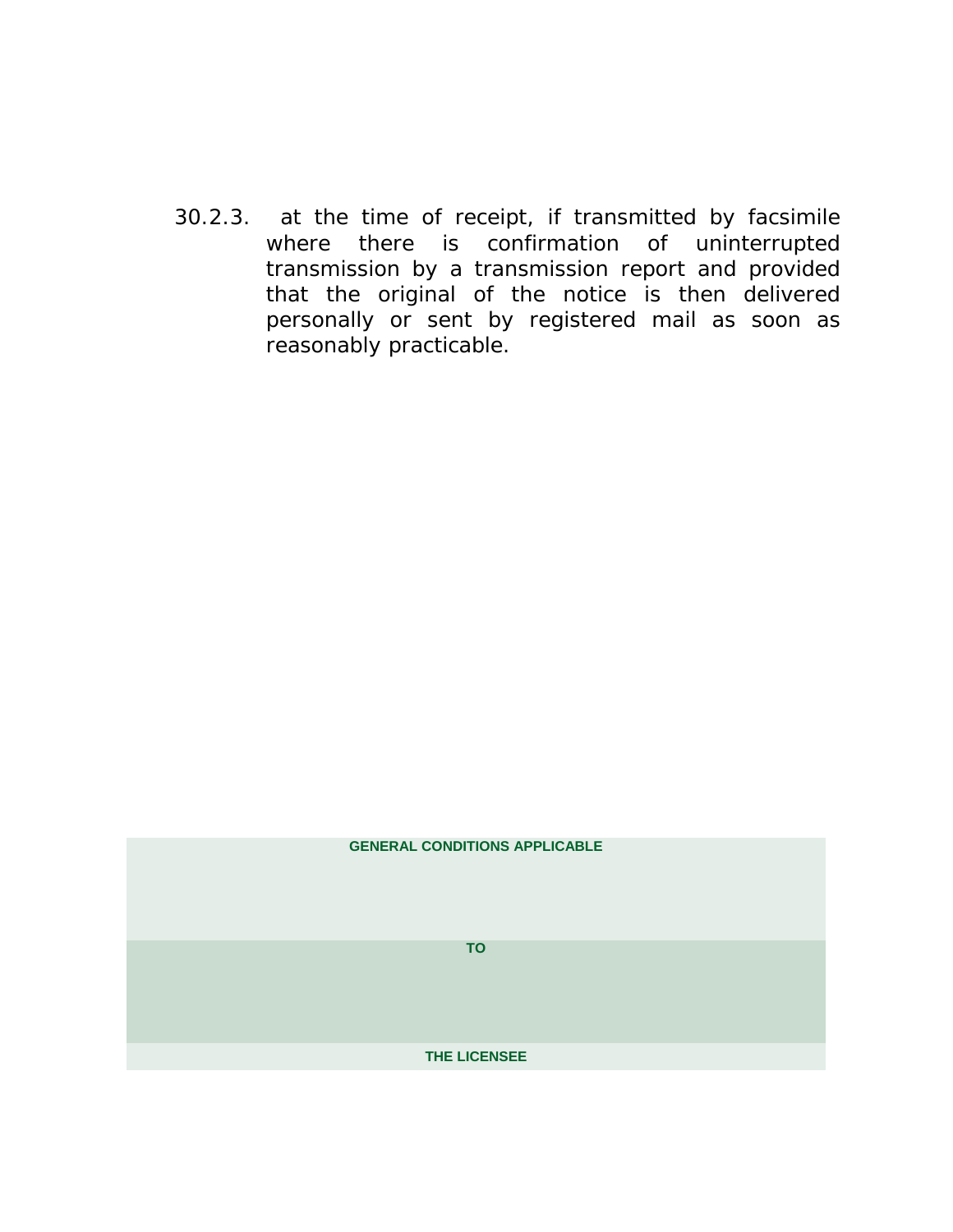**Conditions applicable to Transmission of Natural Gas**

# **31. Extension of Transmission Pipeline**

31.1. Subject to the approval of the Authority of a tariff, if applicable, the Licensee shall, if in its reasonable opinion it is technically feasible and economically viable to do so, comply with any request: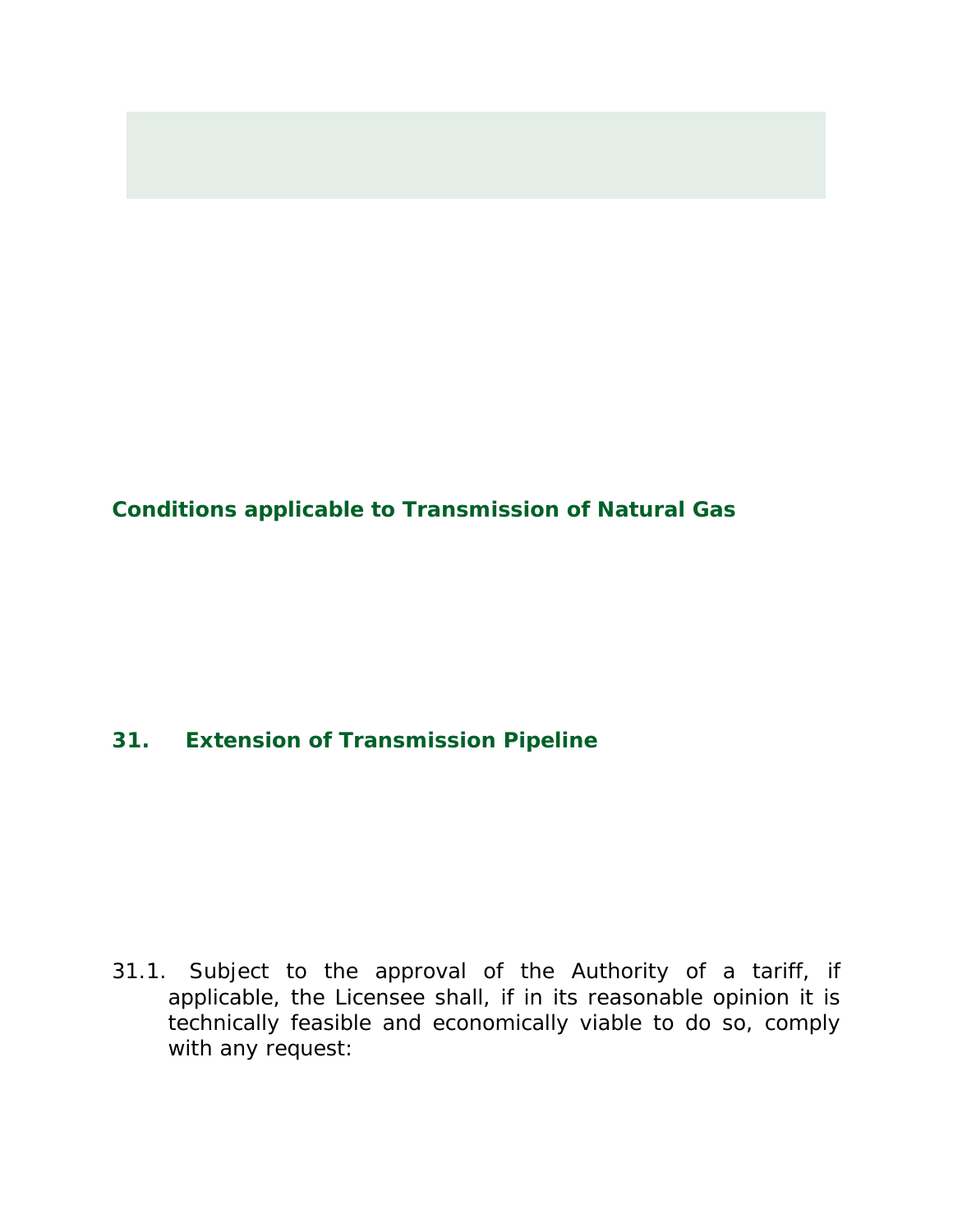31.1.1. by any operator of a distribution pipeline for the connection of

> that pipeline to the transmission pipeline operated by the Licensee;

 31.1.2. by any other operator of a transmission pipeline for the connection of that transmission pipeline to any part of the transmission pipeline operated by the Licensee; or

 31.1.3. by any person for the conveyance of natural gas through any part of part of the transmission pipeline to any other part of the transmission pipeline operated by that Licensee.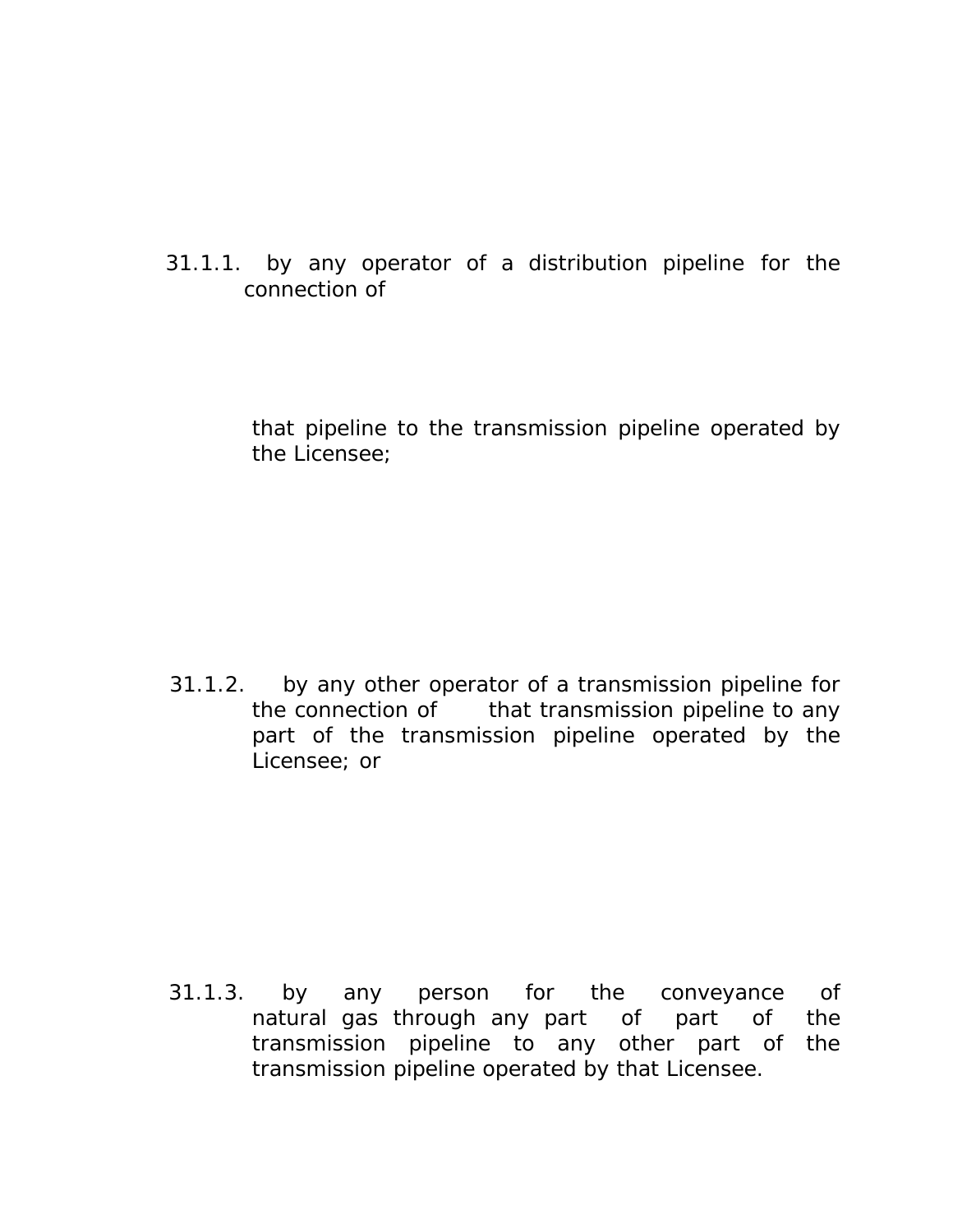### **32. Patrolling the Right of Way**

32.1. In accordance with the technical standards specified by the Authority, the Licensee shall institute a program of patrolling the transmission pipeline right of way to observe factors affecting the safe operation of the transmission system including encroachment of the pipeline right of way and the prescribed safe distance along side the right of way.

32.2. The Licensee shall take reasonable steps permissible under the relevant law to remedy any encroachment, including reporting such encroachment to the relevant authorities and the Licensee shall inform the Authority regarding: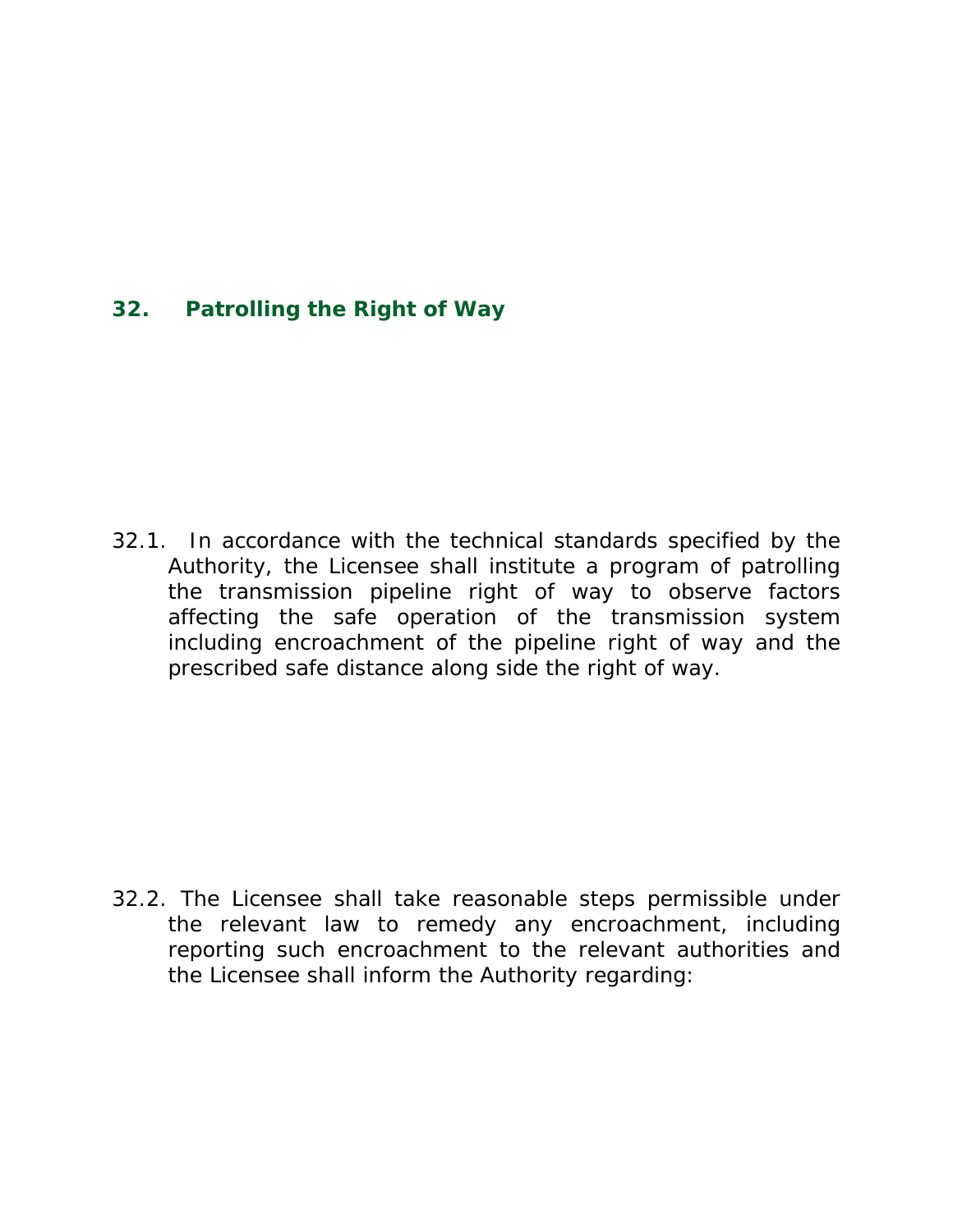32.1.1. the incidence of encroachment and its impact on the safe operation

of the system; and

32.1.2. any action taken by the Licensee to remedy the situation.

**Conditions applicable to Distribution and Sale of Natural Gas**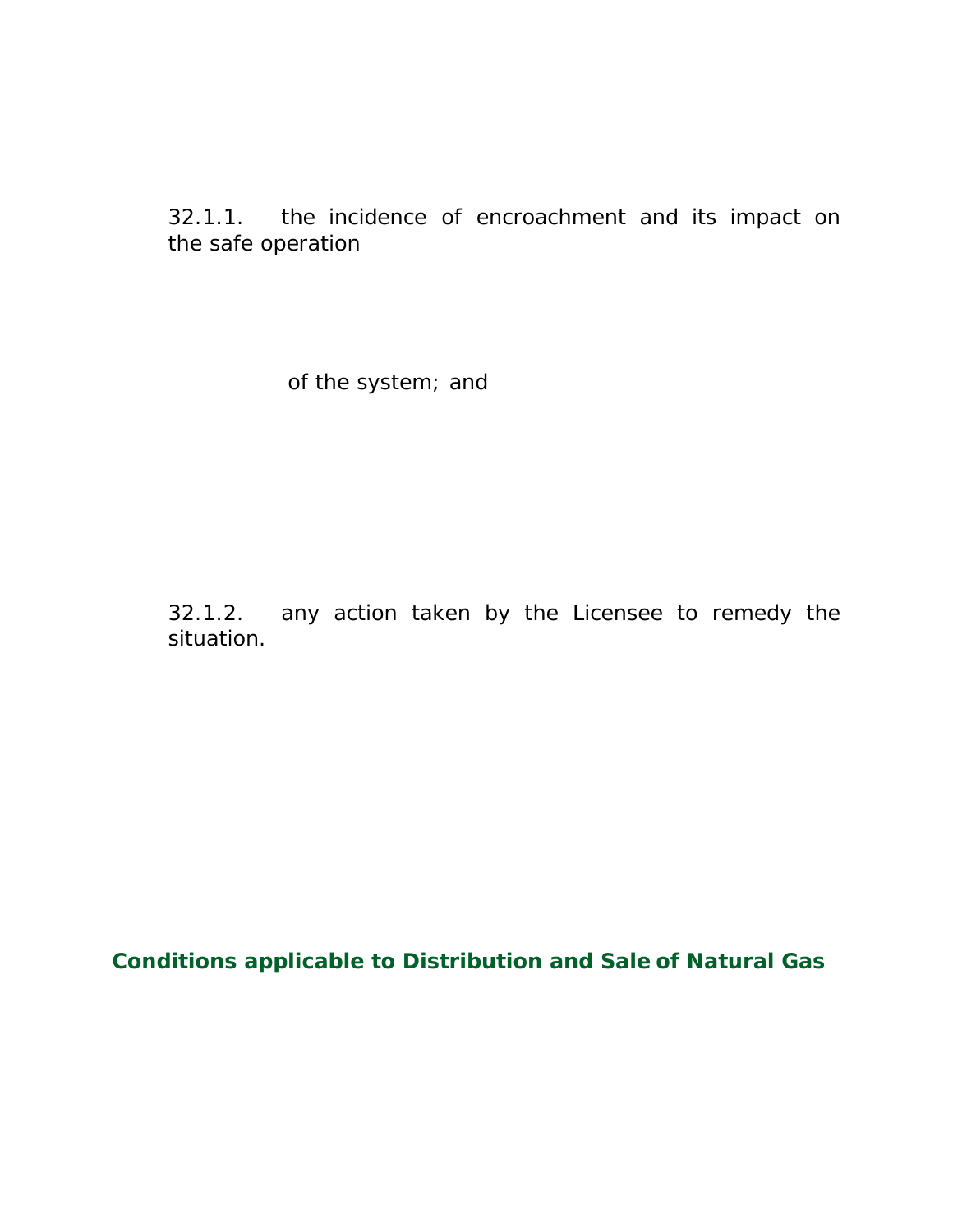**33. Connection to Distribution System and Minimum Service**

### **Obligations**

33.1. The Licensee shall promptly respond to all requests for service after the date of their receipts and issue proposal letters within 90 days or any other period approved by the Authority on the application by the Licensee if:

33.1.1. It is technically feasible to connect the premises to the gas main;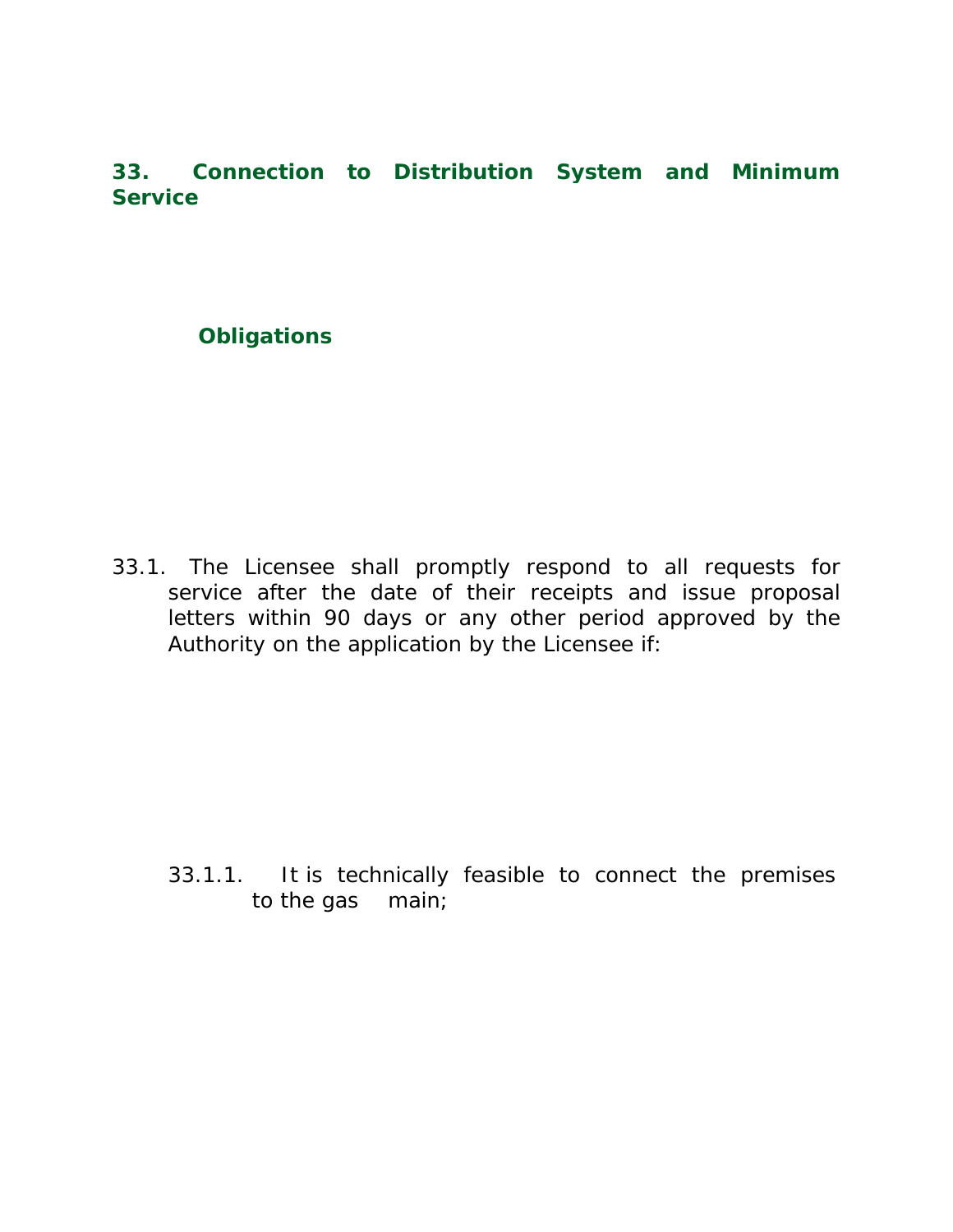33.1.2. such a connection would not create any anomalous situation or discrimination with other prospective consumers in the same locality;

33.1.3. a domestic or commercial premises is located perpendicularly within 25 metres of the existing gas main and where the extension of gas main or reinforcement is not involved; and

 33.1.4. an industrial premises is located perpendicularly within 150 meters

> of the existing gas main and where extension of gas main or reinforcement is not involved.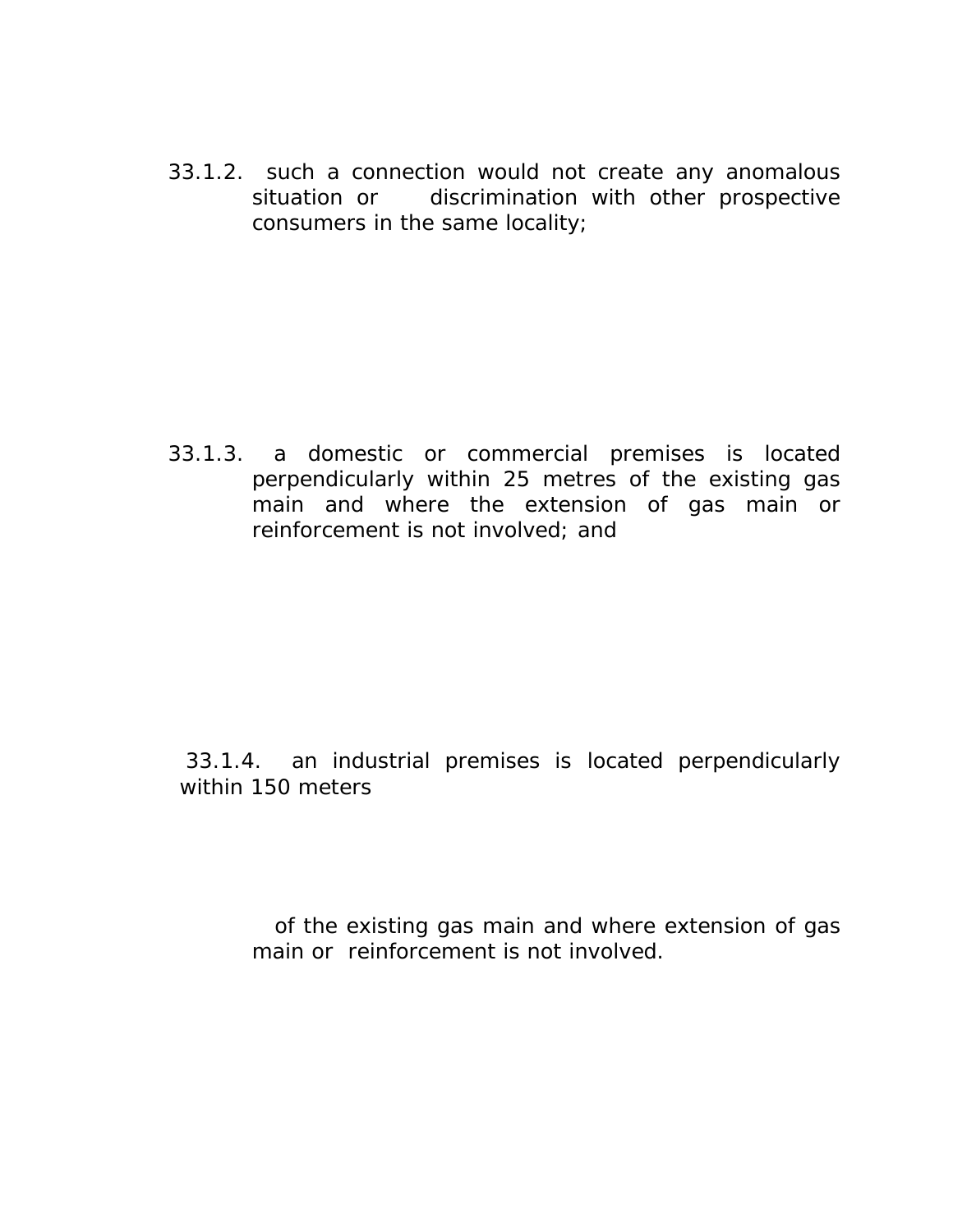33.2. If a domestic, commercial or industrial premises is not located within the distances specified in 33.1 above, the Licensee shall inform the applicant within 45 days of receipt of request as follows:

#### 33.2.1. The Licensee's inability to provide the service; or

 33.2.2. The time frame within which the service can be provided to the

applicant.

33.3. The Licensee shall be obligated to provide gas connection to an owner or occupier of a premises subject to payment of gas connection charges, gas supply deposit and availability of road cutting permission if applicable: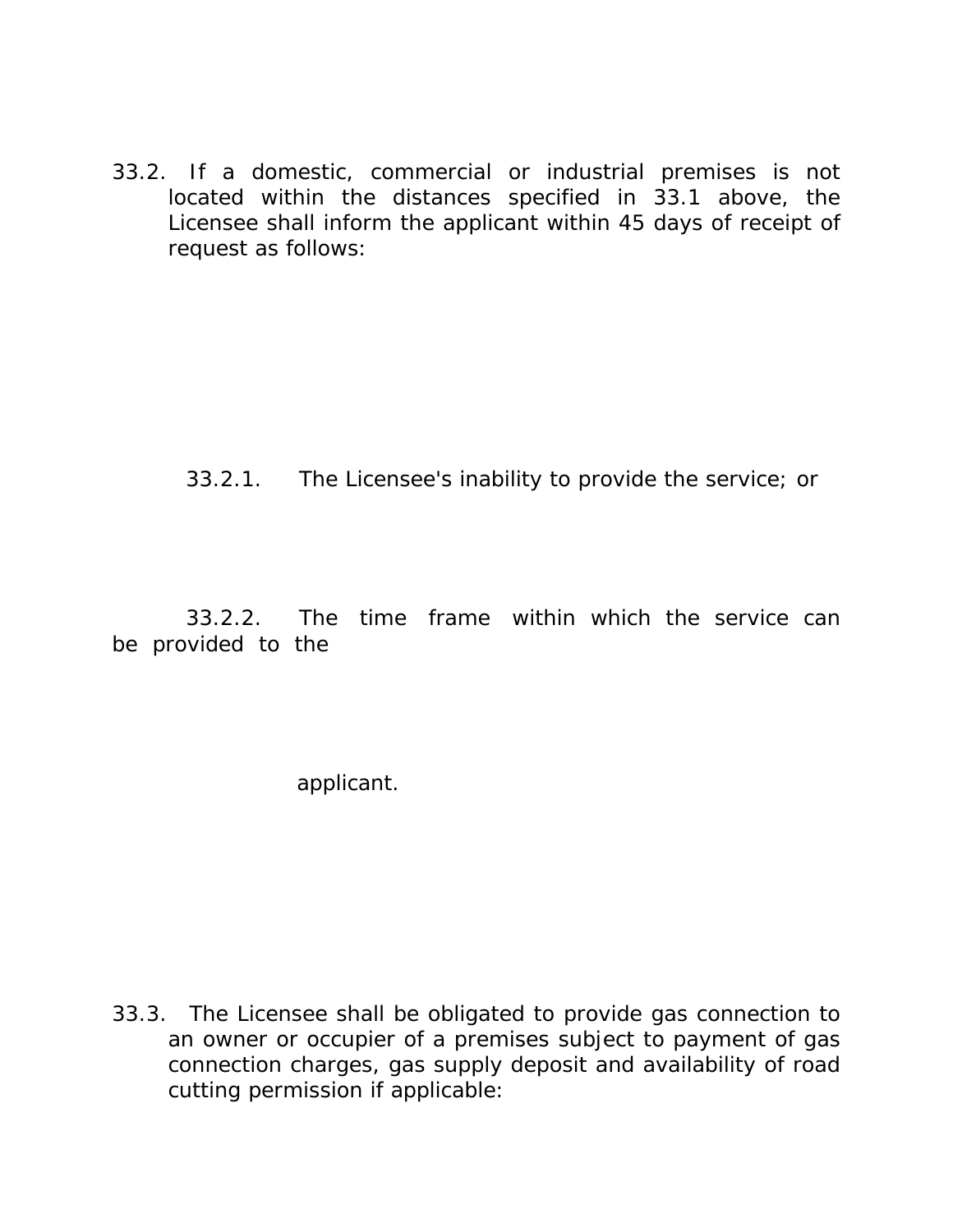33.3.1. In case of domestic and commercial prosp ective consumers within 45 days or any other period approved by the Authority; and

### 33.3.2. In case of prospective Industrial consumer within 90 days

or any other period approved by the Authority.

33.4. Subject to approval of Authority of tariff if applicable the Licensee shall comply, in so far as it is technically feasible and economically viable to do so, with any reasonable request: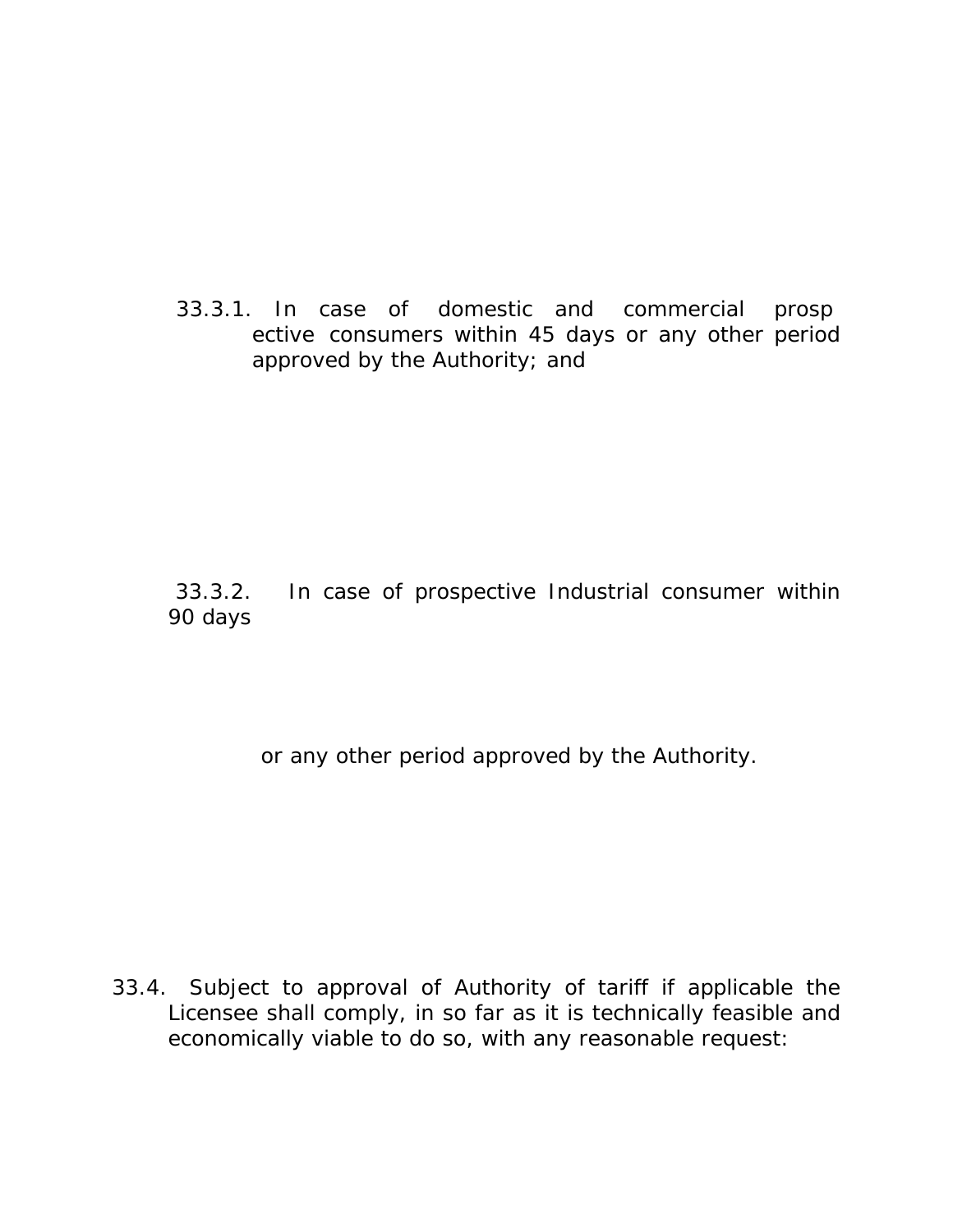33.4.1. by any person for connection of premises within its authorized area to the distribution pipeline operated by the Licensee;

 33.4.2. by any operator of another distribution pipeline for connection of that

 pipeline to the distribution pipeline operated by the Licensee; or

33.4.3. by any person for the conveyance of natural gas through the distribution pipeline operated by the Licensee.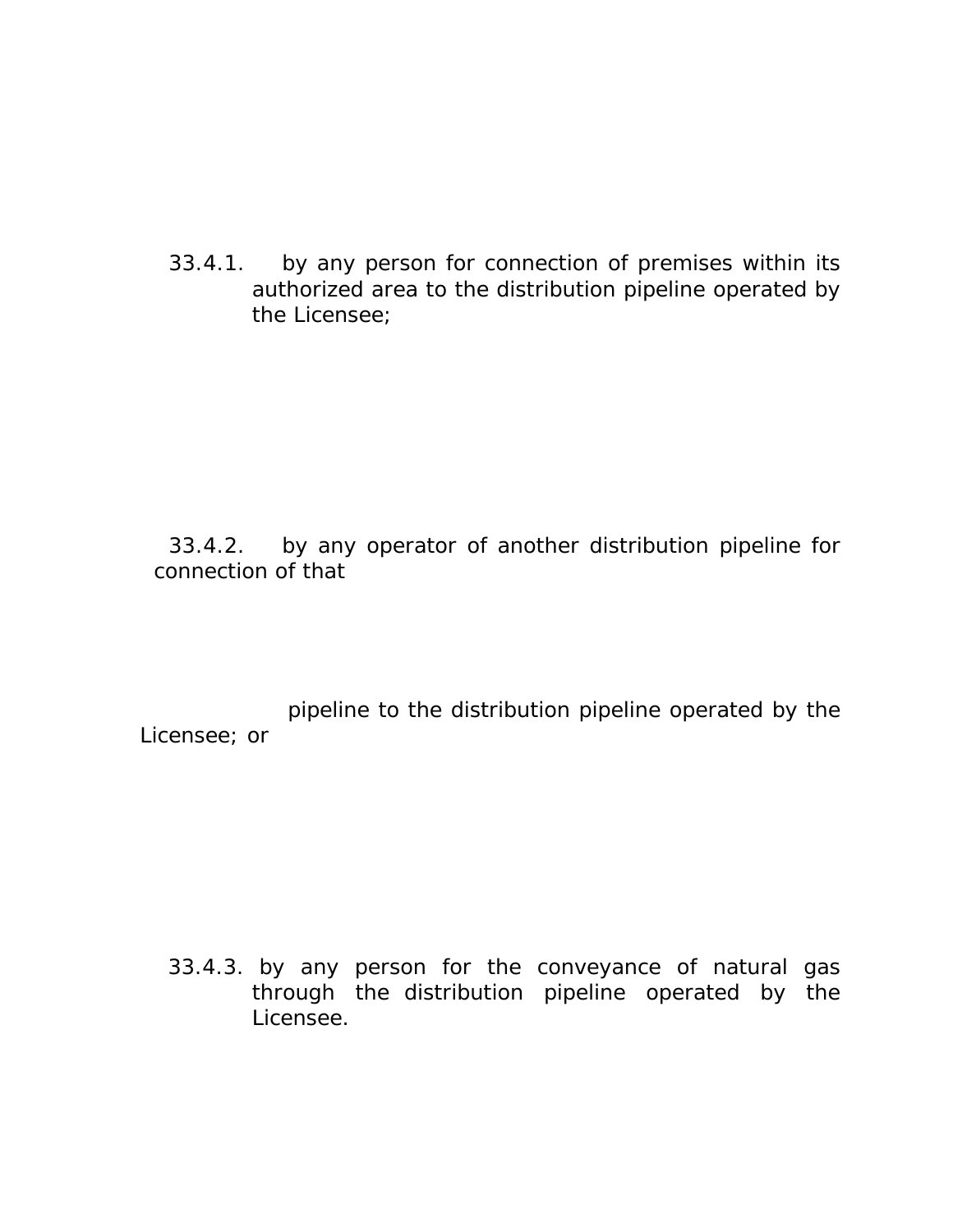33.5. Conditions 33.3 and 33.4.1 shall not apply in respect of a request for a connection a connection to enable the owner or occupier of the relevant premises to take a supply of gas which in the reasonable opinion of the Licensee could not at the time be made available to that person for the reasons set out in Condition 40.2.

33.6. Any question arising under Condition 33.3 and 33.5 as to whether a request by any person is a reasonable request shall be determined by the Authority, after due consideration by it of any representation made to it by the Licensee and the person.

33.7. Licensee shall not enter into contract for supply of natural gas to any bulk or wholesale consumer having its own distribution pipeline within Licensee\\'s authorized area except where the bulk or wholesale consumer possesses a licence under the Ordinance and Rules to carryout the regulated activities in respect of distribution or sale of natural gas.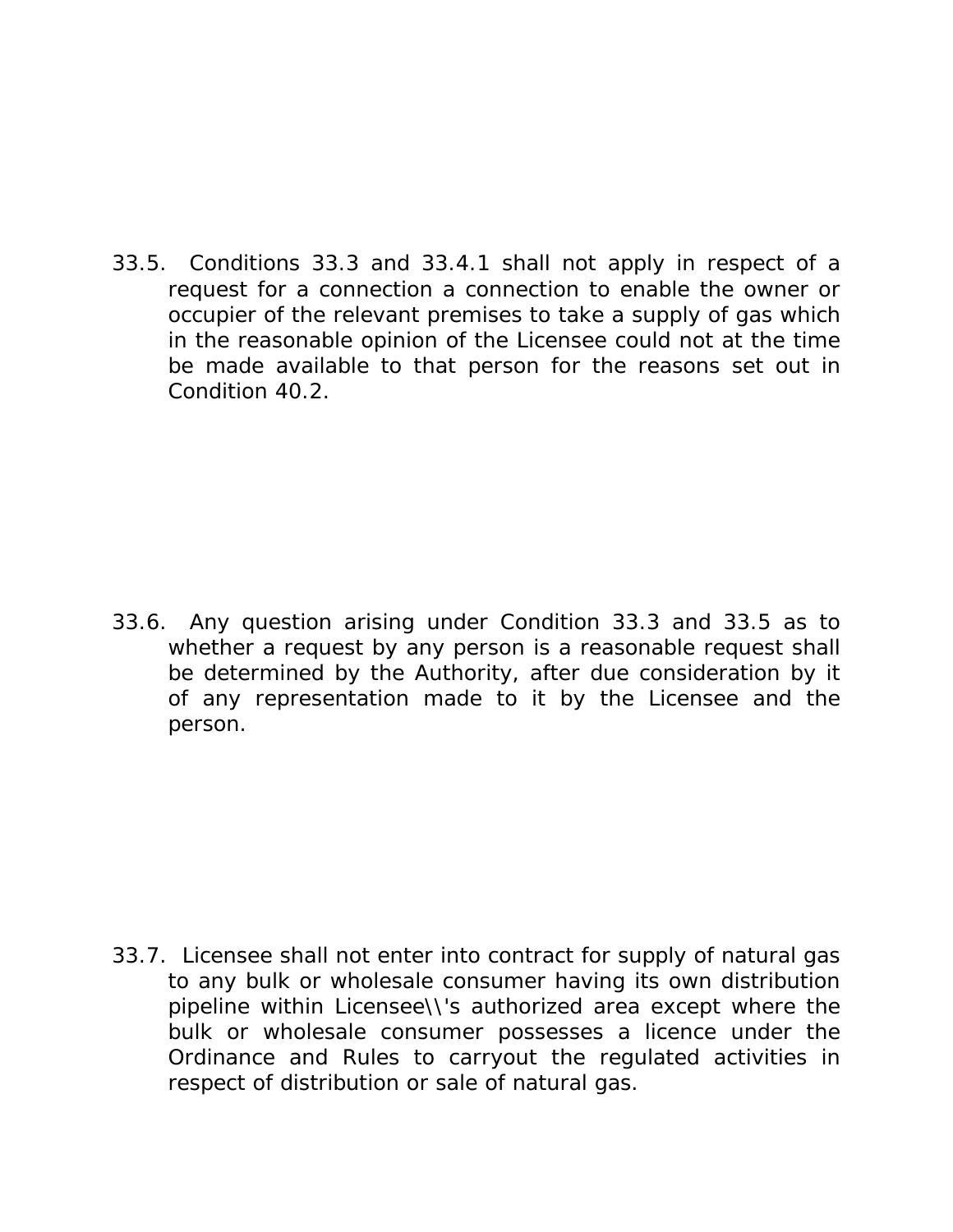33.8. The Licensee shall provide a list of all existing Bulk or wholesale consumers to the Authority within 90 days of issuance of the Licence or at such date as is approved by the Authority.

33.9. The Licensee shall deal with the existing bulk or wholesale consumers as follows:

33.9.1. The Licensee shall give option to all such Bulk or wholesale consumers within 180 days of date of issue of the License either to transfer their distribution pipelines to the Licensee or to obtain License from OGRA for distribution or sale Of natural gas in accordance with the pr ovisions of Ordinance and Licensing rules. All such consumers may be allowed a maximum period of 180 days to exercise their options;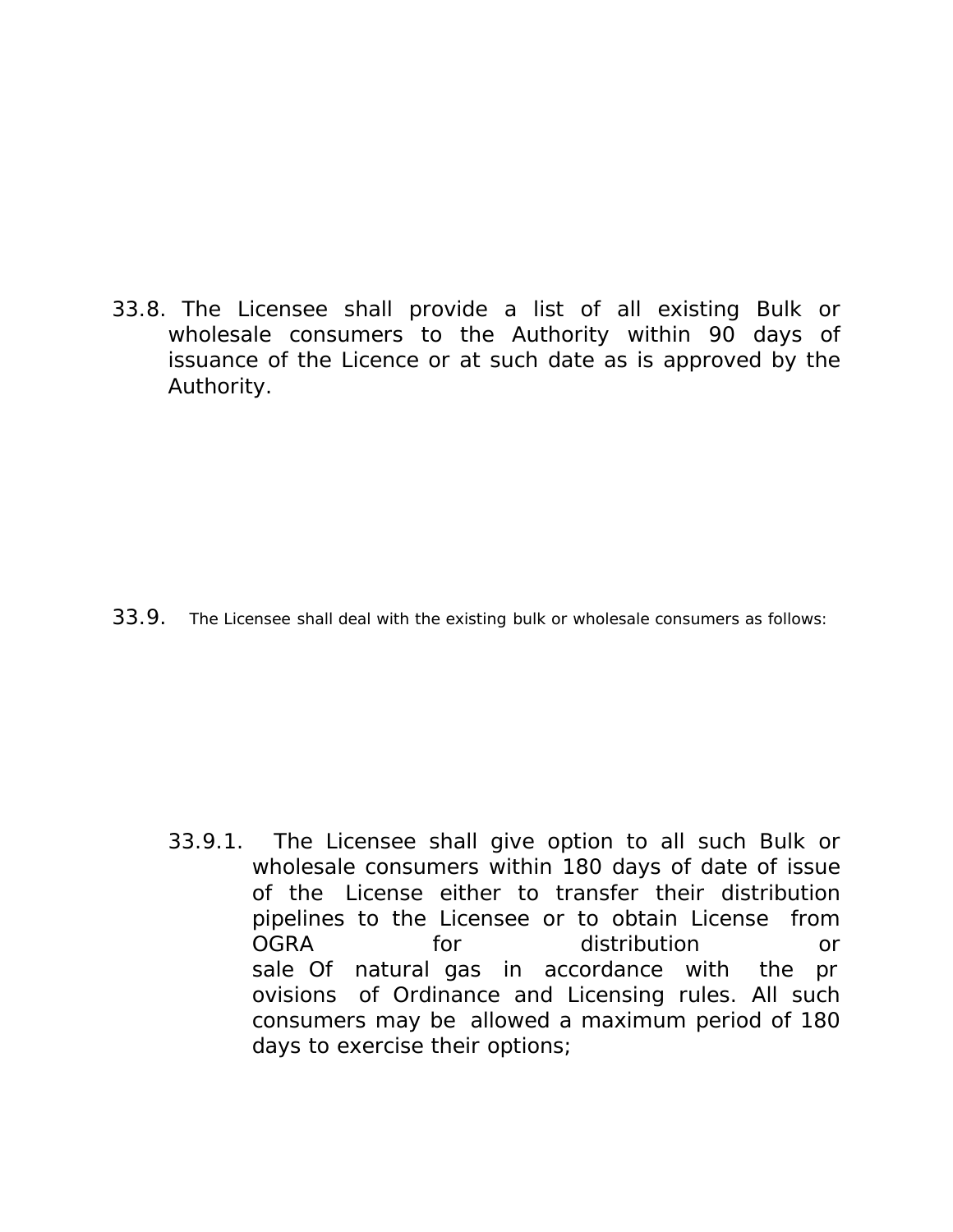33.9.2. The Licensee shall takeover those distribution pipelines as early as possible but not later than two years or any other period allowed by the Authority from the date where a bulk or wholesale consumer opts to transfer its distribution pipelines to the Licensee; and

33.9.3. where a bulk or wholesale consumer fails to opt any of the two options pursuant to 33.9.1 above, the Licensee may, with the prior approval of the Authority, disconnect the supply of the supply of the natural gas to any such bulk or wholesale consumer.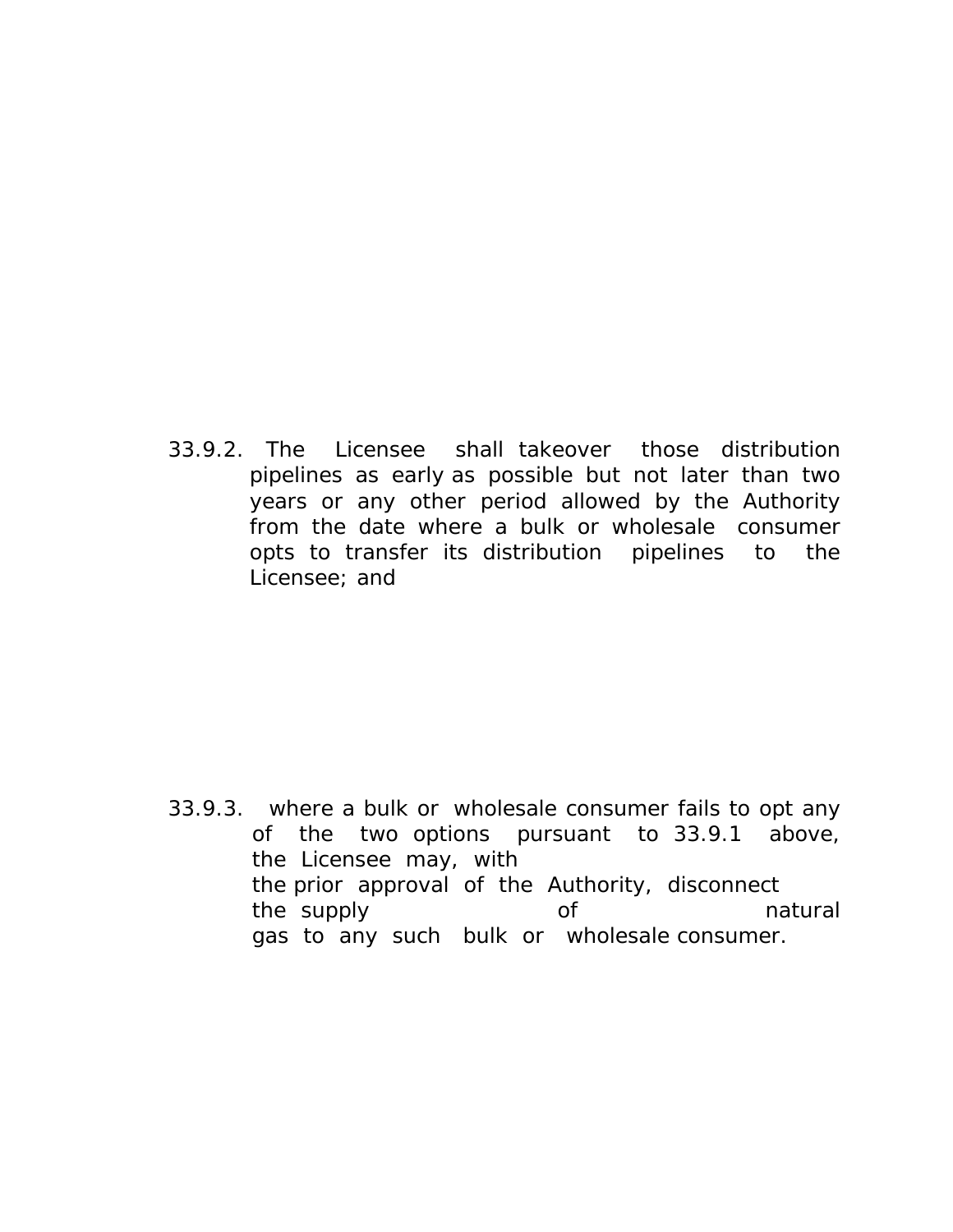33.10. The Licensee may be allowed by the Authority for the cost incurred by it to acquire and upgrade the pipelines under the condition 33.9.2 to comply with the technical specifications set by the Authority, to be treated as its capital cost.

### **34. Security and Continuity of Supply**

34.1. The Licensee shall at all times act to maintain the balance of its supplies and demands of natural gas such that it can maintain a continuous and reliable supply of natural gas to its existing consumers from time to time, and without prejudice to the generality of the foregoing can meet all such demands for natural gas considering all relevant conditions including historic weather conditions.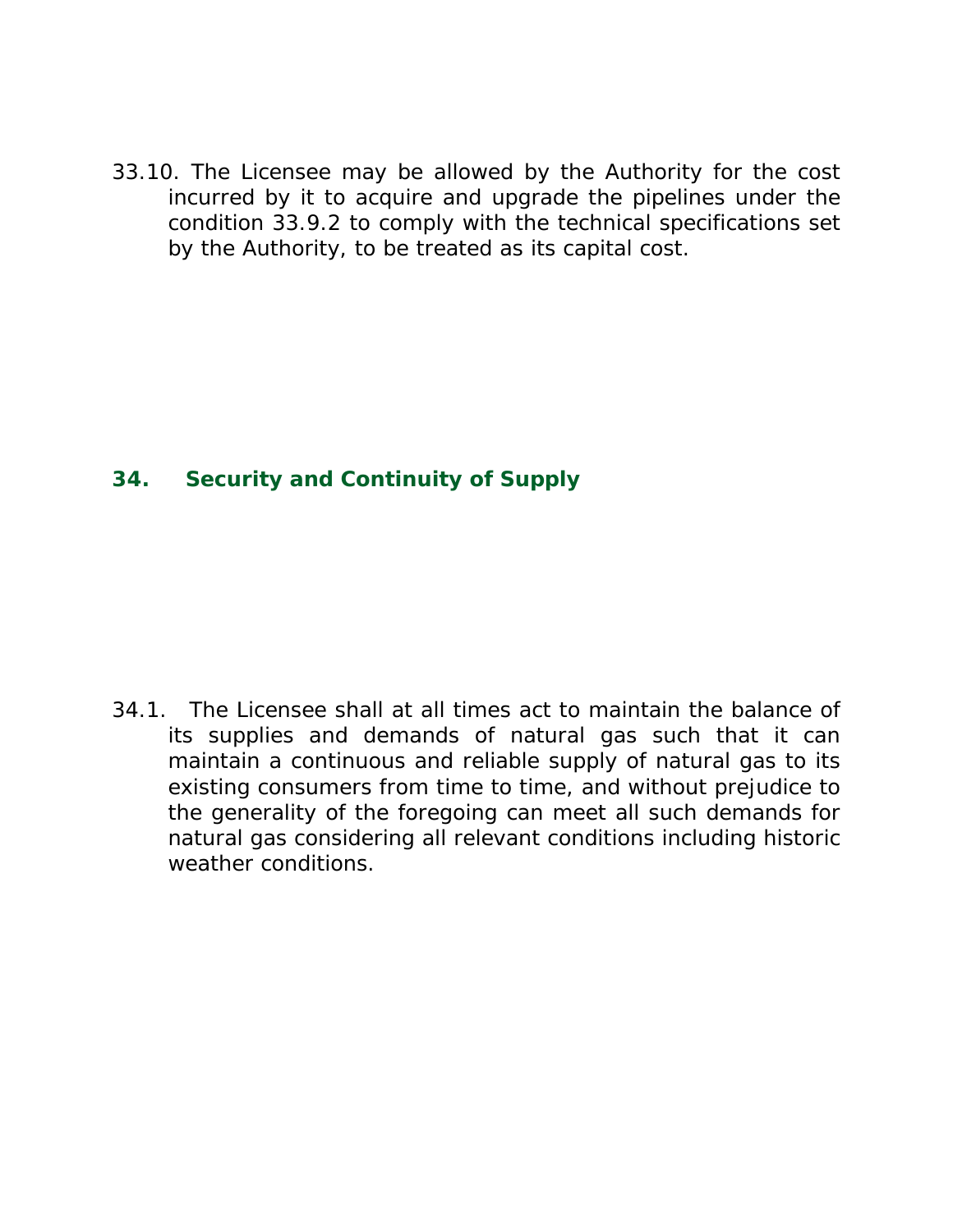34.2. The Licensee shall not interrupt its service to its consumers other than to comply with the requirements of the Ordinance and the Rules, and to the extent expressly provided for in the contract with such consumer.

# **35. Priority During Interruption of Supply**

35.1. Where the Licensee considers that, for reasons of safety or in order to undertake demand management measures to meet its seasonal or emergency requirements, the supply of natural gas to some or all consumers in any specified area must be interrupted, reduced or restricted, it shall, so far as reasonably practicable in the circumstances, interrupt, reduce or restrict natural gas supply to the consumers in the following order:

35.1.1. cement factories;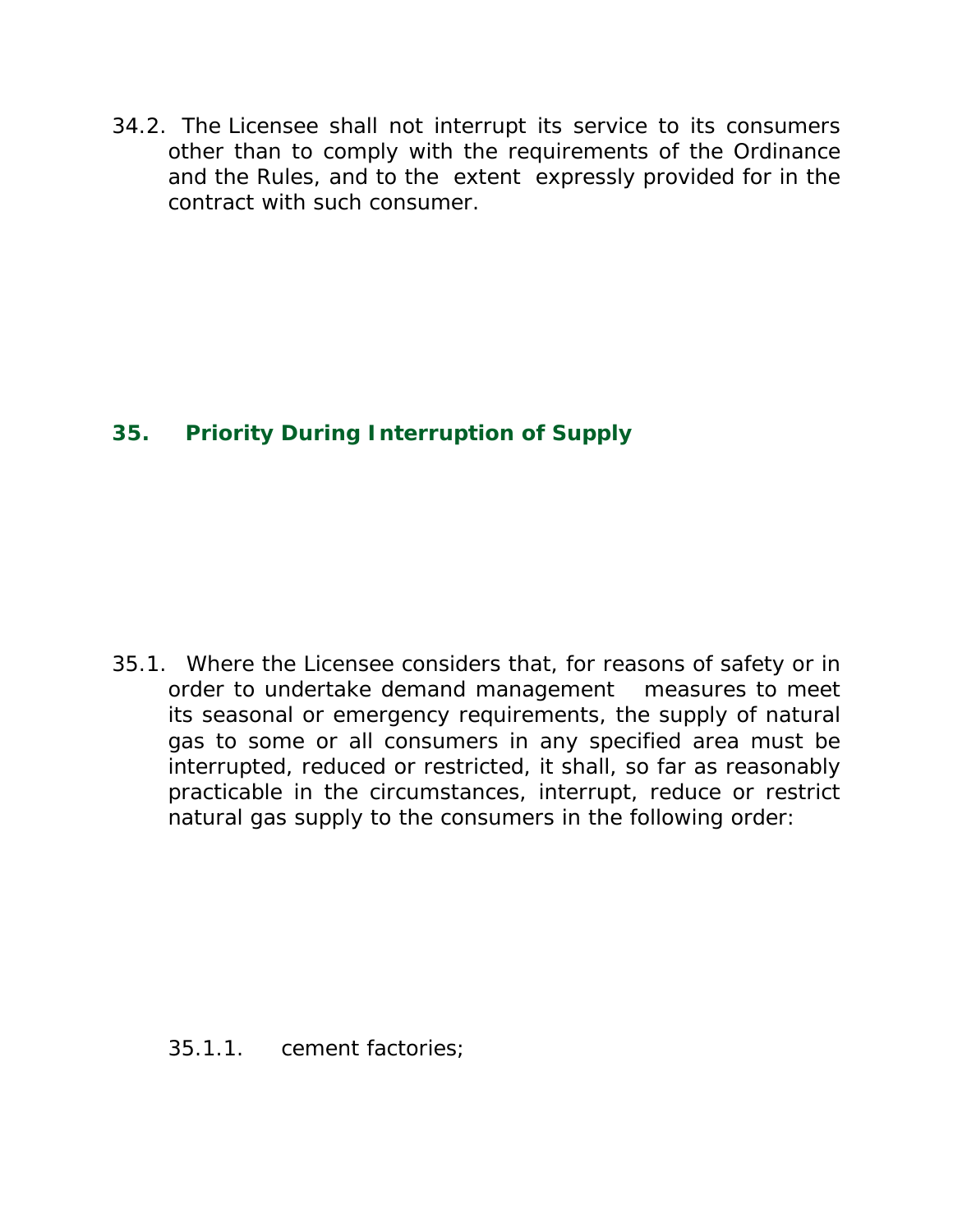- 35.1.2. thermal power plants;
- 35.1.3. fertilizer factories;
- 35.1.4. general industrial consumers;
- 35.1.5. commercial consumers; and domestic consumers.

35.2. The Authority may, by an order in writing, change the priority list provided in Condition 35.1 from time to time.

35.3. Any question arising under Condition 35.1 as to the placement of a consumer in the priority list, the same shall be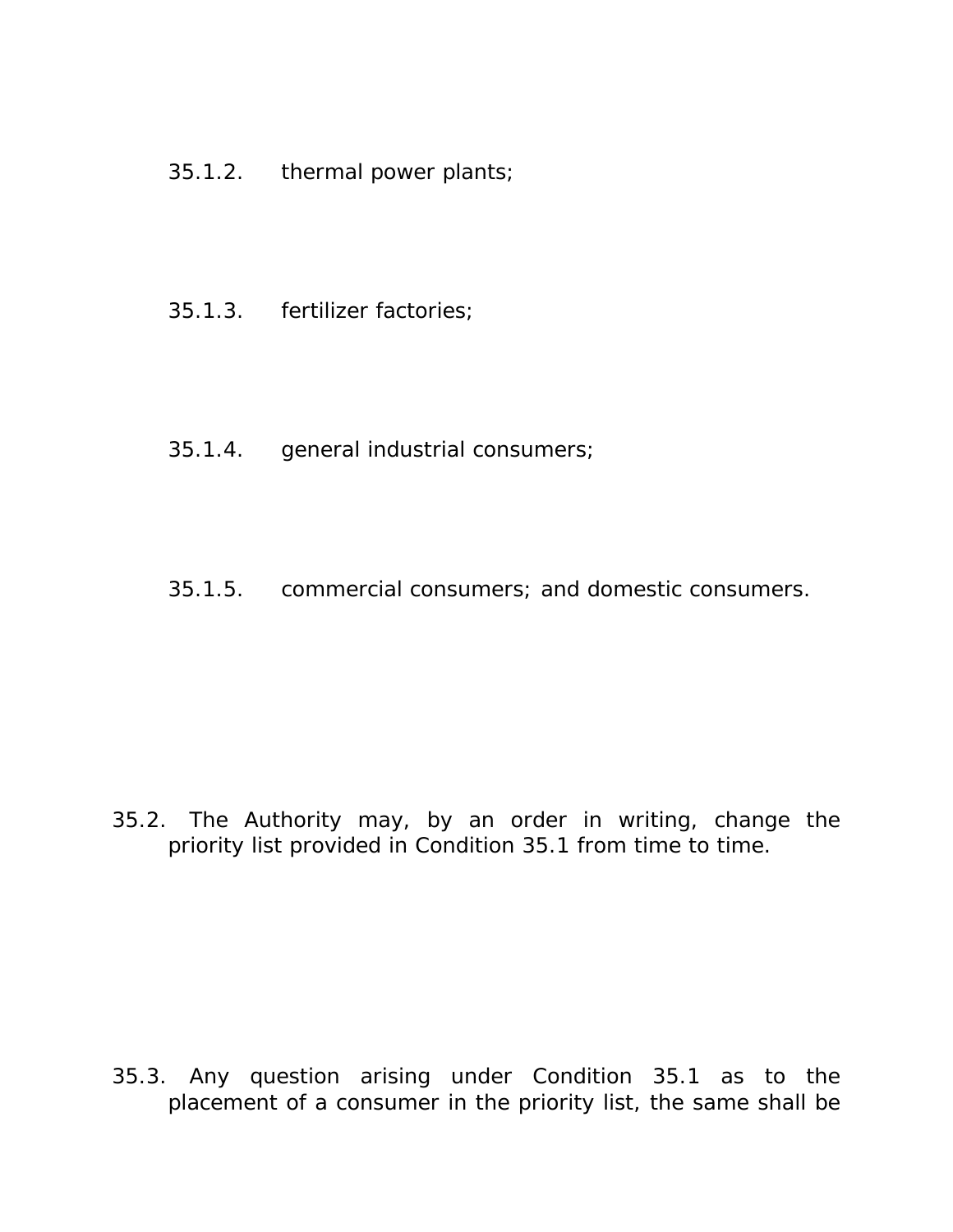determined by Authority, after due consideration by it of any representation made to it by the consumer and Licensee.

# **36. Interruption for Maintenance, Expansion, and/or Modification of**

### **the Distribution Pipeline**

36.1. When the Licensee is required to interrupt the provision of its distribution service in order to perform work involving maintenance, expansion and/or modification of its distribution system it shall intimate such interruption to the affected customers. The intimation may be made by publication in one locally distributed English and one locally distributed Urdu daily newspaper circulated in the affected area. Such intimation must be given not less than forty eight (48) hours prior to interruption of the supply of natural gas and must indicate the limits of the area affected, the date, hours and duration of the interruption of service, and the approximate hour/day when the supply will be restored.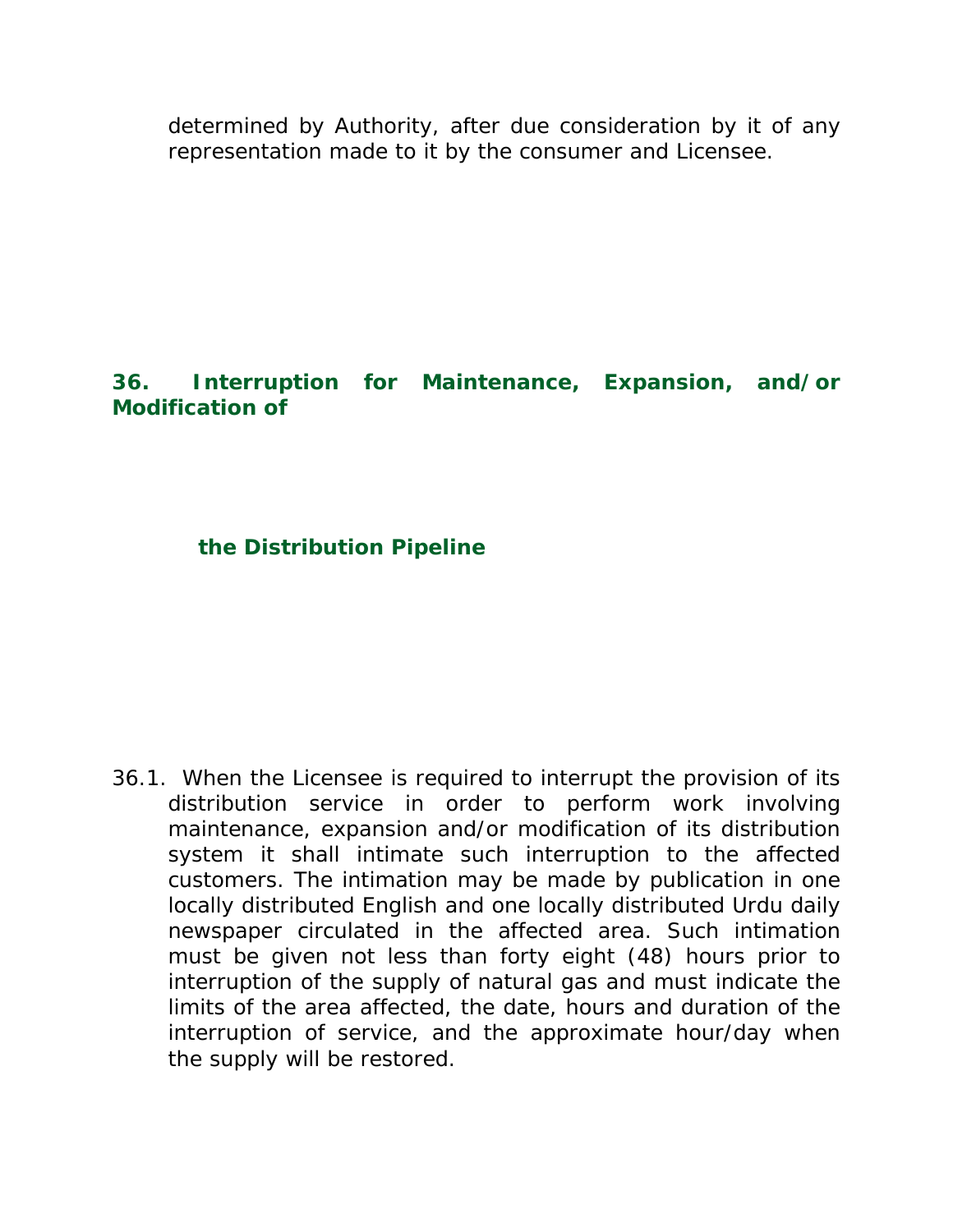## **37. Interruption due to Unforeseeable Circumstances or Force**

#### **Majeure**

37.1. When the Licensee interrupts, restrict or modifies the provision of a regulated service which is likely to continue more than 48 hours on account of unforeseeable circumstances or force majeure, it shall inform the affected consumers by publication in one locally distributed English and one locally distributed Urdu daily newspaper circulated in the affected area or by a communication means of greater dissemination in the pertinent locality of the scope, duration, and where possible the date and time when the said interruption, restriction or modification will end.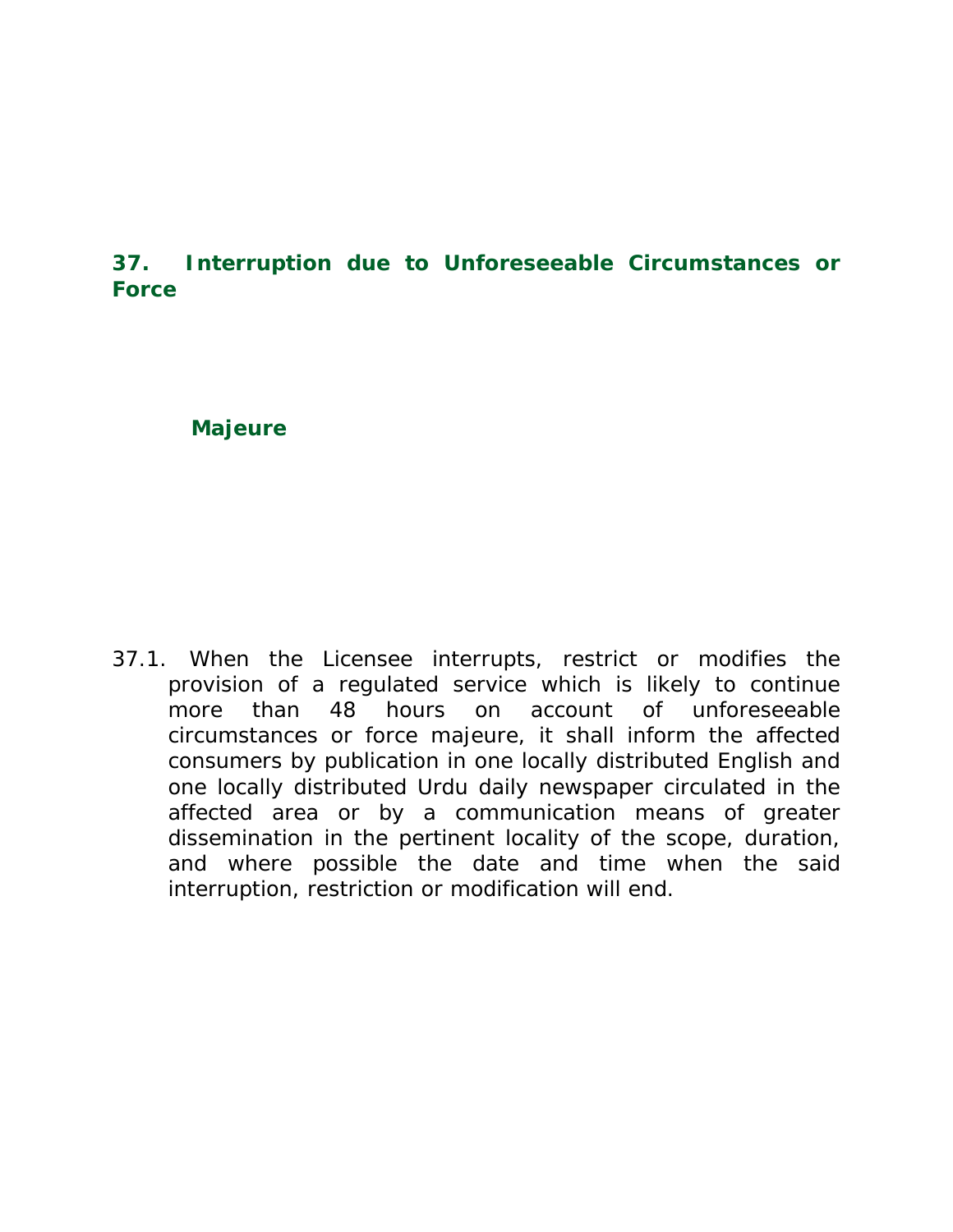### **38. Records of Distribution System**

38.1. The Licensee shall, within two (2) years of the date of issuance of the Licence or such other period as may be approved by the Authority at the request of the Licensee, submit to the Authority a complete record of the distribution system then being operated by the Licensee, in such detail, form and format as may be specified by the Authority.

38.2. The Licensee shall, within ninety (90) days of the issuance of the Licence or at such date as is approved by the Authority at the request of the Licensee, submit a plan outlining how it proposes to prepare the record required under Condition 38.1 and it shall provide a progress report of its work in preparing such record every six (6) months, starting from the date of the issuance of the Licence.

#### **39. Standard Contract Terms for Retail Consumers**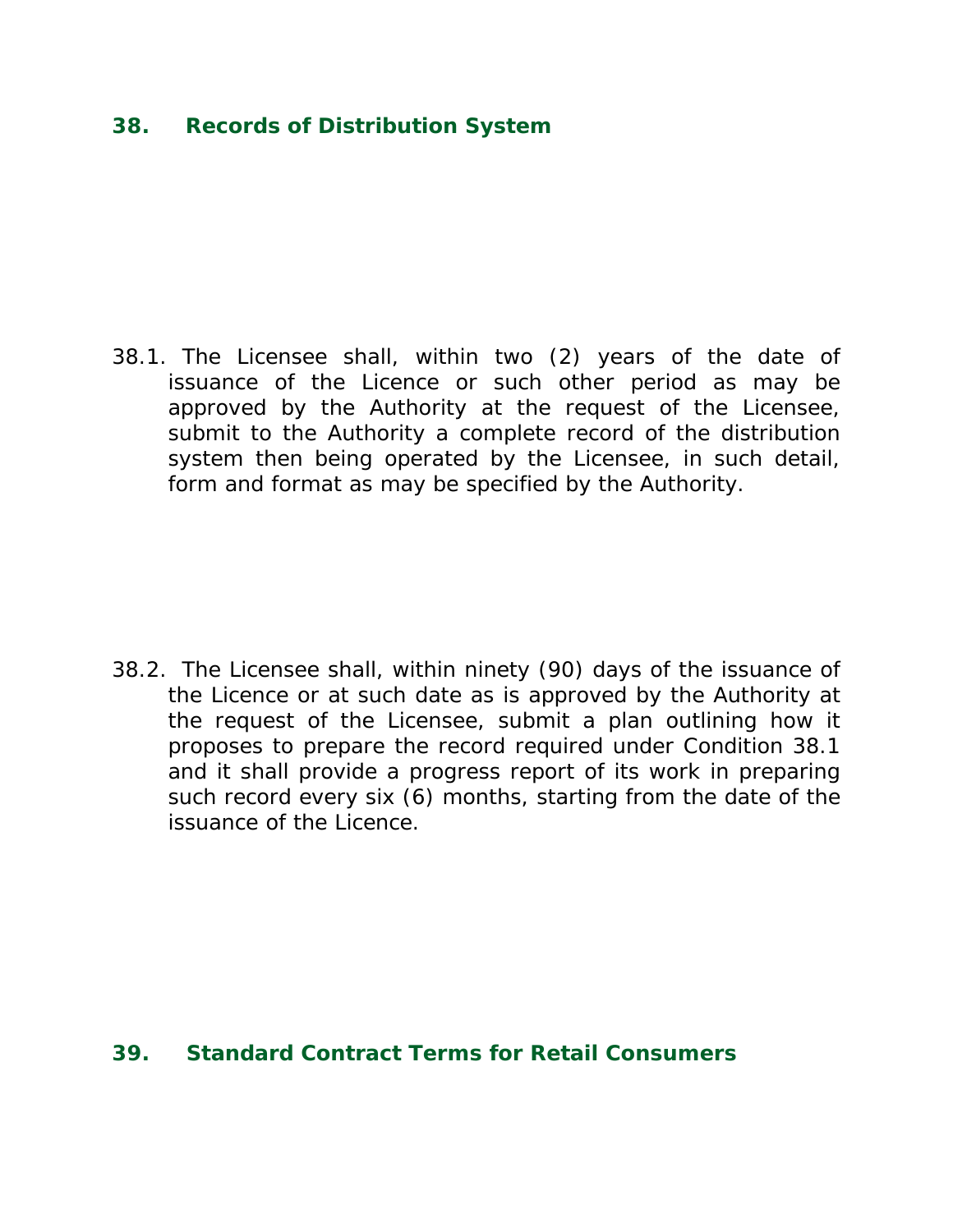39.1. The Licensee shall not sell gas to consumers without a contract. All agreements or contracts should be negotiated, entered into or amended on an arm\\'s length basis and in accordance with the provisions of the Ordinance and the Rules.

39.2. The Licensee shall execute agreements/contracts with all such consumers, who are being supplied natural gas without a contract/ agreement, within 180 days of issuance of the License or by such date as is approved by the Authority on an application, submitted by the Licensee.

39.3. Within three months of the issuance of the Licence the Licensee shall, unless it has done so prior to the issuance of the Licence, provide to the Authority for approval a copy of its proposed Standard Contract Terms in respect of each category of consumers, which shall be consistent with the provisions of the Ordinance and the Rules as well as the terms and conditions of the Licence.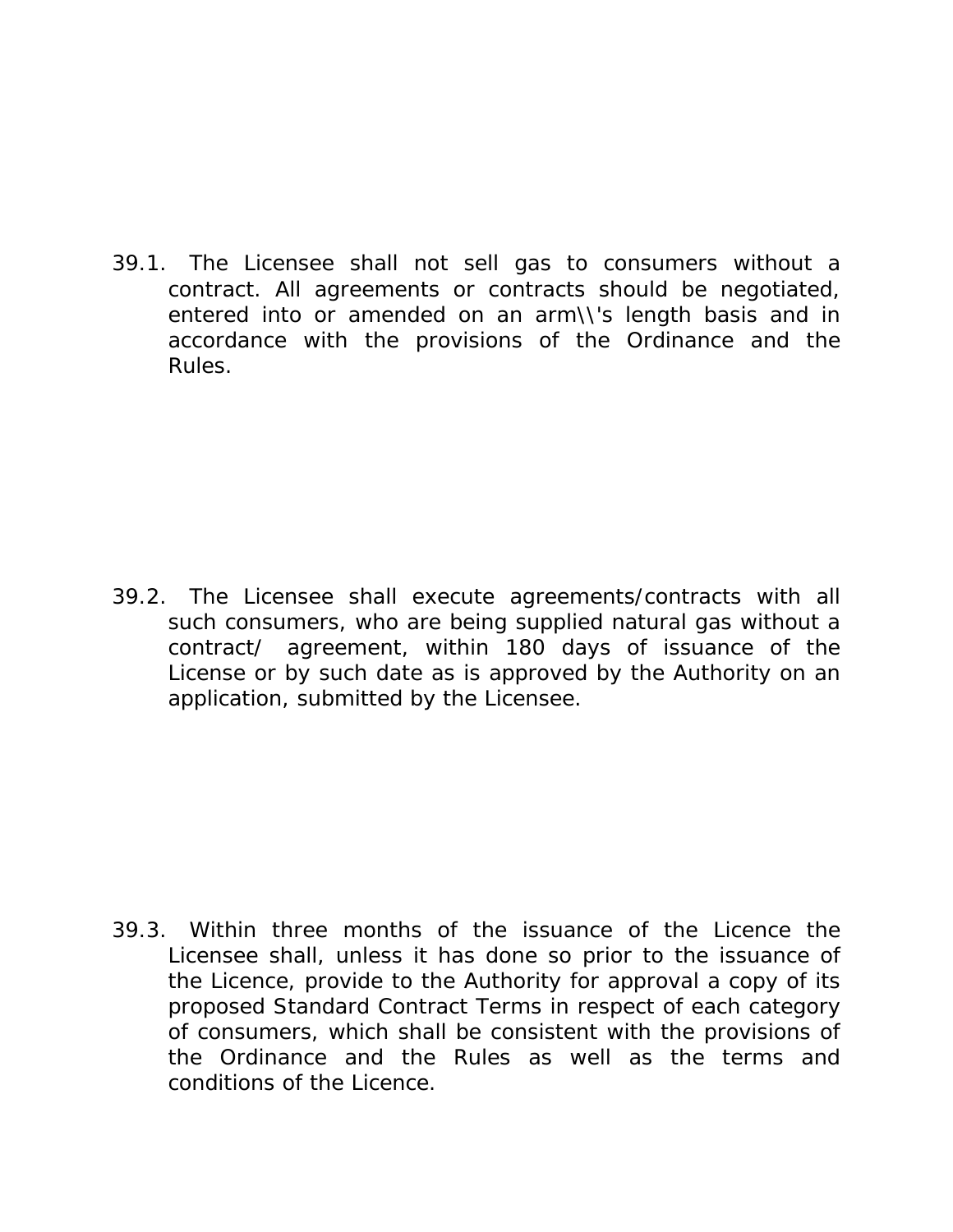39.4. The Licensee may propose different terms and conditions for different categories of natural gas consumers.

39.5. Except with the prior written approval of the Authority, the Licensee shall not enter into any contract with any retail consumer on terms, which are inconsistent with the Standard Contract Terms.

- 39.6. The Licensee shall not amend the Standard Contract Terms without the prior written approval of the Authority.
- 39.7. The Licensee shall provide a copy of its Standard Contract Terms to any person upon that person's request.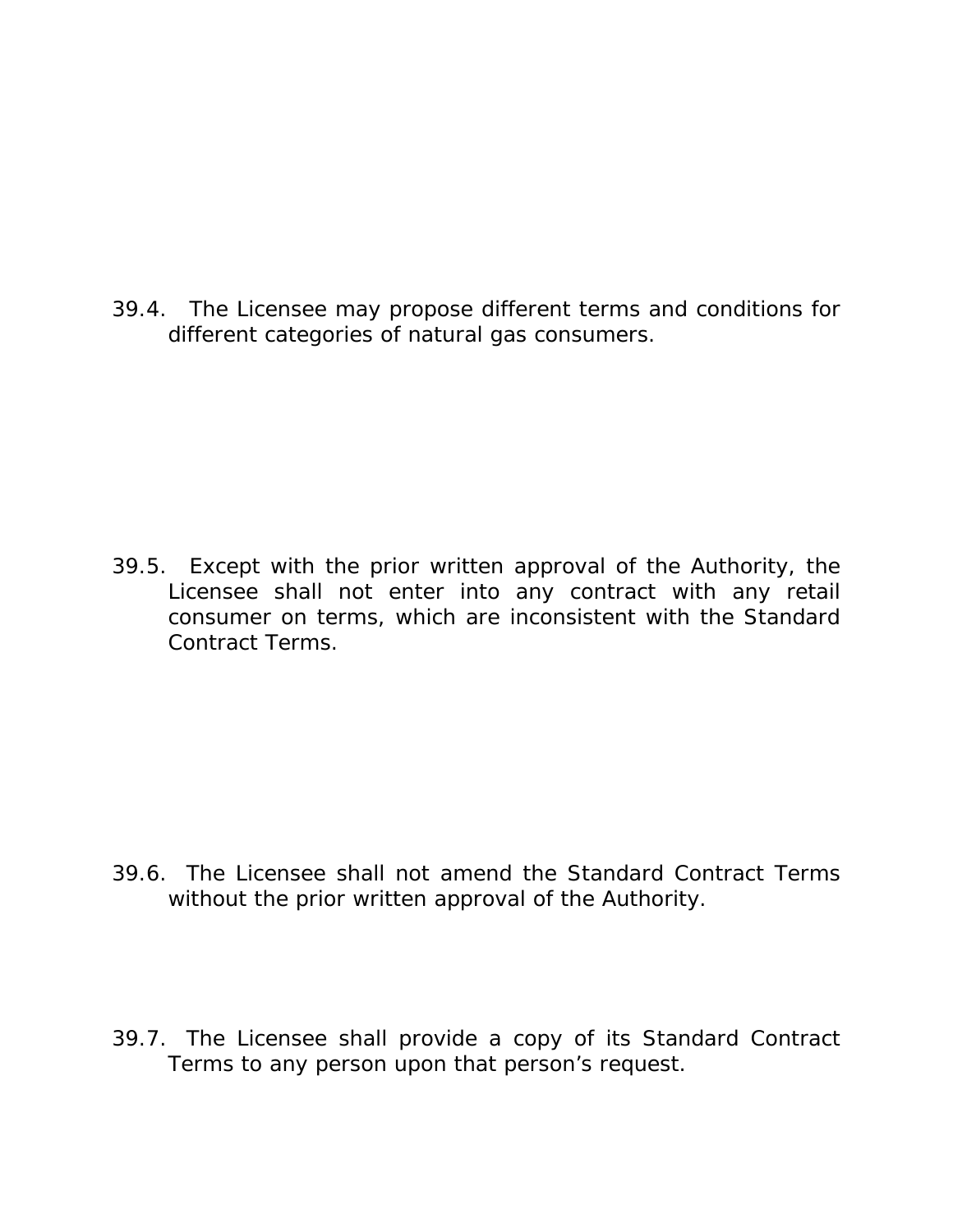# **40. Request for Sale of Natural Gas and Continuity of Supply**

40.1. Except as provided in Condition 40.2, the Licensee shall, upon the reasonable request of any owner or occupier of premises which are connected to a gas main, offer to enter into a contract for the sale of natural gas on the applicable Standard Contract Terms, however different terms and conditions may apply in the case of consumers requesting for supply of gas in the volume of 5 MMCFD or more.

40.2. Condition 40.1 shall not apply where: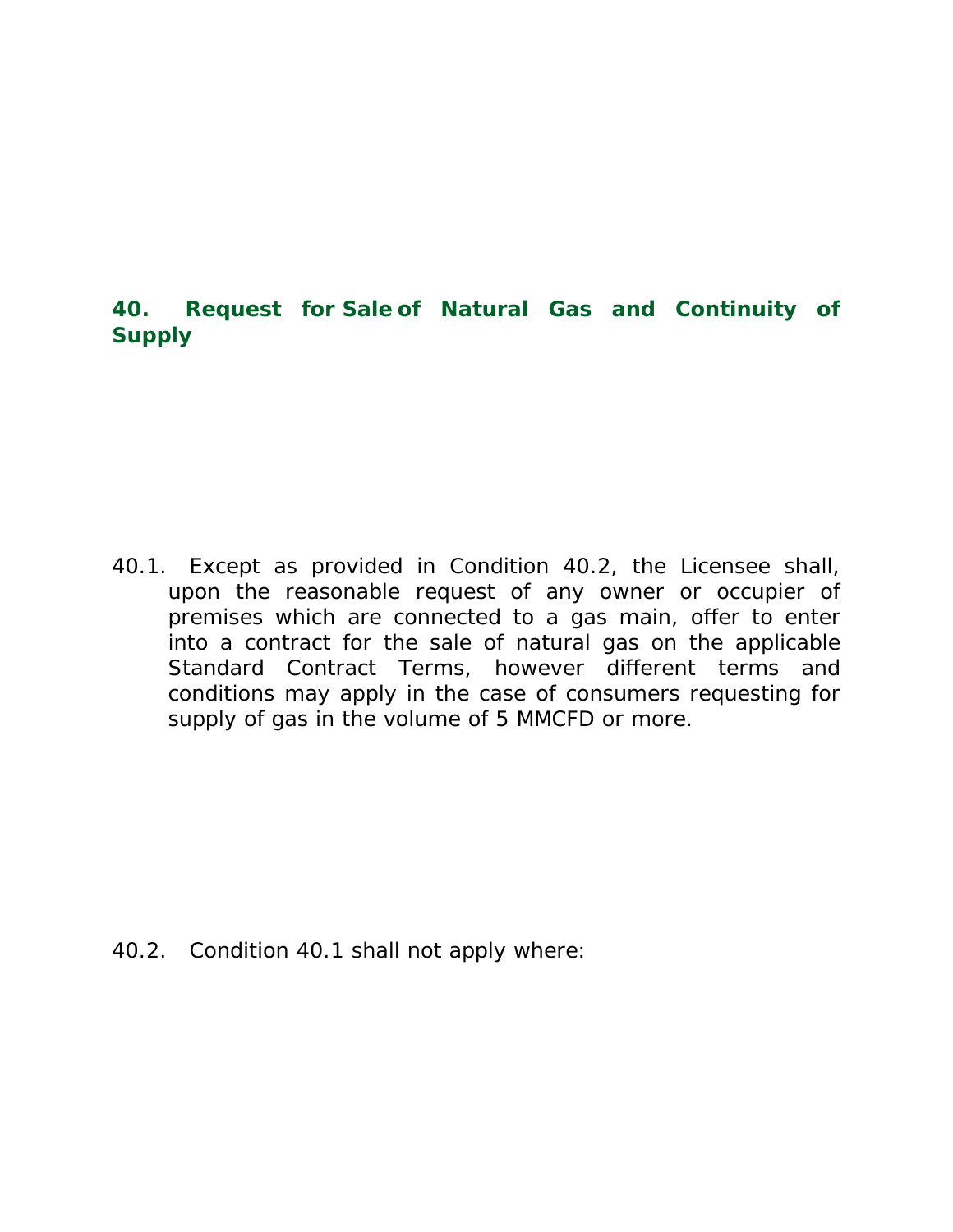40.2.1.1. would prejudice the ability of the Lice nsee to meet its existing contractual obligations to retail consumers; or

40.2.1.2. may give rise to a physical danger to any person or the public which could not be prevented by the Licensee 's reasonable precautions; or

40.2.2. the Licensee has reasonable grounds to believe that gas fittings within the relevant premises: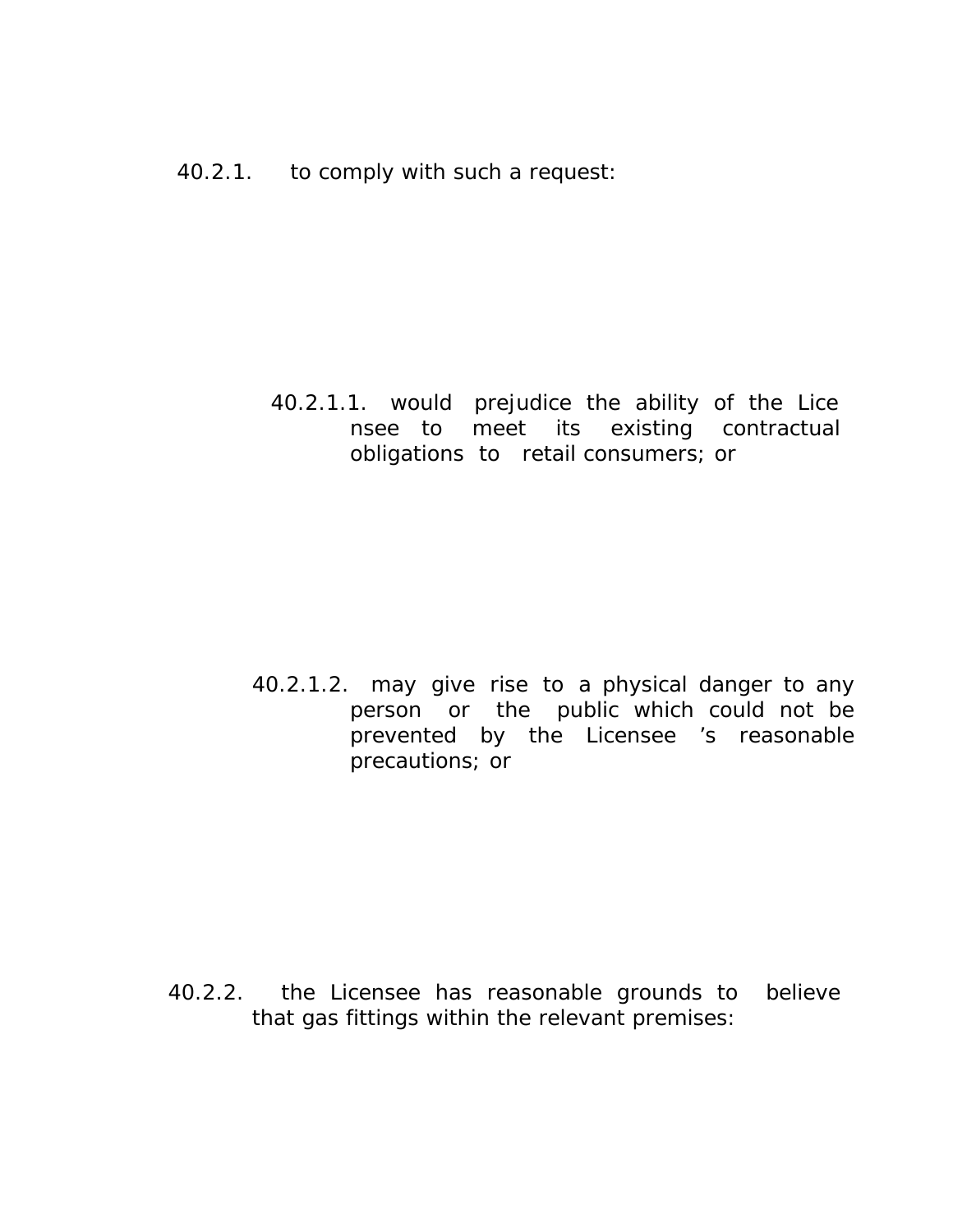40.2.2.1. do not meet the specifications provided by the Licensee; or

40.2.2.2. are not installed consistent with the technical standards specified by the Authority.

# **41. Installation Inside Premises**

41.1. The Licensee shall, upon entering into a contract with a retail consumer to supply natural gas to its premises: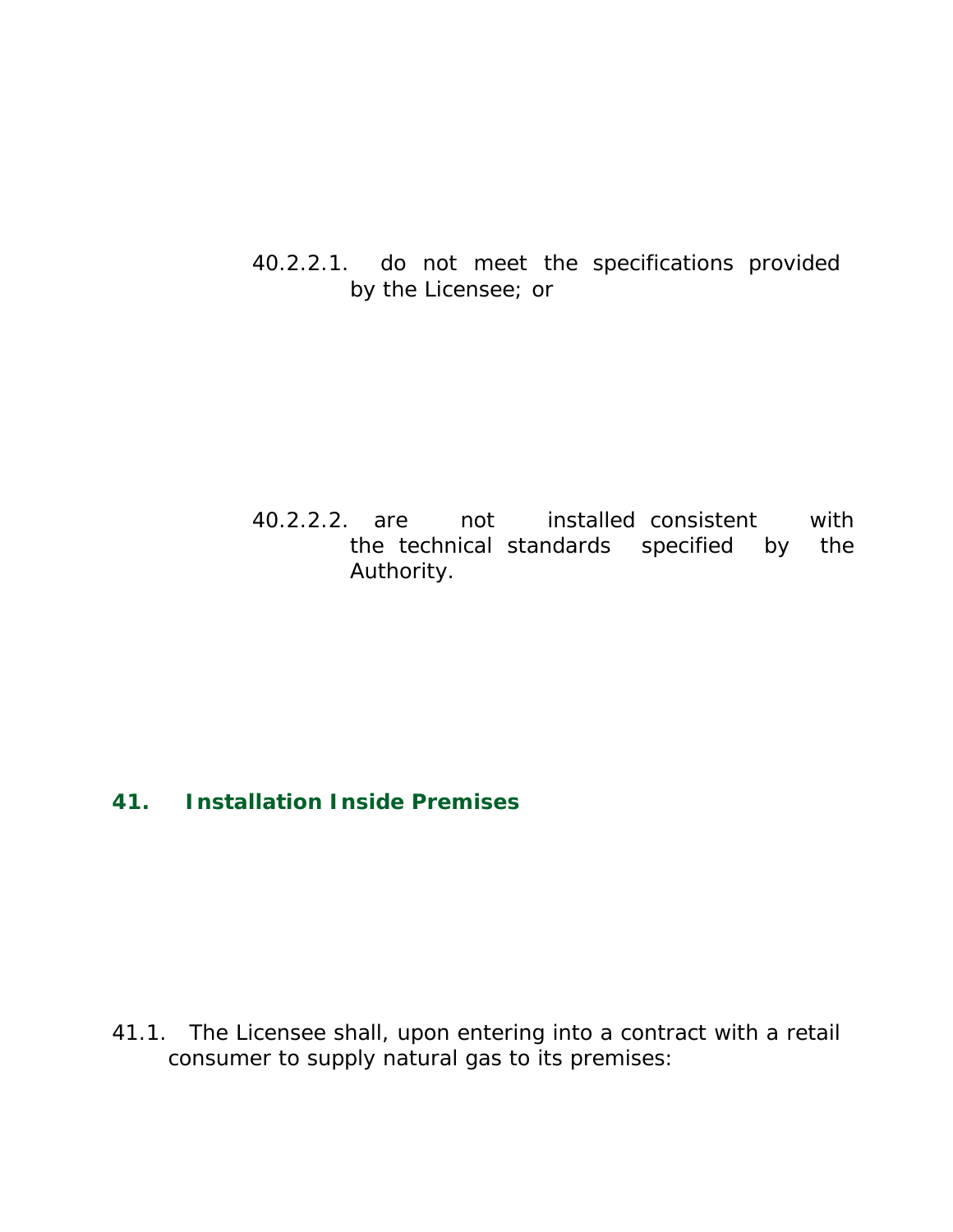41.1.1. survey the premises of the retail consumer to ensure natural gas can be safely supplied;

41.1.2. provide a design of the installation for supply of gas; and

### 41.1.3. provide specification for materials and fittings for the installation.

41.2. The Licensee shall, upon completion of the installation and prior to providing natural gas to the premises: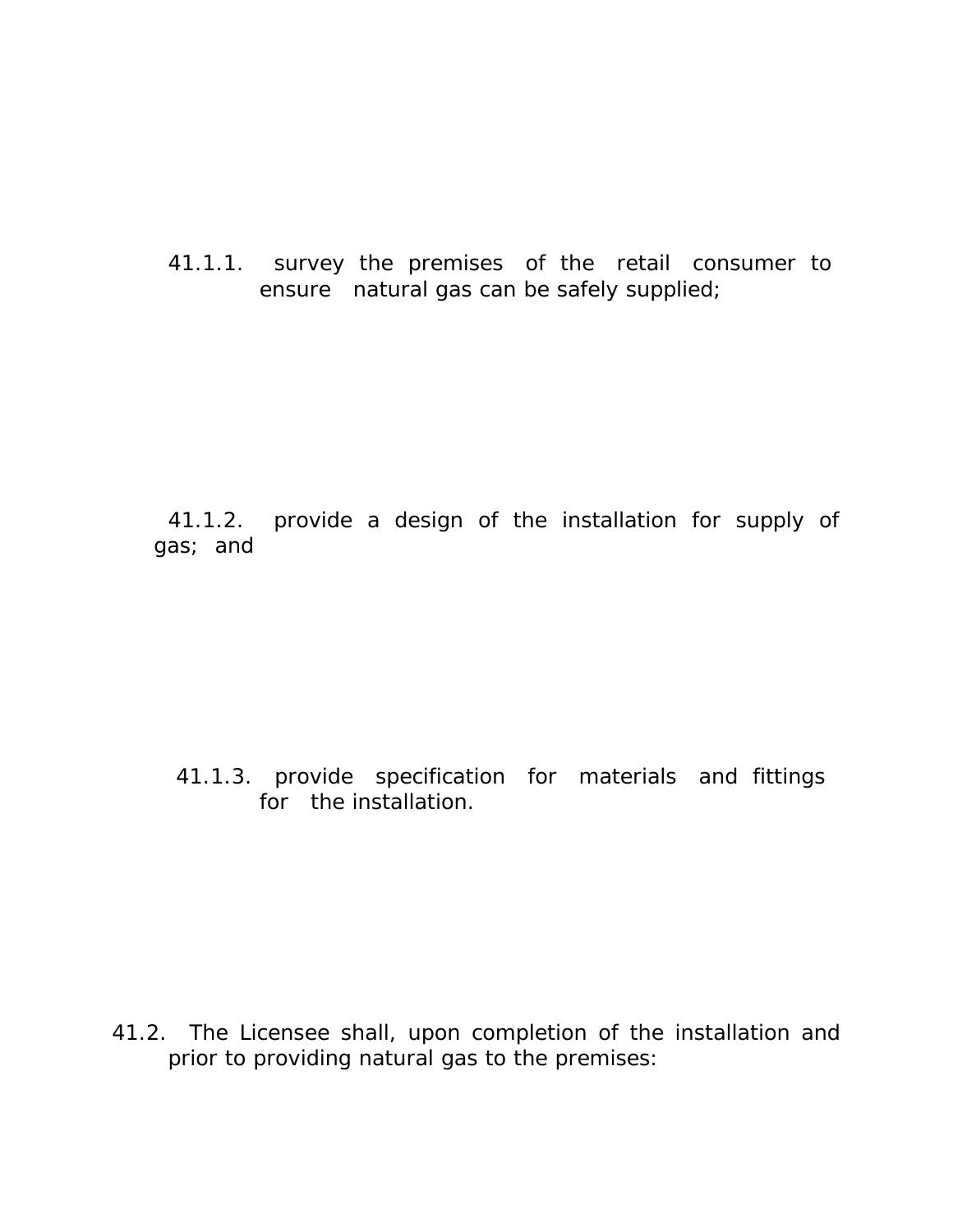41.2.1. check the installation to ensure it meets the requirements provided under Condition 41.1 and the standards of good workmanship safe supply of natural gas; and

41.2.2. test the installation for leaks using the technical standards for testing for testing established by the Authority.

41.3. The Licensee shall: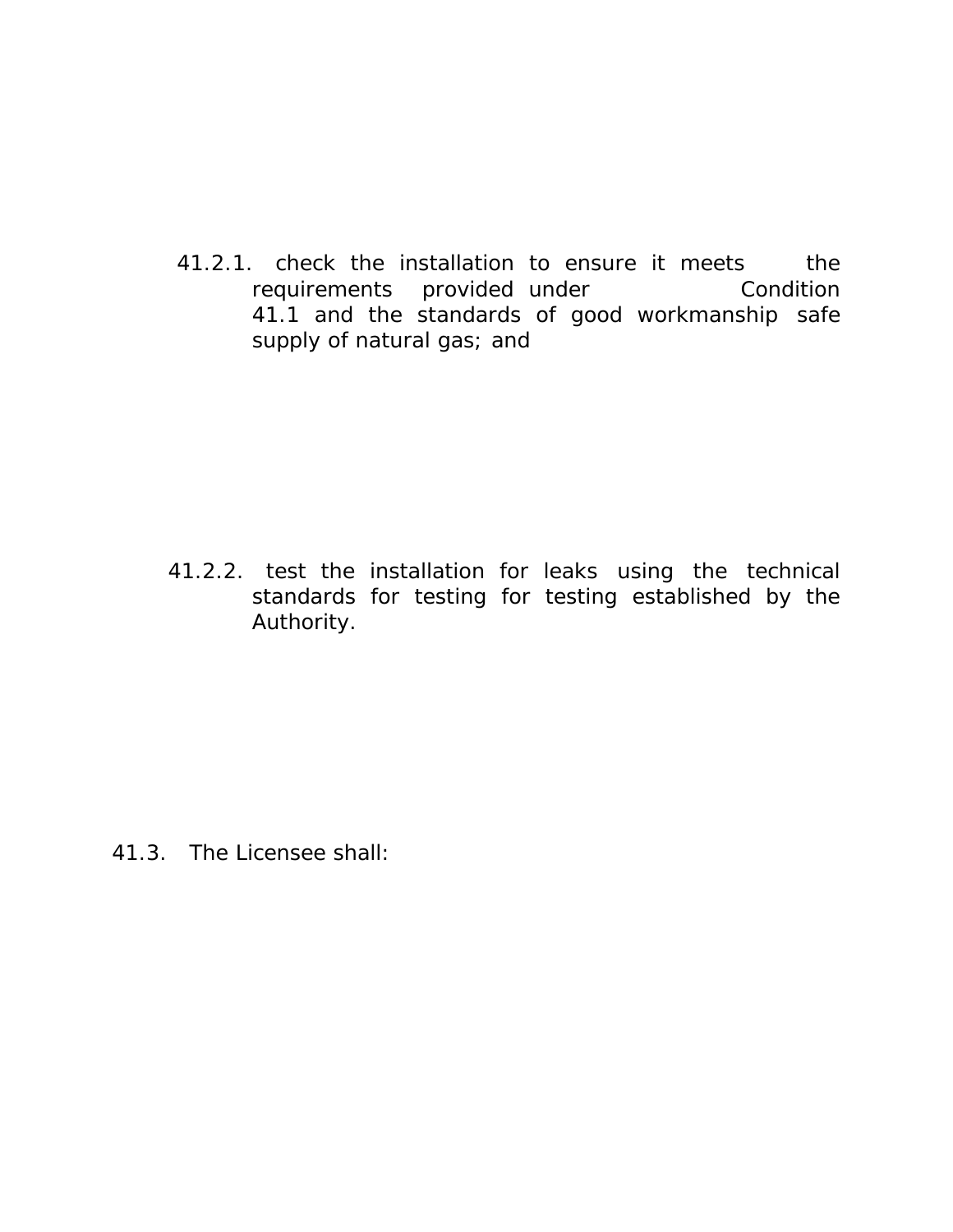41.3.1. annually check 2% of its consumers at random for leakages in the internal pipelines of the premises;

41.3.2. inform the consumer of the potential risks and hazards, and safe and efficient use of natural gas;

41.3.3. Educate and advise the consumers to use good quality gas appliances conforming to standard laid down by Pakistan Standards and Quality Control Authority; and

41.3.4. provide a telephone number in writing which the retail consumer can use any time during twenty four ( 24 ) hours to report emergency and service concerns.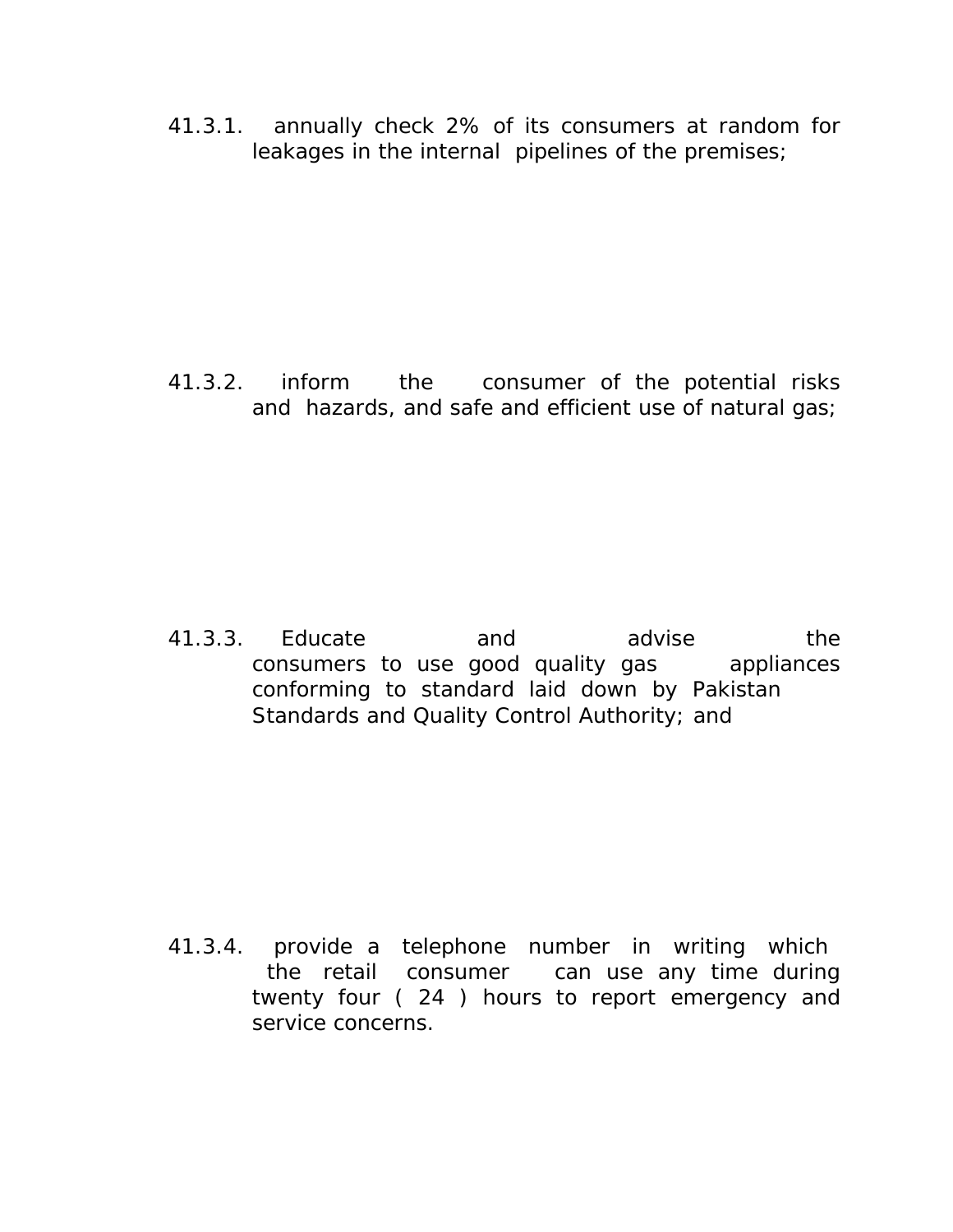# **42. Disconnection of Supply of Natural Gas**

42.1. The Licensee shall within sixty (60) days of the date of issuance of the Licence, or any other period approved by the Authority at the request of the Licensee, submit to the Authority its detailed policy and procedure of disconnection and restoration of supply of natural gas in respect of consumers serviced by it.

42.2. The Authority may, from time to time direct the Licensee to revise the draft

of policy and procedure in such manner as the Authority deems expedient in the public interest.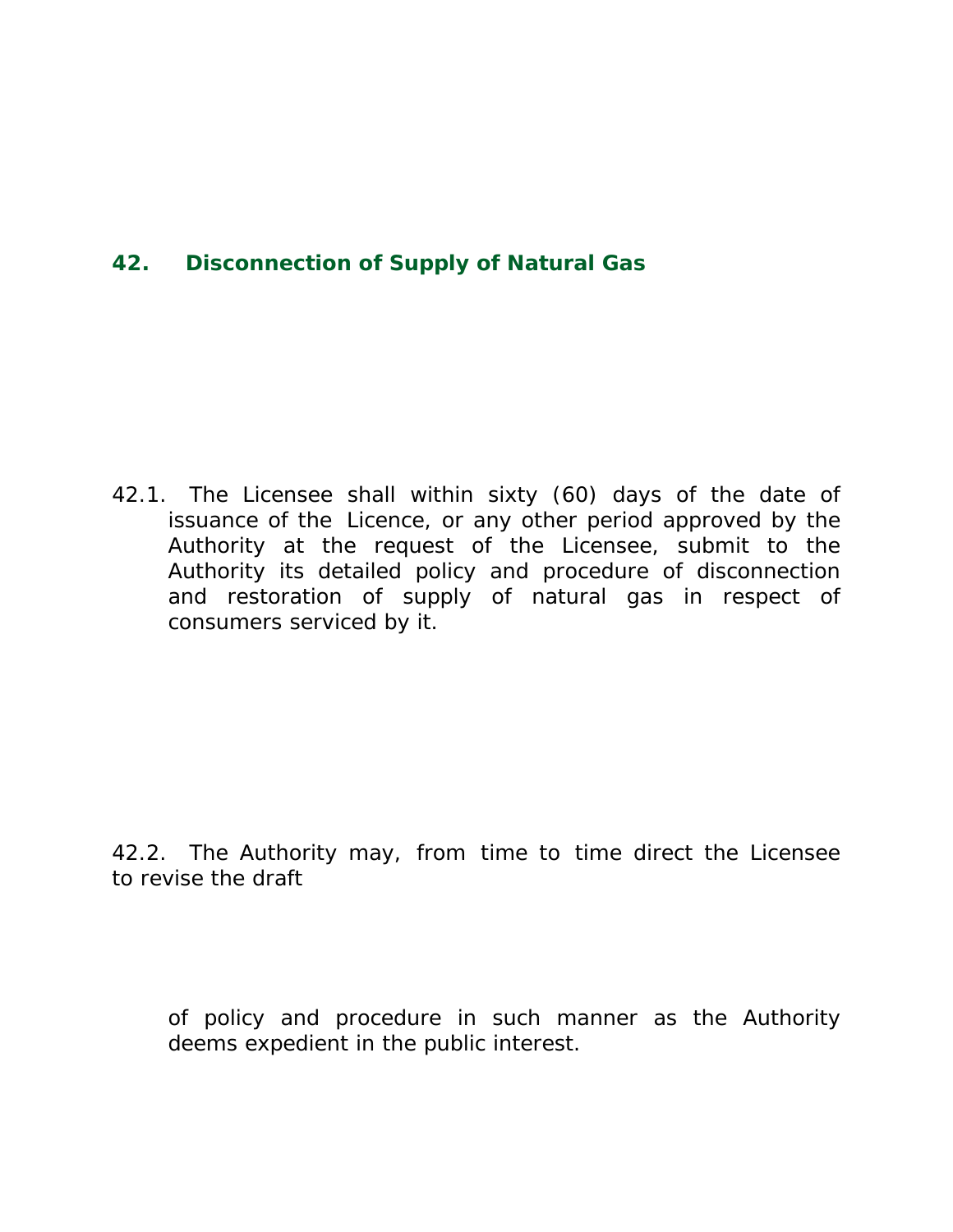# **43. Campaign through TV and Radio**

43.1. During the winter months the Licensee shall launch a comprehensive campaign through print and electronic media including TV and Radio to create awareness amongst consumers regarding the conservation and safe use of natural gas.

### **44. Deposit by the Consumer**

44.1. The Licensee may require a consumer to furnish a security deposit or bank guarantee of not more than an amount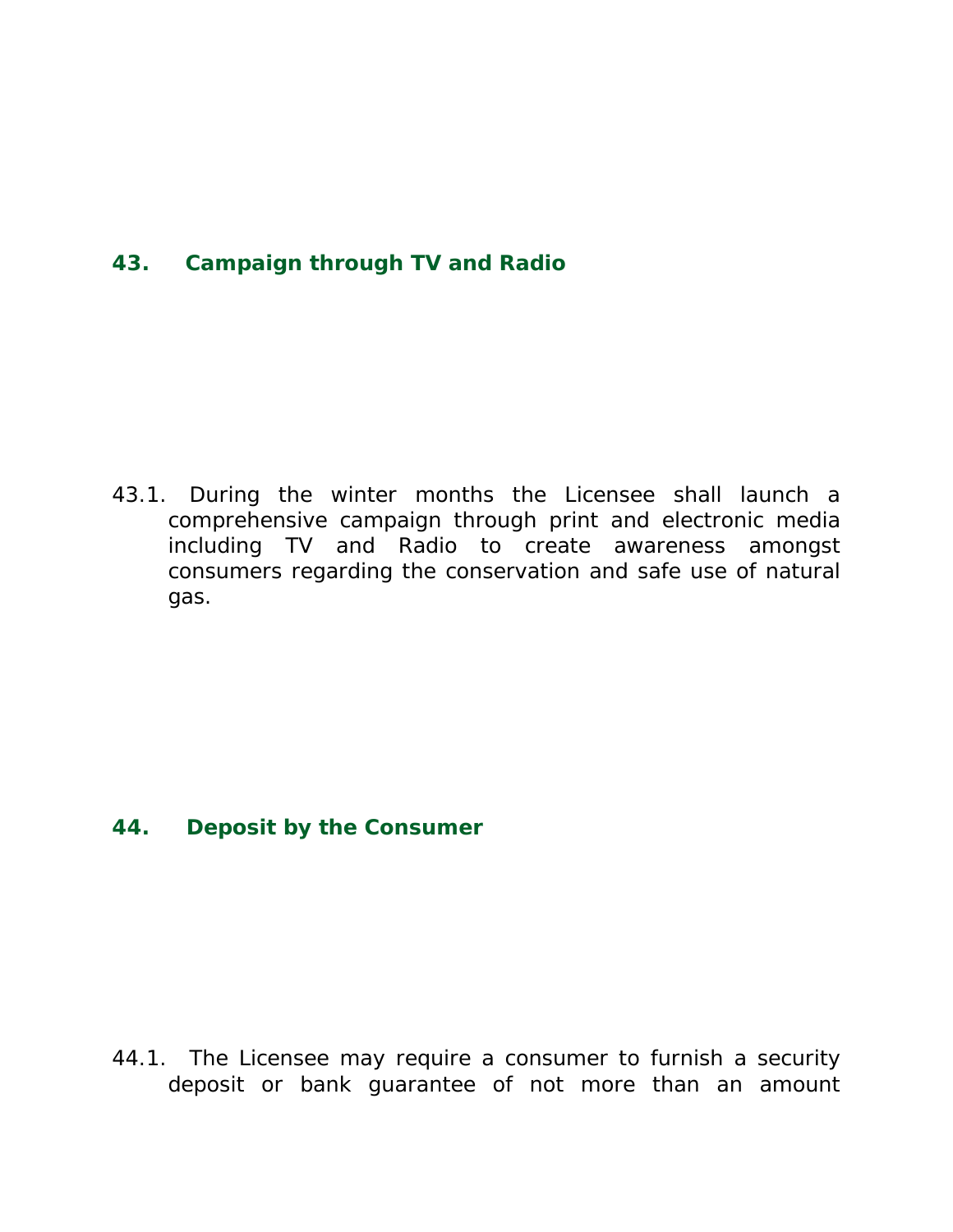equivalent to the estimated average value of supply of natural gas to that consumer for a period of three months or for such other period as may be agreed between the Licensee and the consumer.

### **45. Pricing for Retail Consumers**

45.1. The Licensee shall not charge a retail consumer an amount for supply of gas which is greater than the sale price and minimum charges notified by the Authority from time to time.

45.2. In addition to provision of 45.1 above, the Licensee may charge such other fixed or variable amounts as are approved by the Authority from time to time. For the purposes of this condition 'Fixed or variable Charges' may include, but not limited to the following: